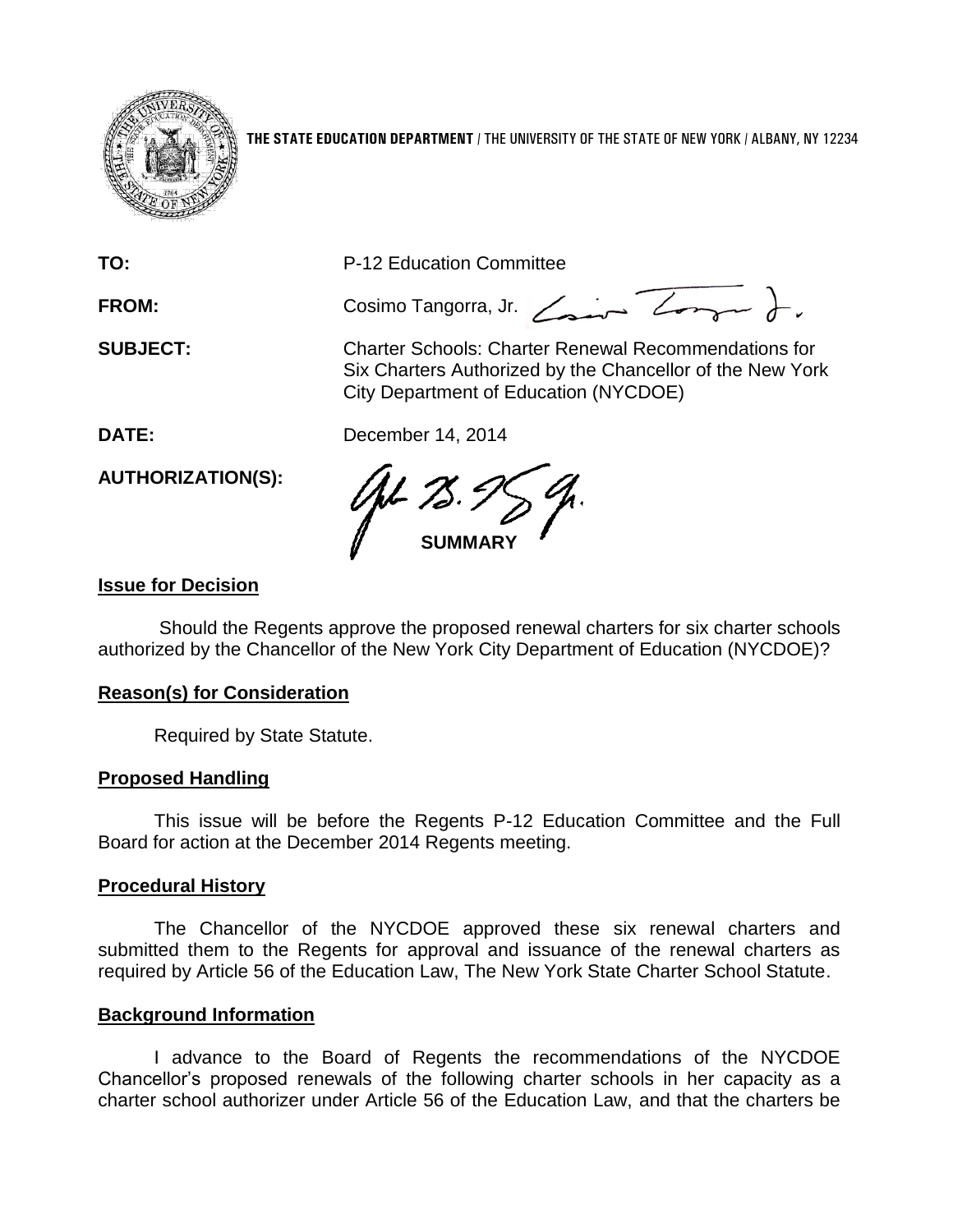extended for the terms indicated. The full Renewal Reports are available on the NYCDOE website.

## **Recommendations from NYCDOE Chancellor**

VOTED: That the Board of Regents finds that the proposed charter school: (1) meets the requirements set out in Article 56 of the Education Law, and all other applicable laws, rules and regulations; (2) will operate in an educationally and fiscally sound manner; (3) is likely to improve student learning and achievement and materially further the purposes set out in subdivision two of section twenty-eight hundred fifty of Article 56 of the Education Law; and (4) will have a significant educational benefit to the students expected to attend the charter school, and the Board of Regents therefore approves and issues the renewal charter of the **Rochdale Early Advantage Charter School** as proposed by the Chancellor of the New York City Department of Education, and that its provisional charter be extended for a term up through and including June 30, 2017.

VOTED: That the Board of Regents finds that the proposed charter school: (1) meets the requirements set out in Article 56 of the Education Law, and all other applicable laws, rules and regulations; (2) will operate in an educationally and fiscally sound manner; (3) is likely to improve student learning and achievement and materially further the purposes set out in subdivision two of section twenty-eight hundred fifty of Article 56 of the Education Law; and (4) will have a significant educational benefit to the students expected to attend the charter school, and the Board of Regents therefore approves and issues the renewal charter of the **Staten Island Community Charter School** as proposed by the Chancellor of the New York City Department of Education, and that its provisional charter be extended for a term up through and including June 30, 2017.

VOTED: That the Board of Regents finds that the proposed charter school: (1) meets the requirements set out in Article 56 of the Education Law, and all other applicable laws, rules and regulations; (2) will operate in an educationally and fiscally sound manner; (3) is likely to improve student learning and achievement and materially further the purposes set out in subdivision two of section twenty-eight hundred fifty of Article 56 of the Education Law; and (4) will have a significant educational benefit to the students expected to attend the charter school, and the Board of Regents therefore approves and issues the renewal charter of the **Inwood Academy for Leadership Charter School** as proposed by the Chancellor of the New York City Department of Education, and that its provisional charter be extended for a term up through and including June 30, 2018.

VOTED: That the Board of Regents finds that the proposed charter school: (1) meets the requirements set out in Article 56 of the Education Law, and all other applicable laws, rules and regulations; (2) will operate in an educationally and fiscally sound manner; (3) is likely to improve student learning and achievement and materially further the purposes set out in subdivision two of section twenty-eight hundred fifty of Article 56 of the Education Law; and (4) will have a significant educational benefit to the students expected to attend the charter school, and the Board of Regents therefore approves and issues the renewal charter of the **Bedford Stuyvesant New Beginnings Charter School** as proposed by the Chancellor of the New York City Department of Education, and that its provisional charter be extended for a term up through and including June 30, 2018.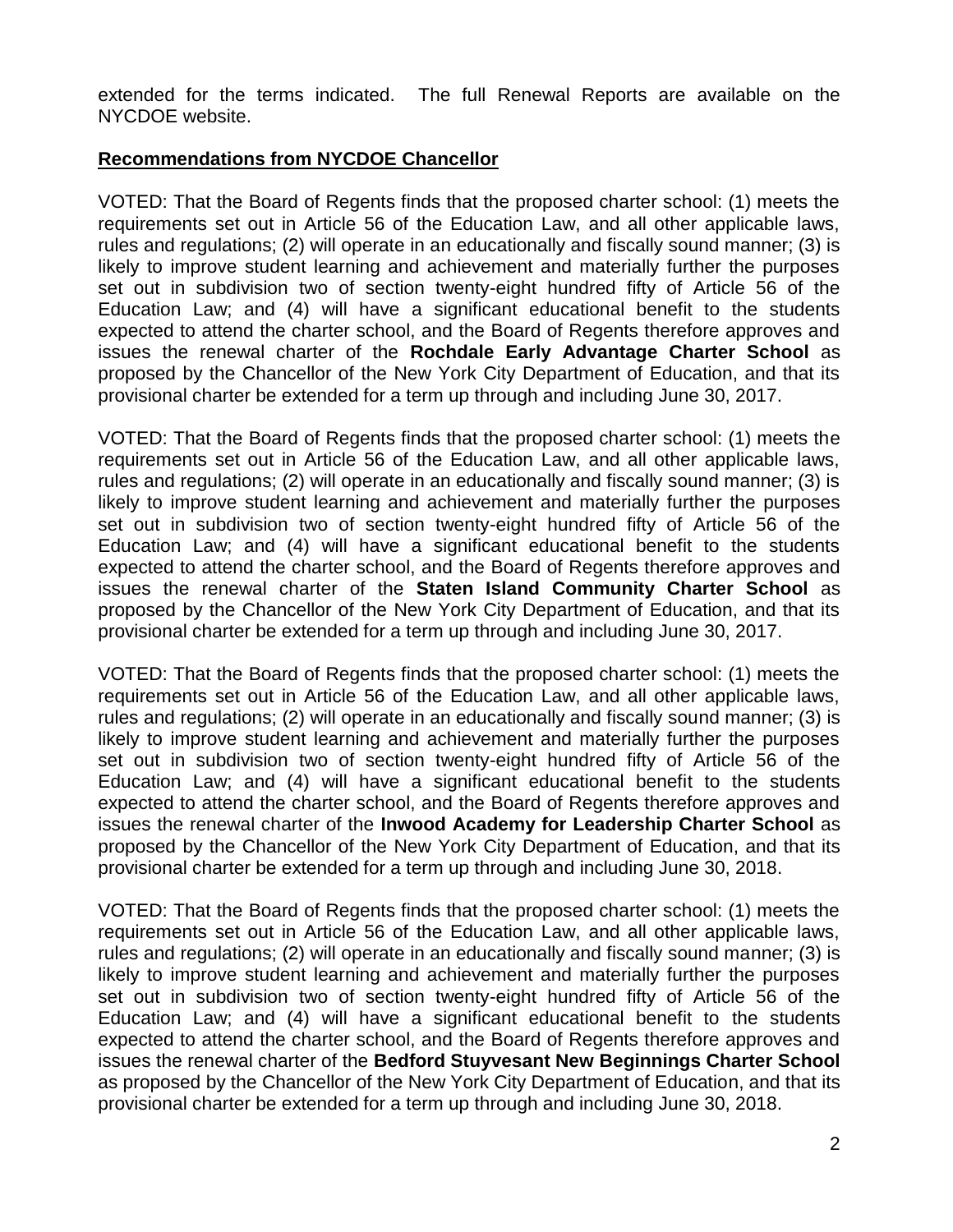VOTED: That the Board of Regents finds that the proposed charter school: (1) meets the requirements set out in Article 56 of the Education Law, and all other applicable laws, rules and regulations; (2) will operate in an educationally and fiscally sound manner; (3) is likely to improve student learning and achievement and materially further the purposes set out in subdivision two of section twenty-eight hundred fifty of Article 56 of the Education Law; and (4) will have a significant educational benefit to the students expected to attend the charter school, and the Board of Regents therefore approves and issues the renewal charter of the **Hyde Leadership Charter School – Brooklyn** as proposed by the Chancellor of the New York City Department of Education, and that its provisional charter be extended for a term up through and including June 30, 2018.

VOTED: That the Board of Regents finds that the proposed charter school: (1) meets the requirements set out in Article 56 of the Education Law, and all other applicable laws, rules and regulations; (2) will operate in an educationally and fiscally sound manner; (3) is likely to improve student learning and achievement and materially further the purposes set out in subdivision two of section twenty-eight hundred fifty of Article 56 of the Education Law; and (4) will have a significant educational benefit to the students expected to attend the charter school, and the Board of Regents therefore approves and issues the renewal charter of **Renaissance Charter High School for Innovation** as proposed by the Chancellor of the New York City Department of Education, and that its provisional charter be extended for a term up through and including June 30, 2018.

## **Timetable for Implementation**

The Regents action for the above named charter schools will become effective immediately.

**Attachments**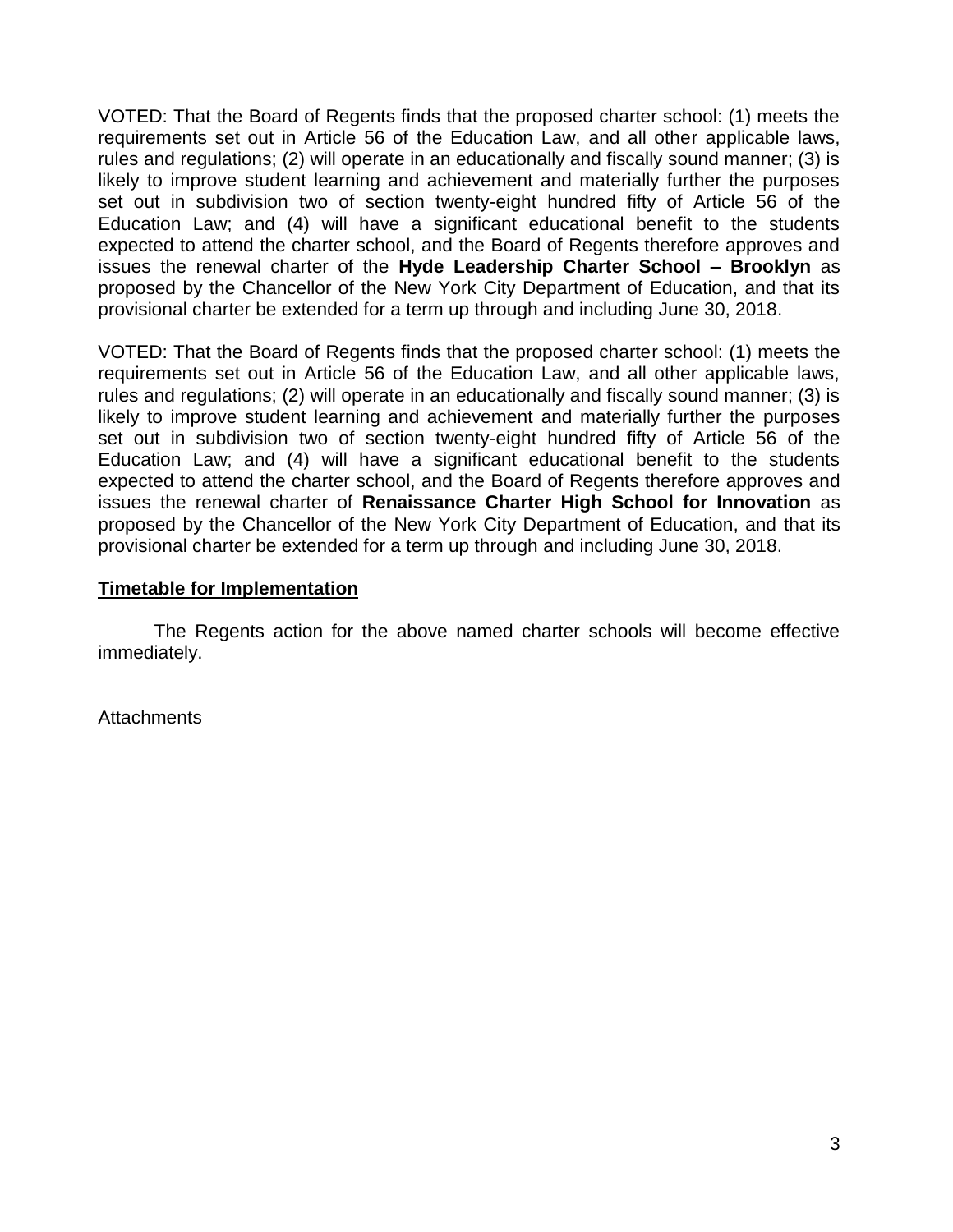## **Rochdale Early Advantage Charter School**

## **Part 1: Summary of Renewal Recommendation**

**I. Charter School Overview:**

## **Background Information**

| <b>Rochdale Early Advantage Charter School</b>                |                                               |
|---------------------------------------------------------------|-----------------------------------------------|
| Board Chair(s)                                                | Dr. Lillian Hamer                             |
| School Leader(s)                                              | Dr. Lena Richardson                           |
| <b>Charter Management Organization</b><br>(if applicable)     | N/A                                           |
| Other Partner(s)                                              | N/A                                           |
| District(s) of Location                                       | NYC Community School District 28              |
| Physical Address(es)                                          | 122-05 Smith Street, Queens                   |
| Facility Owner(s)                                             | Private                                       |
| <b>School Opened For Instruction</b>                          | 2010-2011                                     |
| <b>Current Charter Term Expiration Date</b>                   | 12/14/2014                                    |
| <b>Current Authorized Grade Span</b>                          | $K-5$                                         |
| <b>Current Authorized Enrollment</b>                          | 244                                           |
| <b>Proposed New Charter Term</b>                              | 2.5 years [December 15, 2014 - June 30, 2017] |
| Proposed Authorized Grade Span for<br><b>New Charter Term</b> | $K-5$                                         |
| Proposed Authorized Enrollment for<br><b>New Charter Term</b> | 420                                           |
| Proposed Sections per Grade for<br><b>New Charter Term</b>    | 3                                             |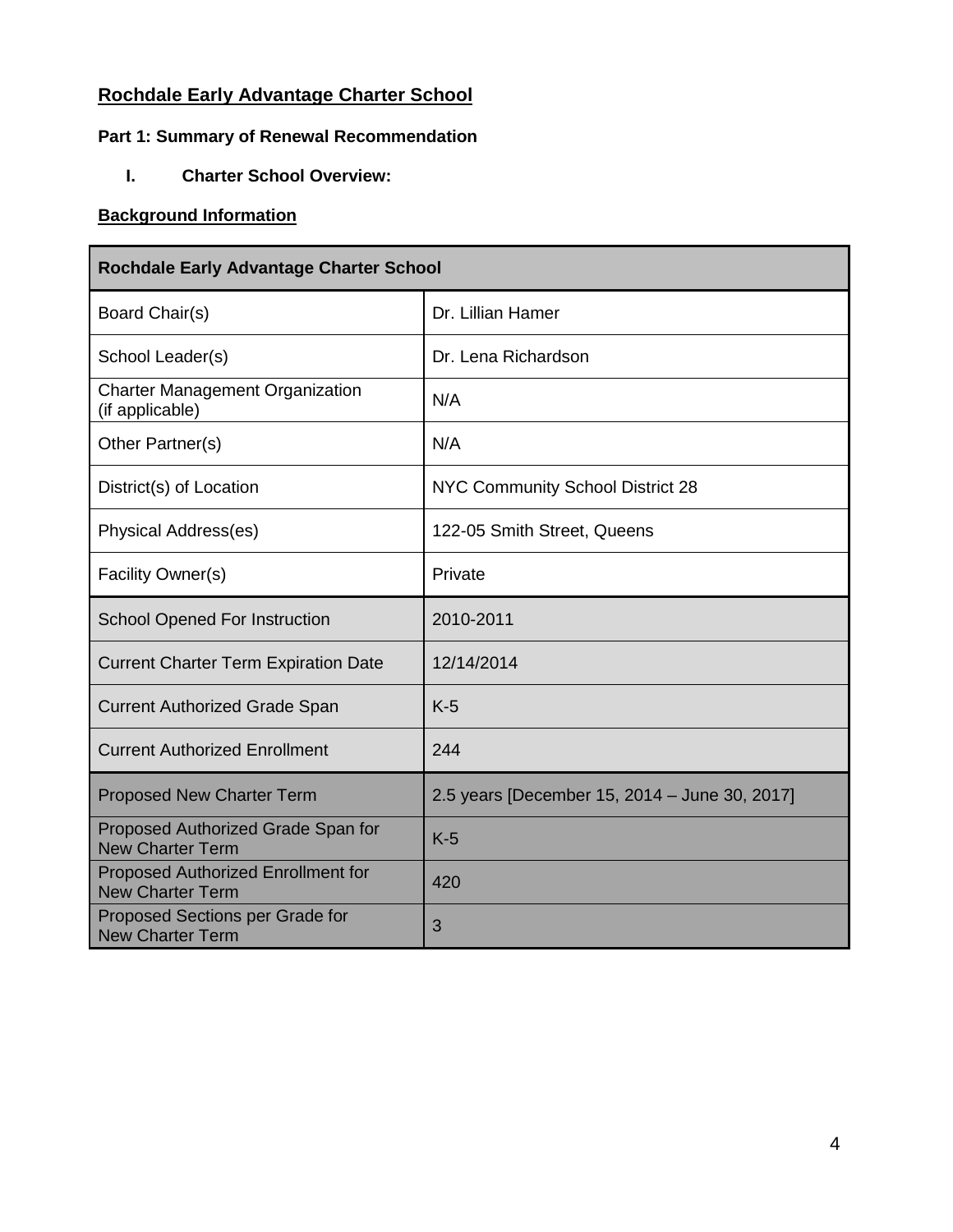## **Overview of School-Specific Data**

#### **School Evaluation of Academic Goals as stated in Annual Report to NYSED and Renewal Application to NYC DOE**

| <b>Academic Goal Analysis</b> |               |                  |                  |                |                                                          |
|-------------------------------|---------------|------------------|------------------|----------------|----------------------------------------------------------|
|                               | 2010-<br>2011 | $2011 -$<br>2012 | $2012 -$<br>2013 | 2013-<br>2014  | <b>Cumulative</b><br><b>Charter</b><br><b>Term Total</b> |
| <b>Total Achievable Goals</b> | 13            | 13               | 13               | 13             | 52                                                       |
| # Met                         | 0             | 1                | 3                | 1              | 5                                                        |
| # Partially Met               | 0             | 0                | 1                | 1              | $\overline{2}$                                           |
| # Not Met                     | 4             | 3                | 4                | $\overline{7}$ | 18                                                       |
| # Not Applicable *            | 9             | 9                | 5                | 4              | 27                                                       |
| % Met                         | 0%            | 8%               | 23%              | 8%             | 10%                                                      |
| % Partially Met               | $0\%$         | $0\%$            | 8%               | 8%             | 4%                                                       |
| % Not Met                     | 31%           | 23%              | 31%              | 54%            | 35%                                                      |
| % Not Applicable *            | 69%           | 69%              | 38%              | 31%            | 52%                                                      |
| % Met of All Applicable Goals | 0%            | 25%              | 38%              | 11%            | 20%                                                      |

\* Some goals may not be applicable in all years. For example, goals related to the NYC Progress Report are not applicable for the 2013-2014 school year as Progress Reports were not issued that year.

#### **ES/MS students scoring at or above Level 3 on NYS assessments, compared to CSD, NYC and State averages**

| % Proficient in English Language Arts          |               |                  |                  |                  |
|------------------------------------------------|---------------|------------------|------------------|------------------|
|                                                | 2010-<br>2011 | $2011 -$<br>2012 | $2012 -$<br>2013 | $2013 -$<br>2014 |
| <b>Rochdale Early Advantage Charter School</b> |               |                  | 30.3%            | 21.5%            |
| CSD <sub>28</sub>                              |               |                  | 32.4%            | 34.2%            |
| Difference from CSD 28 *                       |               |                  | $-2.1$           | $-12.7$          |
| <b>NYC</b>                                     |               |                  | 28.1%            | 30.5%            |
| Difference from NYC *                          |               |                  | 2.2              | $-9.0$           |
| New York State **                              |               |                  | 31.1%            | 30.6%            |
| Difference from New York State                 |               |                  | $-0.8$           | $-9.1$           |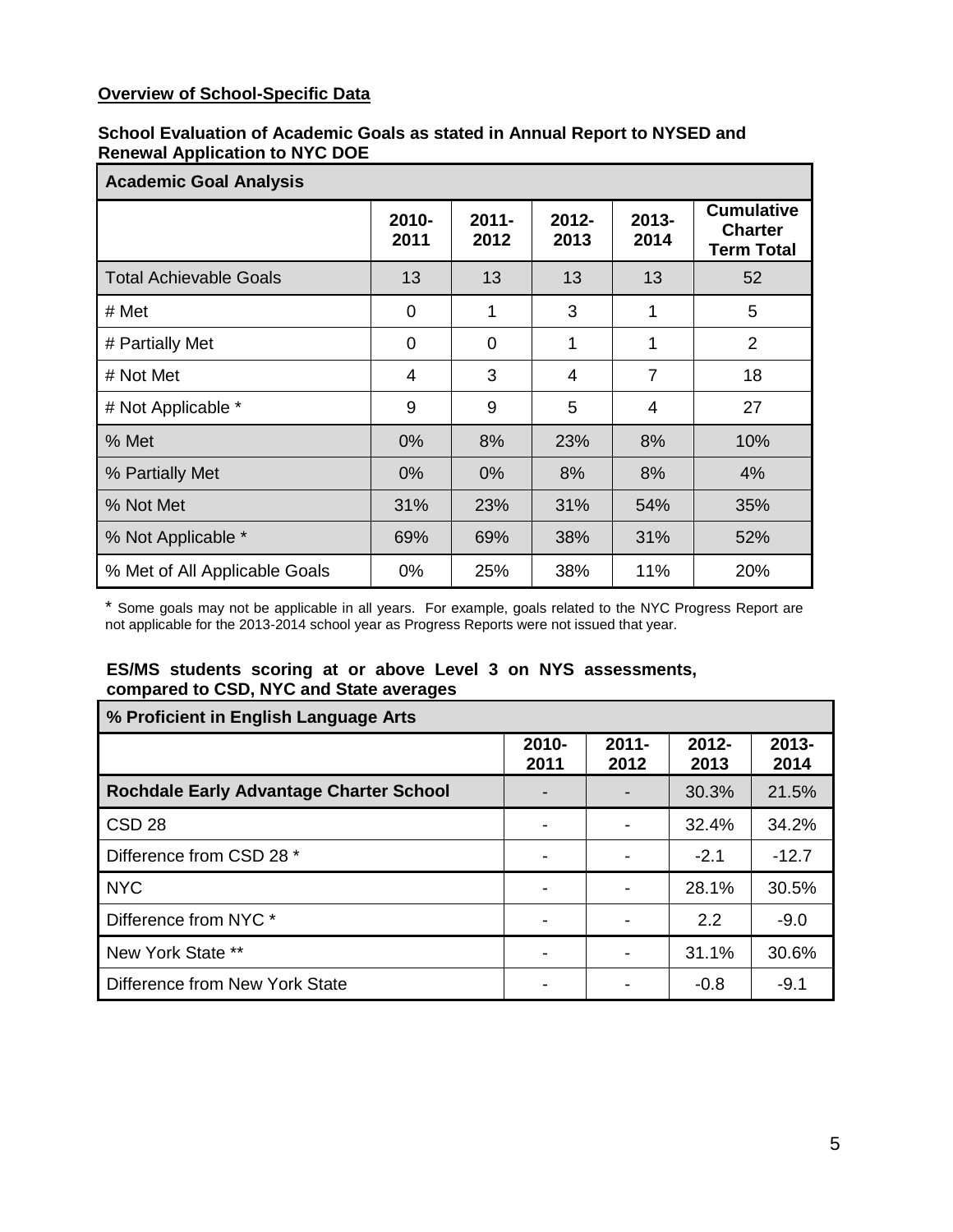| % Proficient in Mathematics                    |               |                  |                  |                  |
|------------------------------------------------|---------------|------------------|------------------|------------------|
|                                                | 2010-<br>2011 | $2011 -$<br>2012 | $2012 -$<br>2013 | $2013 -$<br>2014 |
| <b>Rochdale Early Advantage Charter School</b> |               |                  | 24.2%            | 21.9%            |
| CSD <sub>28</sub>                              |               |                  | 37.0%            | 44.4%            |
| Difference from CSD 28 *                       |               |                  | $-12.8$          | $-22.5$          |
| <b>NYC</b>                                     |               |                  | 33.1%            | 39.3%            |
| Difference from NYC *                          |               |                  | $-8.9$           | $-17.4$          |
| New York State **                              |               |                  | 31.1%            | 36.2%            |
| Difference from New York State                 |               |                  | $-6.9$           | $-14.3$          |

\* All comparisons to either the CSD or NYC take into account only grades the school itself served. CSD comparisons are particular to the CSD in which the school was sited each year.

\*\* New York State proficiency rates were taken from data.nysed.gov.

# **Student improvement on the state tests compared to other students**

| Median Adjusted Growth Percentile - English Language Arts                        |                          |                  |                  |                  |
|----------------------------------------------------------------------------------|--------------------------|------------------|------------------|------------------|
|                                                                                  | $2010 -$<br>2011         | $2011 -$<br>2012 | $2012 -$<br>2013 | $2013 -$<br>2014 |
| <b>Rochdale Early Advantage</b><br><b>Charter School - All Students</b>          | $\blacksquare$           |                  |                  | 42.0%            |
| Peer Percent of Range - All Students                                             |                          |                  |                  | 0.0%             |
| City Percent of Range- All Students                                              | $\overline{\phantom{a}}$ |                  |                  | 0.0%             |
| <b>Rochdale Early Advantage</b><br><b>Charter School - School's Lowest Third</b> | $\blacksquare$           |                  |                  | 43.0%            |
| Peer Percent of Range – School's Lowest Third                                    | $\overline{\phantom{a}}$ |                  |                  | 0.0%             |
| City Percent of Range - School's Lowest Third                                    | $\overline{\phantom{a}}$ |                  |                  | 0.0%             |

| <b>Median Adjusted Growth Percentile - Mathematics</b>                           |                          |                  |                  |                  |
|----------------------------------------------------------------------------------|--------------------------|------------------|------------------|------------------|
|                                                                                  | $2010 -$<br>2011         | $2011 -$<br>2012 | $2012 -$<br>2013 | $2013 -$<br>2014 |
| <b>Rochdale Early Advantage</b><br><b>Charter School - All Students</b>          | $\blacksquare$           |                  |                  | 36.5%            |
| Peer Percent of Range - All Students                                             |                          |                  |                  | 0.4%             |
| City Percent of Range- All Students                                              | -                        |                  |                  | 0.0%             |
| <b>Rochdale Early Advantage</b><br><b>Charter School - School's Lowest Third</b> | $\blacksquare$           |                  |                  | 38.0%            |
| Peer Percent of Range – School's Lowest Third                                    |                          |                  |                  | 0.0%             |
| City Percent of Range – School's Lowest Third                                    | $\overline{\phantom{0}}$ |                  |                  | 0.0%             |

A comparison range consists of all possible results within two standard deviations of the average. A peer/city percent of range of 50% represents the position of the average and can be interpreted as a school outperforming 50% of their peer group/city.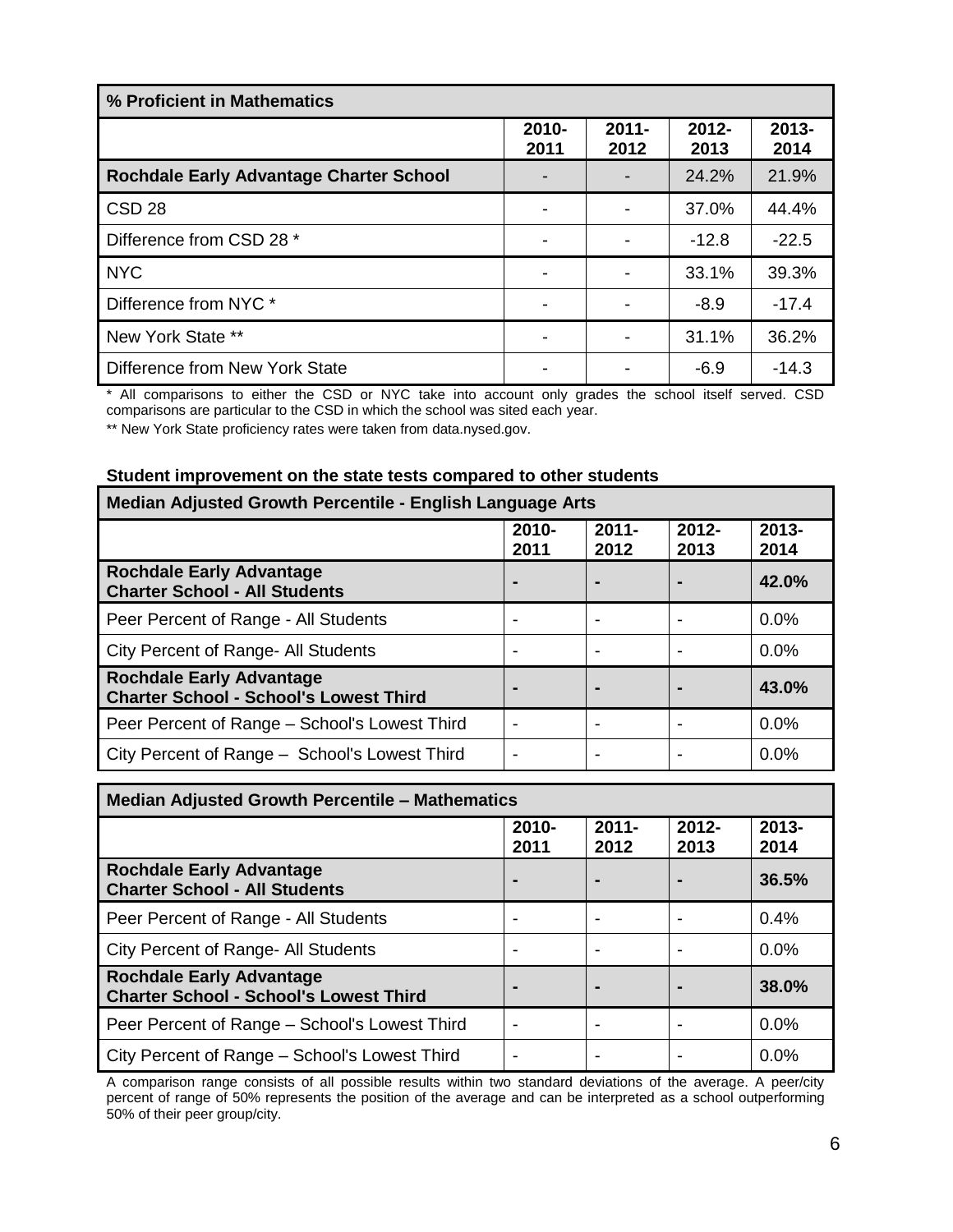## **Closing the Achievement Gap**

| Percent in the 75th Growth Percentile - English Language Arts |                  |                  |                  |                  |
|---------------------------------------------------------------|------------------|------------------|------------------|------------------|
|                                                               | $2010 -$<br>2011 | $2011 -$<br>2012 | $2012 -$<br>2013 | $2013 -$<br>2014 |
| Students with Disabilities *                                  |                  |                  |                  | 22.2%            |
| English Language Learner Students                             |                  |                  |                  |                  |
| Students in the Lowest Third Citywide                         |                  |                  |                  | 40.0%            |
| Percent in the 75th Growth Percentile - Mathematics           |                  |                  |                  |                  |
|                                                               |                  |                  |                  |                  |
|                                                               | $2010 -$<br>2011 | $2011 -$<br>2012 | $2012 -$<br>2013 | $2013 -$<br>2014 |
| Students with Disabilities *                                  |                  |                  |                  | 12.5%            |
| English Language Learner Students                             |                  |                  |                  |                  |

\* Defined as students with a placement in Self-Contained, ICT, or SETSS.

## **II. Renewal Recommendation and Rationale**

**Based on the evidence presented herein and detailed below in Part II, the NYC DOE recommends a 2.5 year short term renewal with an academic performance condition.** 

**The academic performance condition is as follows:**

**1. The school must demonstrate academic growth, as measured by the school's median adjusted growth percentiles in ELA and math, for each year of the charter term to maintain enrollment expansion. If the median adjusted growth percentile for the school's students is not at or above 50 percent of city percent of range for each ELA and math in each year of the charter term, the school's authorized enrollment growth of one additional section per grade may be rescinded for future years.**

**As part of the renewal application Rochdale Early Advantage Charter School submitted two material revisions. The NYC DOE determination is as follows: regarding the material revision to expand authorized grades from grades kindergarten through five to grades kindergarten through eight during the next charter term, the NYC DOE does not approve this material revision; regarding the material revision to increase the authorized maximum enrollment to 675 students during the next charter term, the NYC DOE approves an increase in authorized enrollment to 420 students in grades kindergarten through five in the next charter term. Under the school's current charter (which expires on December 14, 2014), enrollment was permitted up to 15% above the maximum authorized enrollment; in the renewal charter agreement, the allowance over maximum authorized enrollment has been eliminated for all NYC DOE Chancellor-authorized schools.**

#### **A. Academic Performance**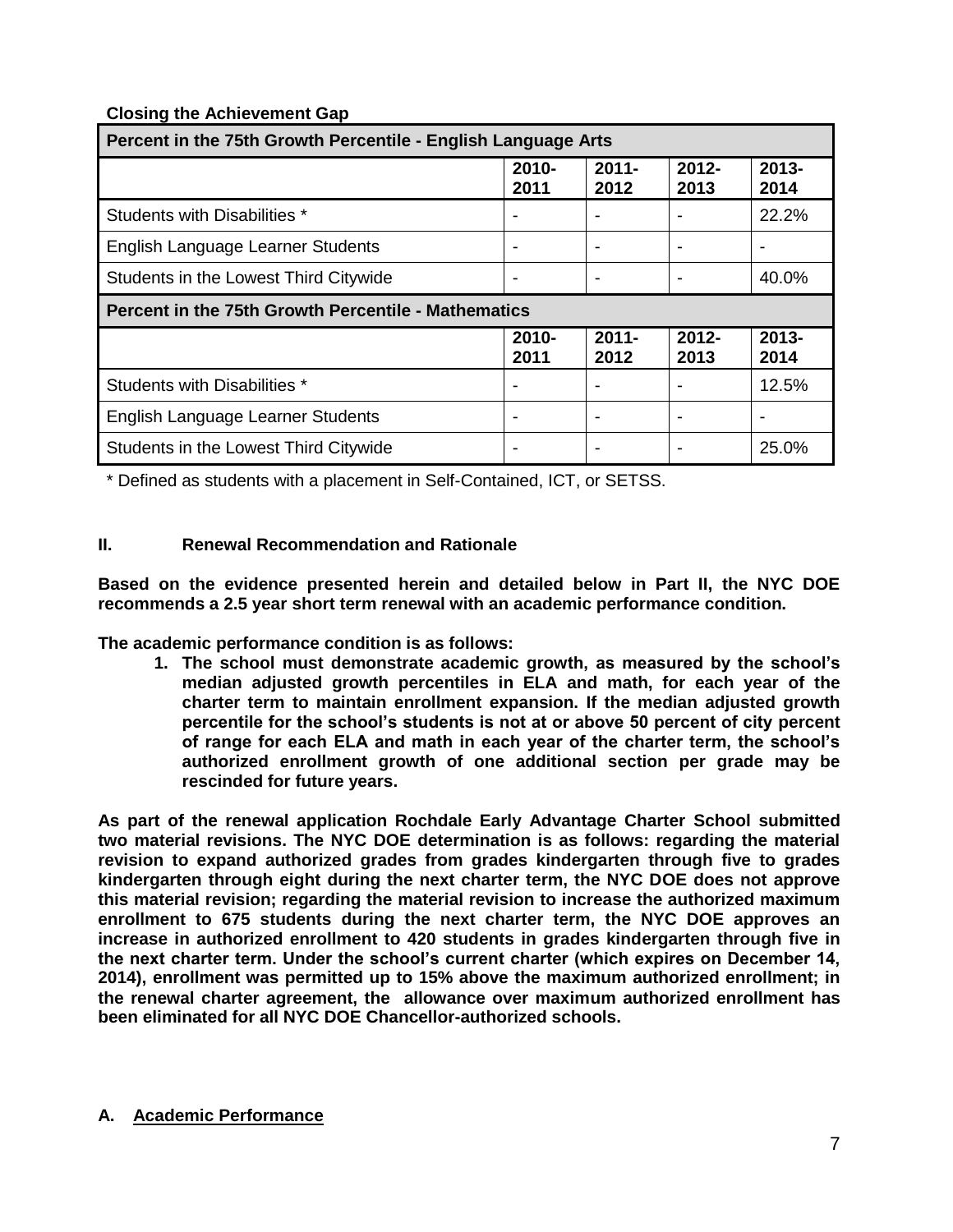At the time of this school's renewal, Rochdale Early Advantage Charter School has partially demonstrated academic success.

#### **New York Charter Schools Act**

The New York Charter Schools Act of 1998 establishes a system of charter schools throughout New York State, with objectives that include:

#### **§ 2850 (2)**

(a) Improve student learning and achievement;

(b) Increase learning opportunities for all students, with special emphasis on expanded learning experiences for students who are at-risk of academic failure;

(c) Encourage the use of different and innovative teaching methods;

(d) Create new professional opportunities for teachers, school administrators and other school personnel;

(e) Provide parents and students with expanded choices in the types of educational opportunities that are available within the public school system; and

(f) Provide schools with a method to change from rule-based to performance-based accountability systems by holding the schools established under this article accountable for meeting measurable student achievement results.

Data available for Rochdale Early Advantage Charter School indicates that the school has made progress towards meeting some of these objectives.

#### **Mission and Vision**

Rochdale Early Advantage Charter School's mission is to provide an early college preparatory program serving students in kindergarten through grade five. Rochdale Early Advantage Charter School is committed to a balanced multi-literacy approach, educating each student to "stand out from the crowd" intellectually, historical-culturally, digitally, economically, physically, artistically and civically, in an increasingly diverse and fast-changing global society. Driven by the principles of purpose, passion and proficiency, Rochdale Early Advantage Charter School offers each student a challenging, college-bound education that develops character and critical thinking ability infused with family and social values to support lifelong learning, leadership and productive citizenship. The school executes against this mission by using a curriculum, designed to be challenging and prepare students for college in accordance with its mission, which has been aligned to the Common Core Learning Standards (CCLS) since its first year. The Rochdale Early Advantage Charter School instructional program includes Mandarin Chinese instruction for all grades, in service to its stated mission to prepare students for a global society.

#### **School Specific Academic Performance**

The school entered its fifth year of operation with the 2014-2015 academic year. As a result, the New York City Department of Education (NYC DOE) has two years of New York State (NYS) assessment data and four years of other academic data, such as data obtained through internal assessments and attendance information, to evaluate the academic achievement and progress of the students at Rochdale Early Advantage Charter School.

Beginning with the 2012-2013 school year, NYS assessments were aligned to the Common Core Learning Standards. As such, proficiency rates for school years prior to the 2012-2013 are not directly comparable. However, as this school had its first year of testing in 2012-2013, all proficiency results are aligned to the CCLS.

In 2012-2013, 24.2% of Rochdale Early Advantage Charter School's students were proficient in math. Rochdale Early Advantage Charter School's math proficiency was higher than 45.9% of elementary schools citywide. However, when compared to elementary schools with student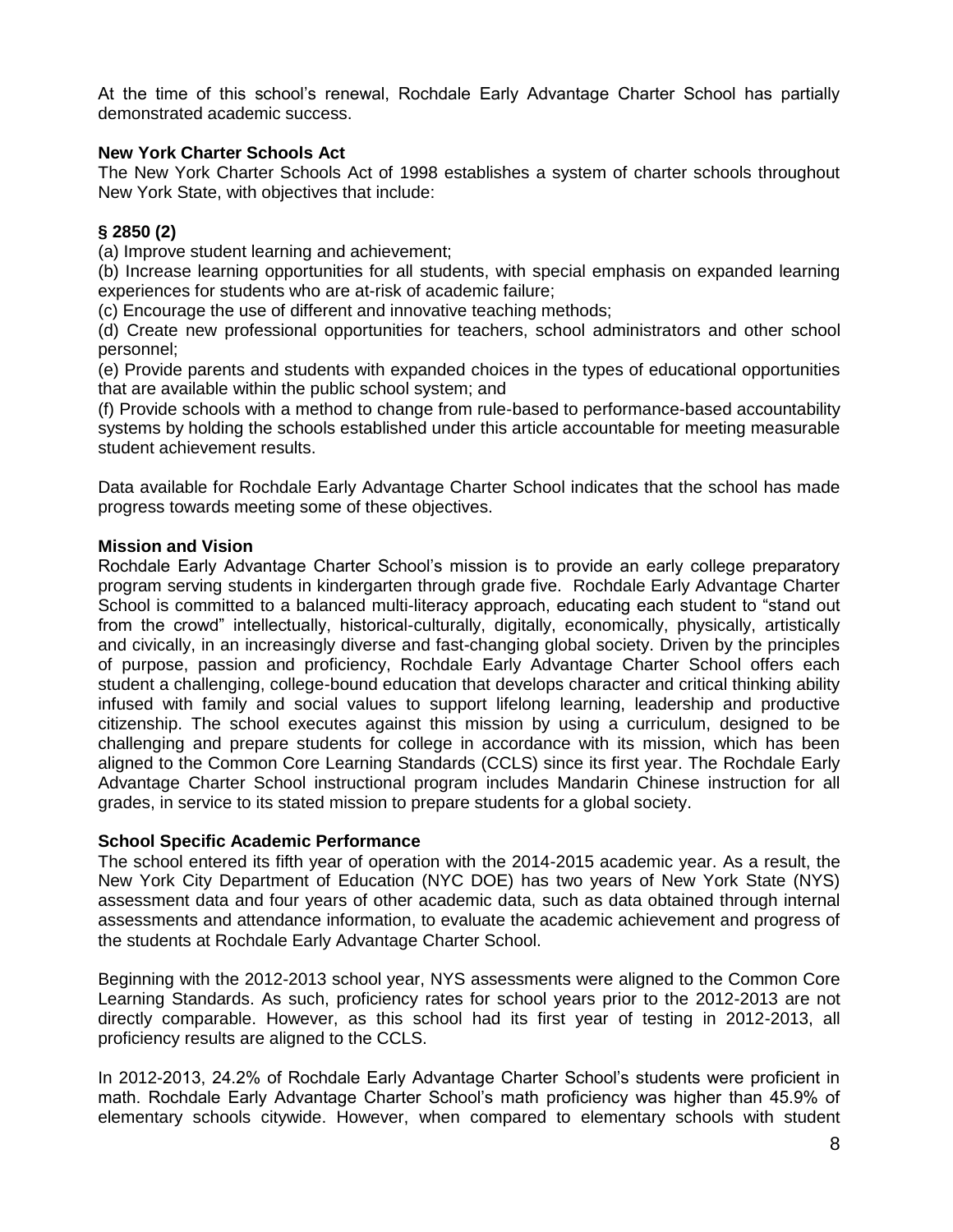populations most like its own (i.e. peer schools), Rochdale Early Advantage Charter School outperformed 54% of similar schools. In 2012-2013, 30.3% of Rochdale Early Advantage Charter School's students demonstrated proficiency in state tests in English Language Arts (ELA). With this level of proficiency, Rochdale Early Advantage Charter School outperformed 65% of elementary schools citywide. Additionally, Rochdale Early Advantage Charter School outperformed 85% of its peer schools.

The following year, in 2013-2014, 21.9% of Rochdale Early Advantage Charter School's students were proficient in math. Rochdale Early Advantage Charter School's math proficiency was higher than 29% of elementary schools citywide. However, when compared to elementary schools with student populations most like its own, Rochdale Early Advantage Charter School outperformed only 20% of similar schools. In 2013-2014, 21.5% of Rochdale Early Advantage Charter School's students demonstrated proficiency in state tests in ELA. With this level of proficiency, Rochdale Early Advantage Charter School outperformed 43% of elementary schools citywide. However, Rochdale Early Advantage Charter School only outperformed 23% of its peer schools.

Over the four years that data is available for the retrospective charter term, Rochdale Early Advantage Charter School has met only 20% of its applicable academic charter goals.<sup>1,2</sup> Rochdale Early Advantage Charter School met one of nine applicable academic goals in its most recent year. Because of the move to Common Core standards in 2012-2013, the NYC DOE did not evaluate goals that measure a school's academic performance relative to 75% or greater absolute proficiency on the NYS ELA and Math exams for the 2012-2013 school year. In addition, beginning with the 2013-2014 school year, due to a change in state regulation, the NYC DOE will not include goals that are related to standardized assessments for students in grades kindergarten through two or NYC DOE Progress Report grades. The school has demonstrated a trend of inconsistent achievement of its stated charter goals over the four years of the charter term under review.

In 2013-2014, Rochdale Early Advantage Charter School's English Median Adjusted Growth Percentile was 42% with a City Percent of Range of 0%, placing the school in the zero percentile of schools citywide.<sup>3</sup> Similarly, the school's peer and Community School District (CSD) percentiles were also 0%. This means that all other elementary schools in CSD 28 and in Rochdale Early Advantage Charter School's peer group had an ELA median adjusted growth percentile greater than Rochdale Early Advantage Charter School's median adjusted growth percentile.

In 2013-2014, Rochdale Early Advantage Charter School's Math Median Adjusted Growth Percentile was 37% with a City Percent of Range of 0.4%, placing the school in the bottom 2% of elementary schools citywide. In addition, all other elementary schools in CSD 28 had a Math median adjusted growth percentile greater than Rochdale Early Advantage Charter School's median adjusted growth percentile.

 $\overline{a}$ 1 This calculation does not include goals which have not been evaluated (not applicable) either as a result of the goal no longer being measurable (e.g. NYC DOE Progress Report grades for 2013-2014 school year and beyond) or the goal not yet measurable for the school at the time of the annual reporting (e.g. high school graduation rate for an academic year in which the school was not serving grade 12 students).

 $2$  It should be noted that because of the move to Common Core standards in 2012-2013, the NYC DOE did not include goals that measure a school's actual performance relative to 75% or greater absolute proficiency on the NYS ELA and Math exams or goals that measure reducing the performance gap of a cohort in ELA and Math assessments in its analysis of progress towards goals for the 2012-2013 school year. Goals that compared the school to the Community School District performance were included in the analysis. In addition, beginning with the 2013-2014 school year, the NYC DOE will not include goals that are related to NYC DOE Progress Report Grades or, due to a change in state regulation, goals that are related to standardized assessments for students in

grades kindergarten through two in its analysis of progress towards goals.<br><sup>3</sup> A comparison range consists of all possible results within two standard deviations of the average. A percentile rank provides the percentage of schools that score the same or lower than the school under consideration. A City Percent of Range of 0% indicates that the school's score was two standard deviations below the average score, while a Citywide percentile of 0% indicates that no schools serving similar grade levels scored below the school.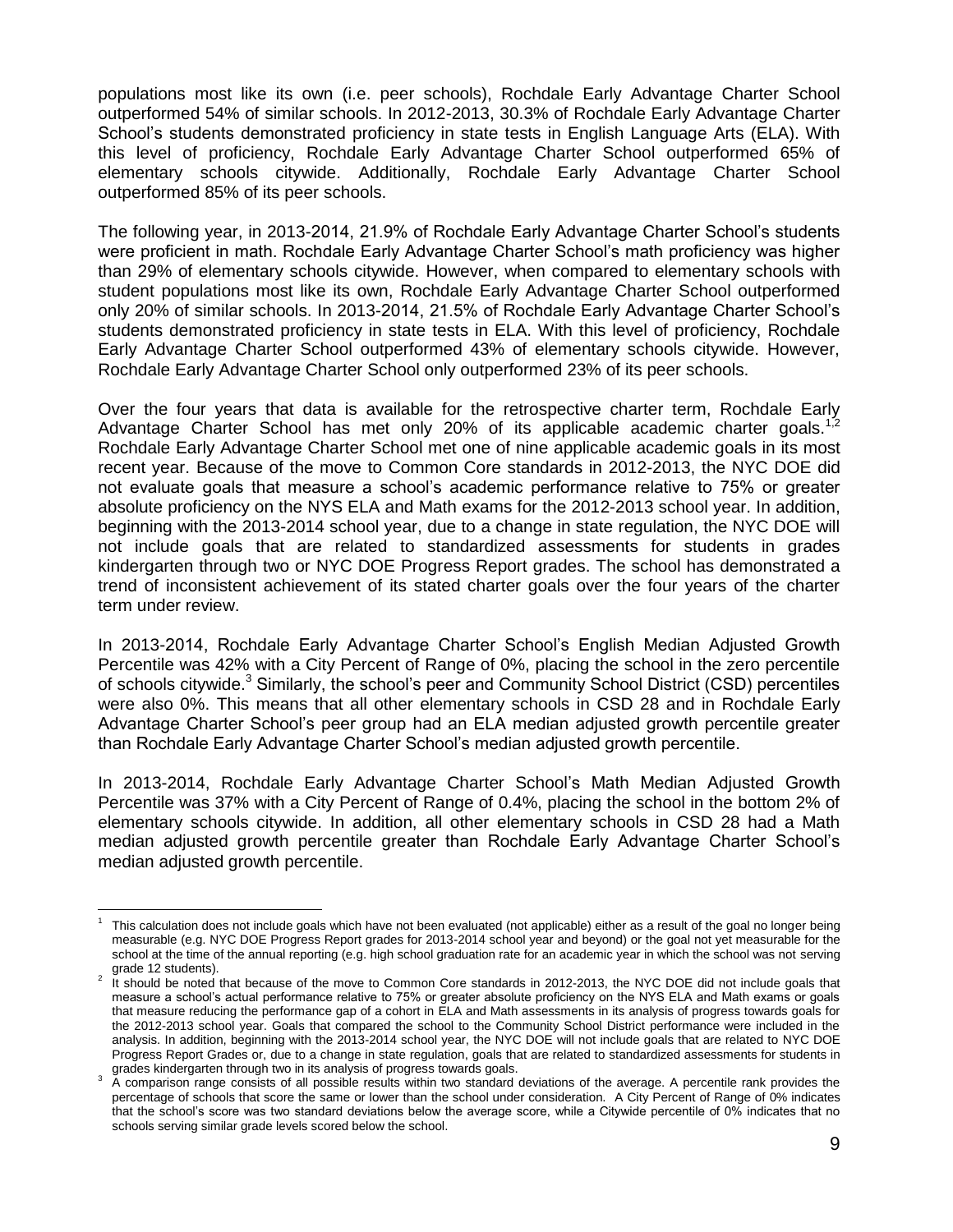Reports from past NYC DOE visits to the school indicate that in the first three years of the charter the school had an assessment system in place and used the results to inform instruction and identify students in need of support. In visits to the school in April 2012 and May 2013, reviewers noted that, "teachers interviewed reported reviewing data collaboratively in weekly meetings and using the results to inform grouping and instruction."

On its 2012-2013 NYC DOE Progress Report, Rochdale Early Advantage Charter School received a B grade in all sections including as an Overall grade. In 2012-2013 the school was classified by the NYC DOE as an Early Childhood School; Early Childhood schools do not receive a percentile rank therefore no percentile rank was included in the Progress Report.

NYC DOE Progress Reports graded each school with an A, B, C, D, or F and were based on student progress, student performance, and school environment. Scores were based on comparing results from one school to a peer group of 30-40 schools with the most similar student population and to all schools citywide. The Student Progress section of the NYC DOE Progress Report was the most heavily weighted of all sections. The grade in this section was based on Early Grade Progress, which measured how individual students' proficiency on State ELA and math exams exceeded their expected proficiency in third grade based on the student's demographic characteristics. Although the NYC DOE Progress Report was discontinued beginning with the 2013-2014 school year, individual academic performance metrics from the former NYC DOE Progress Report are included in this renewal report for all years for which data was available in the current charter term.

#### **Closing the Achievement Gap**

NYC DOE-authorized charter schools are also assessed based on their ability to close the achievement gap for specific student populations. In school years prior to the 2013-2014 school year, schools received additional credit on the NYC DOE Progress Report for progress and performance of students with disabilities, English Language Learners, and students who start in the lowest third of proficiency citywide. Beginning with the 2013-2014 school year, charter schools will be assessed on the actual performance as well as the academic growth of students in these populations compared with public school students in the CSD and throughout New York City.

On the 2013-2014 NYS assessments, 25% of Rochdale Early Advantage Charter School's students in the lowest third citywide experienced growth in math that, with adjustments, matched or exceeded the growth of 75% or more of other students citywide with the same starting math scores. This level places Rochdale Early Advantage Charter School above 6% of elementary schools citywide. Similarly, only 40% of students in the lowest third citywide experienced growth in ELA that, with adjustments, matched or exceeded the growth of 75% or more of other students citywide with the same starting English scores; this level places Rochdale Early Advantage Charter School in the  $15<sup>th</sup>$  percentile of all elementary schools citywide.

On the 2013-2014 NYS assessments, 13% of Rochdale Early Advantage Charter School's students with disabilities<sup>5</sup> experienced growth in math that, with adjustments, matched or exceeded the growth of 75% or more of other students citywide with the same starting math scores. This level places Rochdale Early Advantage Charter School above 2% of elementary schools citywide. Similarly, only 22% of students with disabilities experienced growth in ELA that, with adjustments, matched or exceeded the growth of 75% or more of other students citywide with the same starting English scores. This places Rochdale Early Advantage Charter School above 3% of all elementary schools citywide.

 $\overline{a}$ 

<sup>4</sup> Rochdale Early Advantage Charter School Annual Site Visit Report 2011-2012 and Annual Comprehensive Review 2012-2013

<sup>5</sup> Defined as students with a placement in Self-Contained, ICT, or SETSS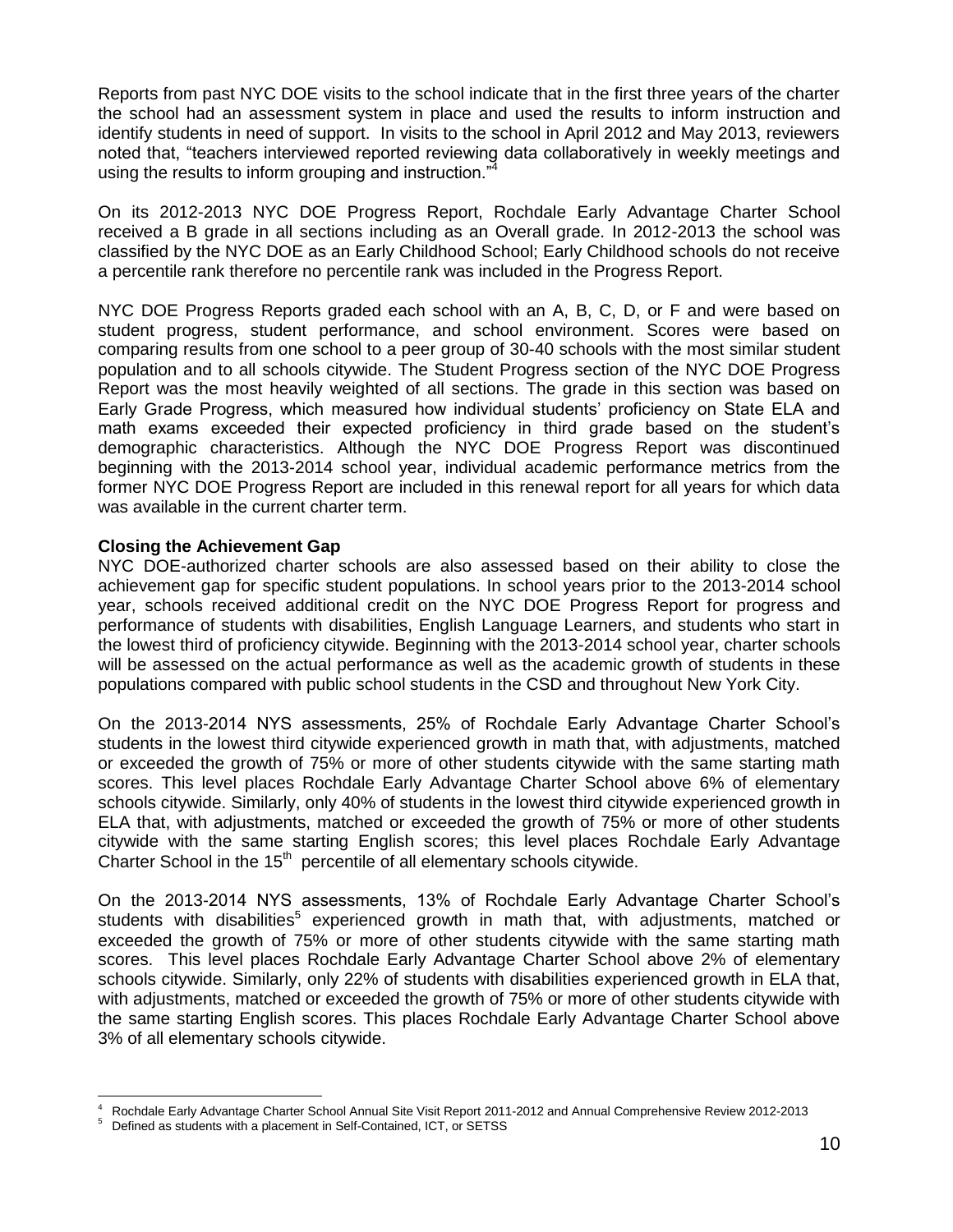Rochdale Early Advantage Charter School served no English Language Learner (ELL) students who took the 2013-2014 NYS assessments in either math or ELA. As a result, there is no data on the percent of ELL students who experienced growth in math or ELA that, with adjustments, matched or exceeded the growth of 75% or more of other students citywide with the same starting scores.

#### **B. Governance, Operations & Finances**

Rochdale Early Advantage Charter School is an operationally sound and fiscally viable organization. This assessment was made based on a review of the following indicators of operational and fiscal viability:

- Rochdale Early Advantage Charter School's Board of Trustee bylaws;
- Rochdale Early Advantage Charter School's Board of Trustee meeting minutes;
- Rochdale Early Advantage Charter School's self-reported staffing data;
- Rochdale Early Advantage Charter School's financial disclosure forms;
- Rochdale Early Advantage Charter School's FY12, FY13, and FY14 independent financial audits;
- Rochdale Early Advantage Charter School's 2014-2015 staff handbook;
- Rochdale Early Advantage Charter School's 2014-2015 student/family handbook; and
- Rochdale Early Advantage Charter School's FY15 budget.

Over the course of the school's charter term, the Board of Trustees has maintained a partially developed governance structure and developed organizational design. However, while Board member size does fall within the range outlined in the school's charter, there is no evidence that all of the committees referenced in the bylaws are active. According to the Board minutes and meeting agendas reviewed, the Executive and Finance committees are active, but the Development, Academic Accountability and Governance committees are not active. Between the 2013-2014 and 2014-2015 school year there was only one new addition to the Board, though required documentation for this addition was not submitted. To date, the Board has 10 active board members, as evidenced by the school's website and Board meeting minutes; quorum at Board meetings was achieved for all meetings in 2010-2011, 2011-2012, 2012-2013, and 2013- 2014 school years. The founding Board chair has been with the school and Board since inception.

Over the course of the school's charter term, the school has developed a stable school culture. School leadership, as defined by the school, has experienced no turnover. The school leader has been with the school since inception.

The school has experienced a reduction in instructional staff turnover since opening, with a level of turnover in the most recent academic year far below average. In year one, year two, and year three of the charter term (2010-2011, 2011-2012, and 2012-2013), 60%, 11%, and 21% of instructional staff did not return, either by choice or request, at the start of the following school year. However, for the most recent period, staff turnover was only 6%.<sup>6</sup>

The school has established clear opportunities for parents to become involved in the school community and for students to become involved in the greater Queens Community. The school has an established parent association. Beginning with its second year of operation, the school has hosted 10 parent association meetings per year. The school has scheduled two parent-teacher conferences per year since opening; average attendance at these meetings has been 97% each

 $\overline{a}$ Data on instructional staff turnover was self-reported by the school in its Renewal Application to the NYC DOE dated November 2014.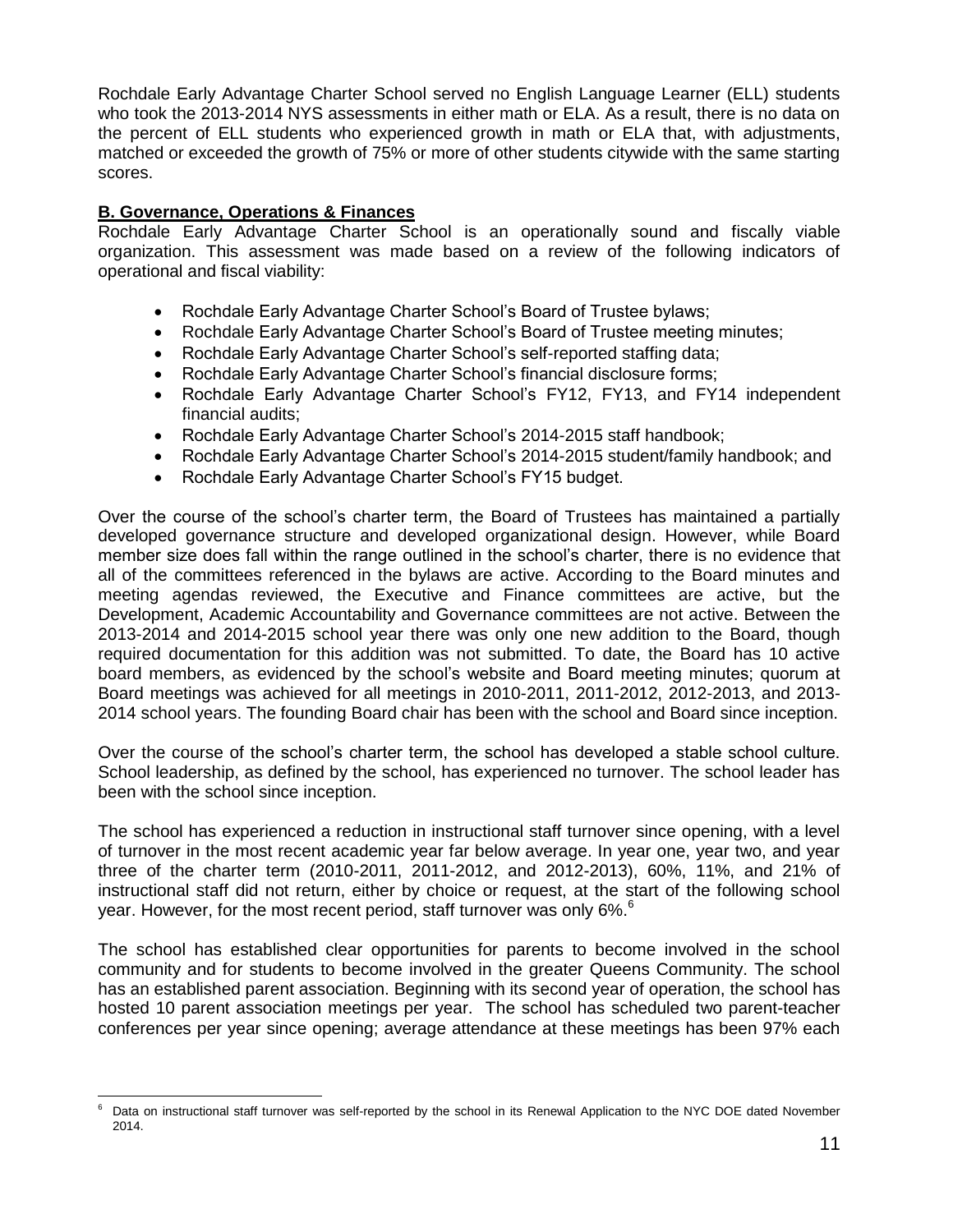year.<sup>7</sup> For the first time in the 2013-2014 school year, third and fourth grade students performed at senior citizen facilities in the community.

Overall, the school is in a strong position to meet near-term financial obligations. The school has at least 132 days of unrestricted cash on hand to meet obligations totaling \$857,444. $8$ 

Overall, the school is financially sustainable based on its current practices.

There was no material weakness noted in the three independent financial audits for FYs 12-14.

#### **C. Compliance with Charter, Applicable Law and Regulations**

Over the charter term, Rochdale Early Advantage Charter School has been compliant with most applicable laws and regulations.

The school has submitted required documentation for teacher certification and is compliant with state requirements for teacher certification. The Charter Schools Act prohibits more than five staff members or more than 30% of the teaching staff from not being certified in accordance with requirements applicable to other public schools.

The school has submitted its required safety plan. The school has the required number of staff with AED/CPR certification.

The school has submitted its required immunization documentation and is in compliance with Department of Health standards of 99% for immunization.

The school has submitted appropriate insurance documents to the NYC DOE.

For the 2014-2015 school year, the school had an application deadline of April 1, 2014 and lottery date of April 10, 2014, adhering to charter law's requirement of accepting applications up to at least April 1. Over the course of the charter term the school did consistently adhere to this requirement.

The school has submitted a current and complete copy of its Student Discipline Policy for the 2014-2015 school year. However, the policy is determined to be out of compliance with federal law because the due process policy is not clearly outlined and the policy does not include disciplinary measures for students with disabilities. In addition, the policy states that the school has adopted the NYC DOE Discipline Code for its discipline policy, but this is in question due to the inability of charter schools to implement certain provisions of the NYC DOE Discipline Code.

Although the Board held the required number of meetings per the Board's bylaws in years one, two, three and four of the charter term (2010-2011, 2011-2012, 2012-2013, and 2013-2014), the Board did not adhere to the Charter Schools Act in all years of the charter term. The Charter Schools Act requires that the Board hold monthly meetings over a period of 12 calendar months per year, but Rochdale Early Advantage Charter School held eight or nine board meetings per year. The Board has been in compliance with making Board agenda items and minutes available to the public for inspection via posting on the school's website. All Board members have submitted financial disclosure forms as part of the 2013 NYSED Annual Report, however, the Board did not consistently submit board resignation notices or new board member credentials within the required five days of change to the NYC DOE Office of School Design and Charter Partnership (OSDCP) for review and if necessary, approval.

 $\overline{a}$ Data on parent association meetings and parent-teacher conferences was self-reported by the school in its Renewal Application to the NYC DOE dated November 2014.

<sup>8</sup> 2013-2014 Financial Audit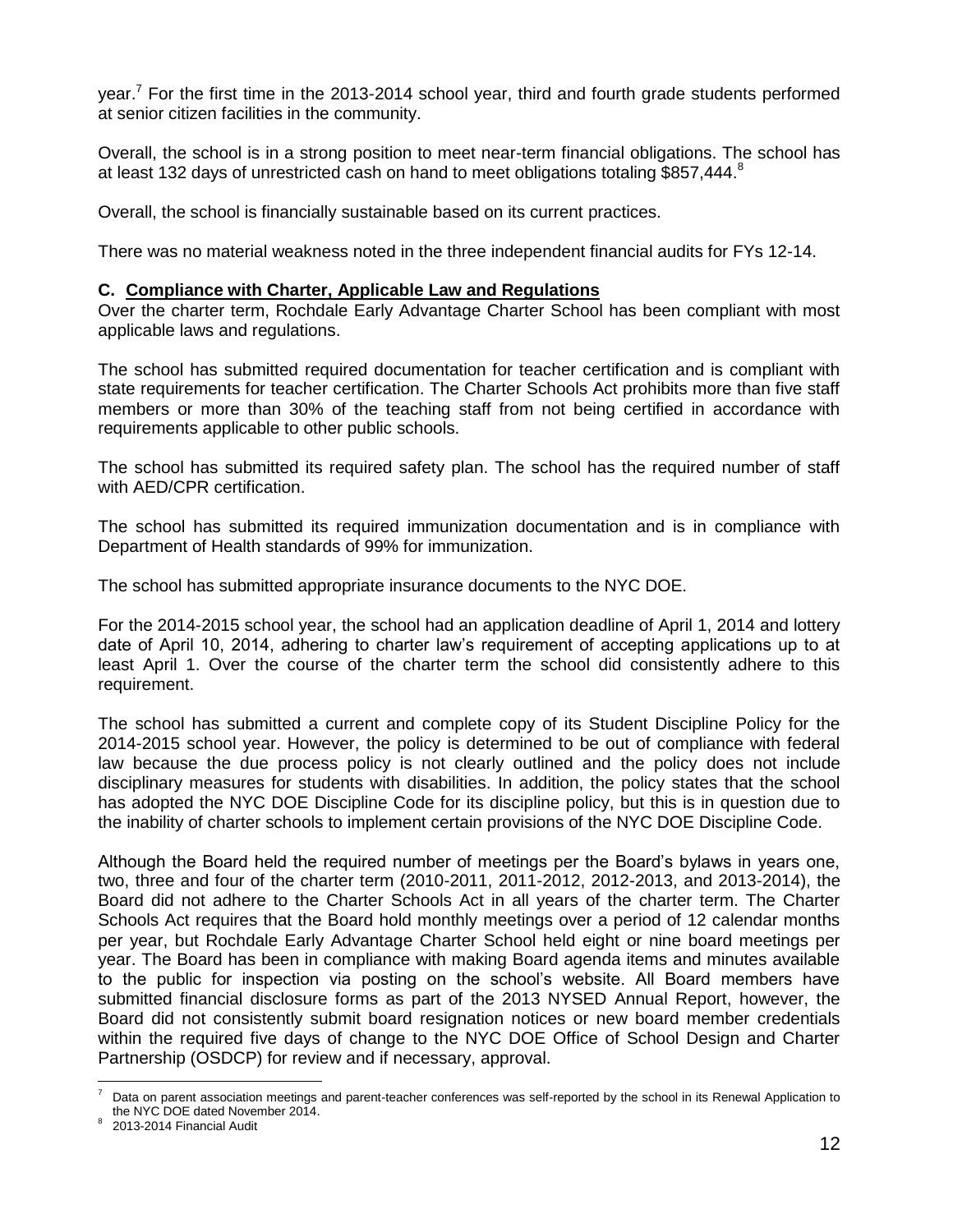## **D. Plans for Next Charter Term**

The school has submitted a request to make the following material revisions to its charter as part of its next charter term:

- expand to serve students in grades six through eight; and
- increase its authorized enrollment from 244 students in grades kindergarten through five to 675 students in grades kindergarten through eight to meet high community demand.

The application also noted that Rochdale Early Advantage Charter School plans to secure a new facility to house the entire student body in grades kindergarten through eight. The Board of Trustees hired a Chief Executive Officer (CEO) in July 2013 with the expectation that the CEO's primary duties will center on strategic planning for the new facility.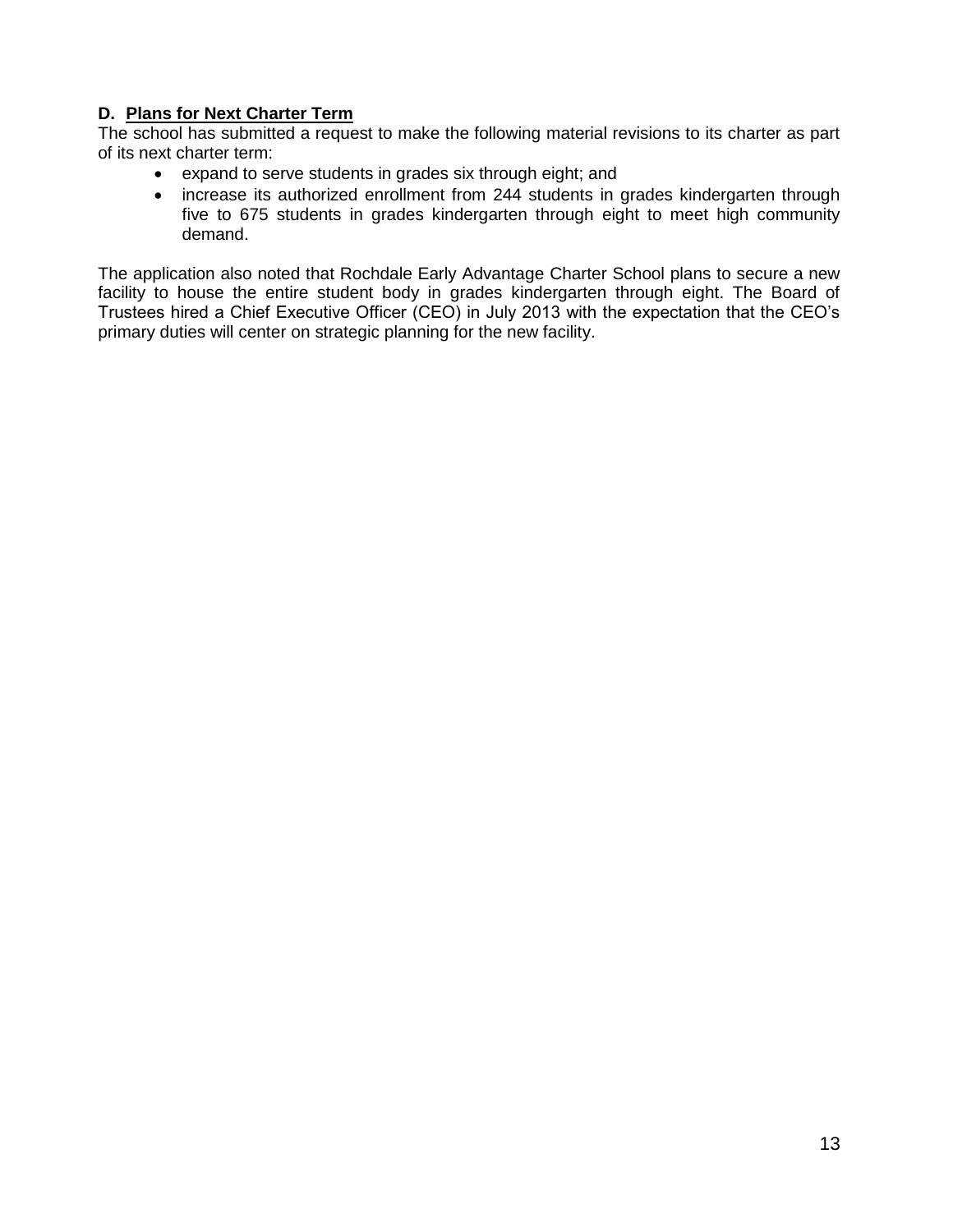## **Staten Island Community Charter School**

## **Part 1: Summary of Renewal Recommendation**

**I. Charter School Overview:**

#### **Background Information**

ŕ

| <b>Staten Island Community Charter School</b>                        |                                                                                                                         |
|----------------------------------------------------------------------|-------------------------------------------------------------------------------------------------------------------------|
| Board Chair(s)                                                       | Ellen Icolari                                                                                                           |
| School Leader(s)                                                     | Dr. Nicole Richardson Garcia - Principal and<br><b>Chief Academic Officer</b><br>Lorna Harris - Chief Operating Officer |
| <b>Charter Management Organization</b><br>(if applicable)            | N/A                                                                                                                     |
| Other Partner(s)                                                     | N/A                                                                                                                     |
| District(s) of Location                                              | NYC Community School District 31                                                                                        |
| Physical Address(es)                                                 | 320 St. Marks Place, Staten Island (Kindergarten)                                                                       |
|                                                                      | 309 St Paul's Avenue, Staten Island (Grades 1-5)                                                                        |
| Facility Owner(s)                                                    | Private                                                                                                                 |
| <b>School Opened For Instruction</b>                                 | 2010-2011                                                                                                               |
| Current<br>Charter Term<br>Expiration<br>Date                        | 12/14/2014                                                                                                              |
| <b>Current Authorized Grade Span</b>                                 | $K-5$                                                                                                                   |
| <b>Current Authorized Enrollment</b>                                 | 330                                                                                                                     |
| <b>Proposed New Charter Term</b>                                     | 2.5 years [December 15, 2014 - June 30, 2017]                                                                           |
| Proposed Authorized Grade<br>Span<br>tor<br><b>New Charter Term</b>  | $K-5$                                                                                                                   |
| <b>Proposed Authorized Enrollment for</b><br><b>New Charter Term</b> | 330                                                                                                                     |
| Proposed Sections per Grade for<br><b>New Charter Term</b>           | 2-3 (two sections per grade across all grades but one<br>to accommodate for one larger incoming cohort) <sup>9</sup>    |

 $\overline{a}$  $9$  Please see the Additional Enrollment Data table on page 13 for more information.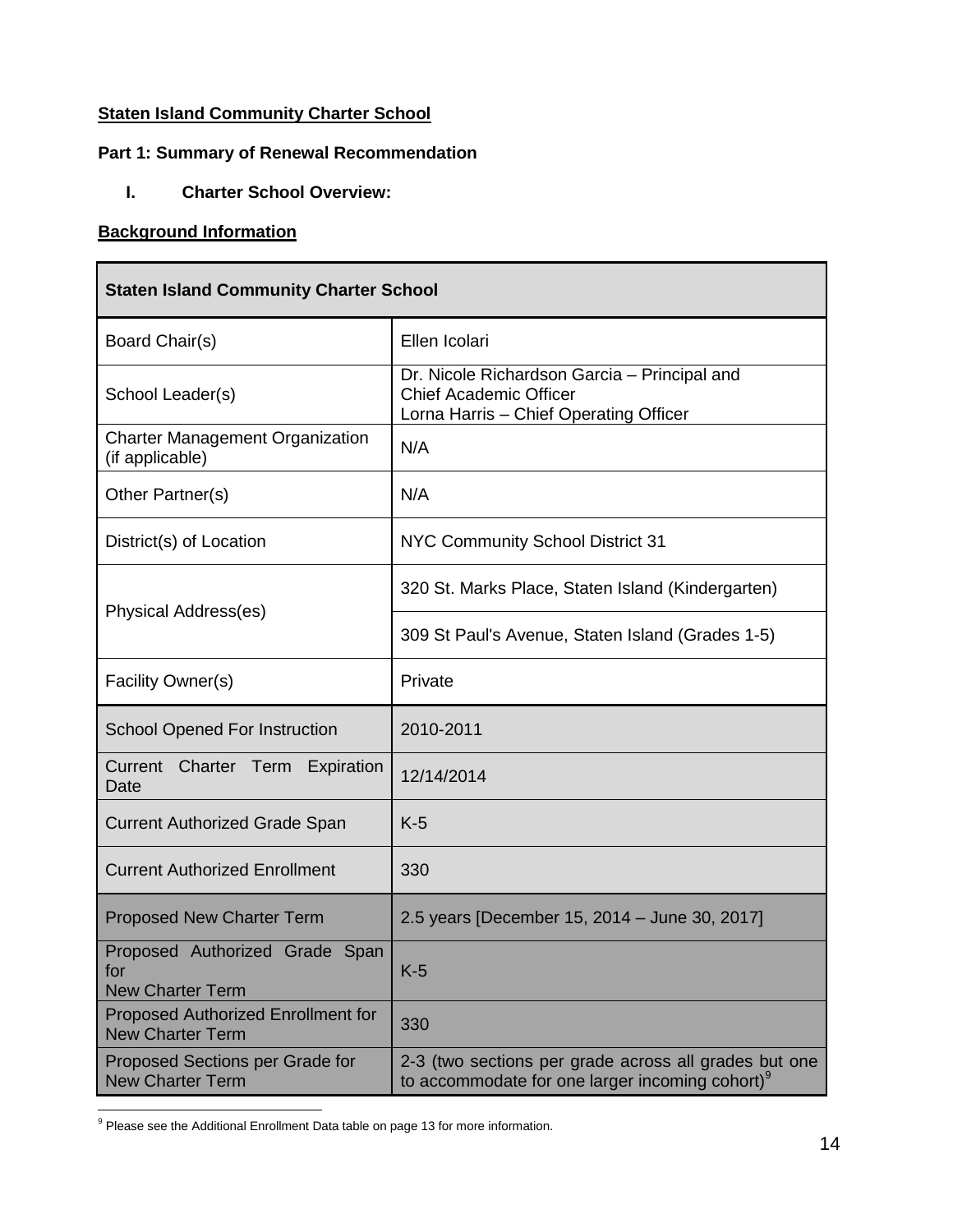### **Overview of School-Specific Data**

#### **School Evaluation of Academic Goals as stated in Annual Report to NYSED and Renewal Application to NYC DOE**

| <b>Academic Goal Analysis</b> |                |                  |                  |                  |                                                          |
|-------------------------------|----------------|------------------|------------------|------------------|----------------------------------------------------------|
|                               | 2010-<br>2011  | $2011 -$<br>2012 | $2012 -$<br>2013 | $2013 -$<br>2014 | <b>Cumulative</b><br><b>Charter</b><br><b>Term Total</b> |
| <b>Total Achievable Goals</b> | 18             | 18               | 18               | 18               | 72                                                       |
| # Met                         | $\overline{2}$ | 3                | 3                | $\overline{0}$   | 8                                                        |
| # Partially Met               | $\Omega$       | 0                | $\Omega$         | 0                | $\Omega$                                                 |
| # Not Met                     | $\overline{2}$ | $\overline{7}$   | 9                | 10               | 28                                                       |
| # Not Applicable *            | 14             | 8                | 6                | 8                | 36                                                       |
| % Met                         | 11%            | 17%              | 17%              | 0%               | 11%                                                      |
| % Partially Met               | 0%             | 0%               | 0%               | 0%               | 0%                                                       |
| % Not Met                     | 11%            | 39%              | 50%              | 56%              | 39%                                                      |
| % Not Applicable *            | 78%            | 44%              | 33%              | 44%              | 50%                                                      |
| % Met of All Applicable Goals | 50%            | 30%              | 25%              | 0%               | 22%                                                      |

\* Some goals may not be applicable in all years. For example, goals related to the NYC Progress Report are not applicable for the 2013-2014 school year as Progress Reports were not issued that year. Please refer to Part IV, Mission and Academic Goals for more information.

## **ES/MS students scoring at or above Level 3 on NYS assessments, compared to CSD, NYC and State averages**

| % Proficient in English Language Arts         |               |                  |                  |                  |
|-----------------------------------------------|---------------|------------------|------------------|------------------|
|                                               | 2010-<br>2011 | $2011 -$<br>2012 | $2012 -$<br>2013 | $2013 -$<br>2014 |
| <b>Staten Island Community Charter School</b> |               |                  | 9.3%             | 22.5%            |
| CSD <sub>31</sub>                             |               |                  | 32.8%            | 35.4%            |
| Difference from CSD 31 *                      |               |                  | $-23.5$          | $-12.9$          |
| <b>NYC</b>                                    |               |                  | 28.1%            | 30.5%            |
| Difference from NYC *                         |               |                  | $-18.8$          | $-8.0$           |
| New York State **                             |               |                  | 31.1%            | 30.6%            |
| Difference from New York State                |               |                  | $-21.8$          | $-8.1$           |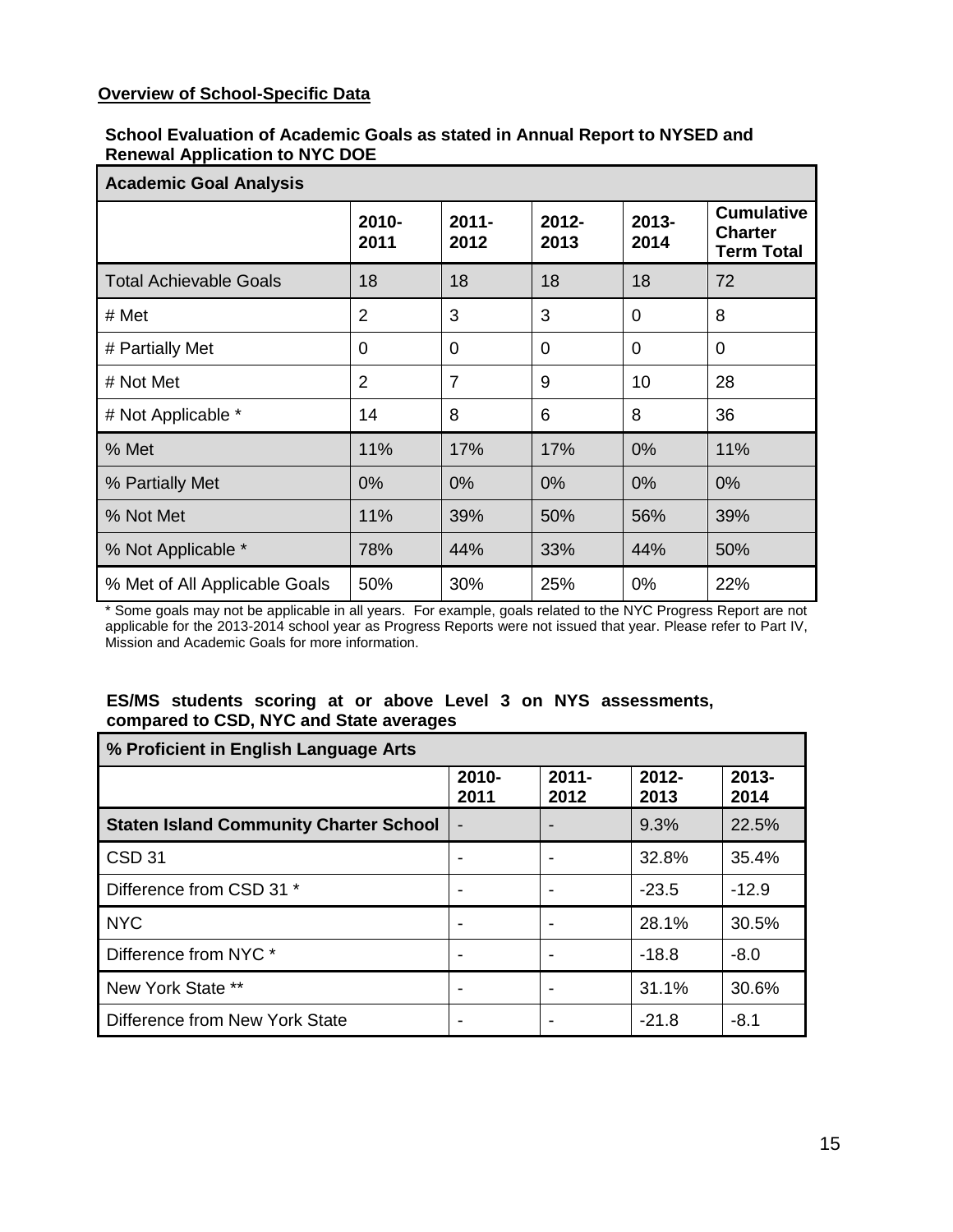| % Proficient in Mathematics                   |               |                  |                  |                  |
|-----------------------------------------------|---------------|------------------|------------------|------------------|
|                                               | 2010-<br>2011 | $2011 -$<br>2012 | $2012 -$<br>2013 | $2013 -$<br>2014 |
| <b>Staten Island Community Charter School</b> |               |                  | 13.0%            | 19.5%            |
| CSD <sub>31</sub>                             |               |                  | 37.4%            | 43.5%            |
| Difference from CSD 31 *                      |               |                  | $-24.4$          | $-24.0$          |
| <b>NYC</b>                                    |               |                  | 33.1%            | 39.3%            |
| Difference from NYC *                         |               |                  | $-20.1$          | $-19.8$          |
| New York State **                             |               |                  | 31.1%            | 36.2%            |
| Difference from New York State                |               |                  | $-18.1$          | $-16.7$          |

\* All comparisons to either the CSD or NYC take into account only grades the school itself served. CSD comparisons are particular to the CSD in which the school was sited each year.

\*\* New York State proficiency rates were taken from data.nysed.gov.

### **Student improvement on the state tests compared to other students**

| Median Adjusted Growth Percentile - English Language Arts |               |                  |                  |                  |
|-----------------------------------------------------------|---------------|------------------|------------------|------------------|
|                                                           | 2010-<br>2011 | $2011 -$<br>2012 | $2012 -$<br>2013 | $2013 -$<br>2014 |
| <b>Staten Island Community Charter School</b>             |               |                  |                  |                  |
| <b>All Students</b>                                       |               |                  |                  | 51.0%            |
| Peer Percent of Range - All Students                      |               |                  |                  | 10.4%            |
| City Percent of Range- All Students                       |               |                  |                  | 10.6%            |
| <b>Staten Island Community Charter School</b>             |               |                  |                  |                  |
| <b>School's Lowest Third</b>                              |               |                  |                  | 54.0%            |
| Peer Percent of Range -<br><b>School's Lowest Third</b>   |               |                  |                  | $0.0\%$          |
| City Percent of Range -<br><b>School's Lowest Third</b>   | -             |                  |                  | $0.0\%$          |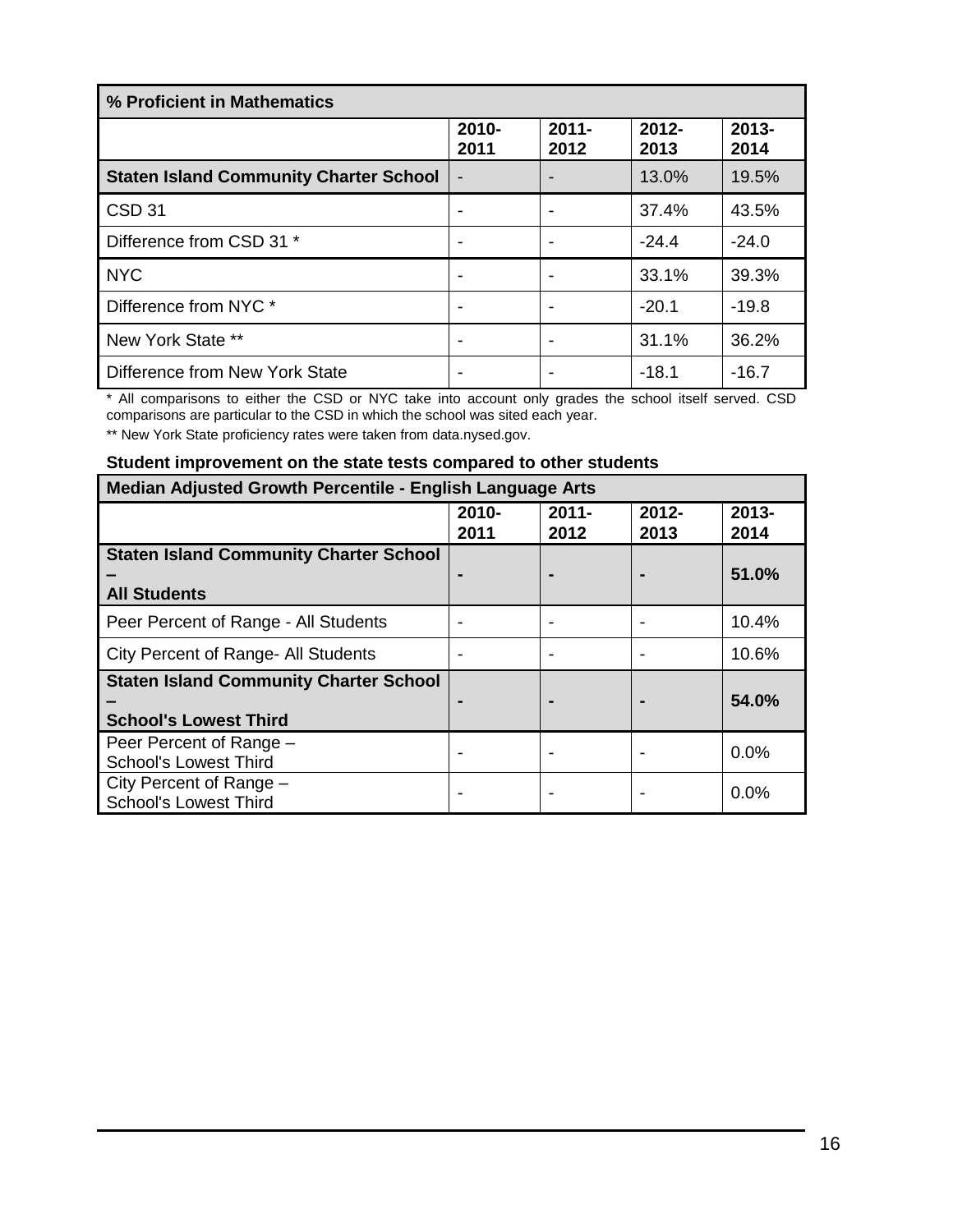| <b>Median Adjusted Growth Percentile - Mathematics</b>                        |               |                  |                  |               |  |
|-------------------------------------------------------------------------------|---------------|------------------|------------------|---------------|--|
|                                                                               | 2010-<br>2011 | $2011 -$<br>2012 | $2012 -$<br>2013 | 2013-<br>2014 |  |
| <b>Staten Island Community Charter School</b>                                 |               |                  |                  |               |  |
| <b>All Students</b>                                                           |               |                  |                  | 42.0%         |  |
| Peer Percent of Range - All Students                                          |               |                  |                  | 11.3%         |  |
| City Percent of Range- All Students                                           |               |                  |                  | 6.0%          |  |
| <b>Staten Island Community Charter School</b><br><b>School's Lowest Third</b> |               |                  |                  | 56.0%         |  |
| Peer Percent of Range -<br><b>School's Lowest Third</b>                       |               |                  |                  | 19.1%         |  |
| City Percent of Range -<br><b>School's Lowest Third</b>                       |               |                  |                  | 10.2%         |  |

A comparison range consists of all possible results within two standard deviations of the average. A peer/city percent of range of 50% represents the position of the average and can be interpreted as a school outperforming 50% of their peer group/city.

## **Closing the Achievement Gap**

| Percent in the 75th Growth Percentile - English Language Arts             |               |                  |                          |                  |  |  |
|---------------------------------------------------------------------------|---------------|------------------|--------------------------|------------------|--|--|
|                                                                           | 2010-<br>2011 | $2011 -$<br>2012 | $2012 -$<br>2013         | $2013 -$<br>2014 |  |  |
| Students with Disabilities *                                              |               |                  |                          | $0.0\%$          |  |  |
| English Language Learner Students                                         | -             |                  |                          |                  |  |  |
| Students in the Lowest Third Citywide                                     | -             |                  | $\overline{\phantom{0}}$ | 25.0%            |  |  |
| <b>Percent in the 75th Growth Percentile - Mathematics</b>                |               |                  |                          |                  |  |  |
| $2011 -$<br>$2012 -$<br>$2013 -$<br>2010-<br>2011<br>2012<br>2013<br>2014 |               |                  |                          |                  |  |  |
| Students with Disabilities *                                              |               |                  |                          | 33.3%            |  |  |
|                                                                           |               |                  |                          |                  |  |  |
| English Language Learner Students                                         | -             |                  |                          |                  |  |  |

\* Defined as students with a placement in Self-Contained, ICT, or SETSS.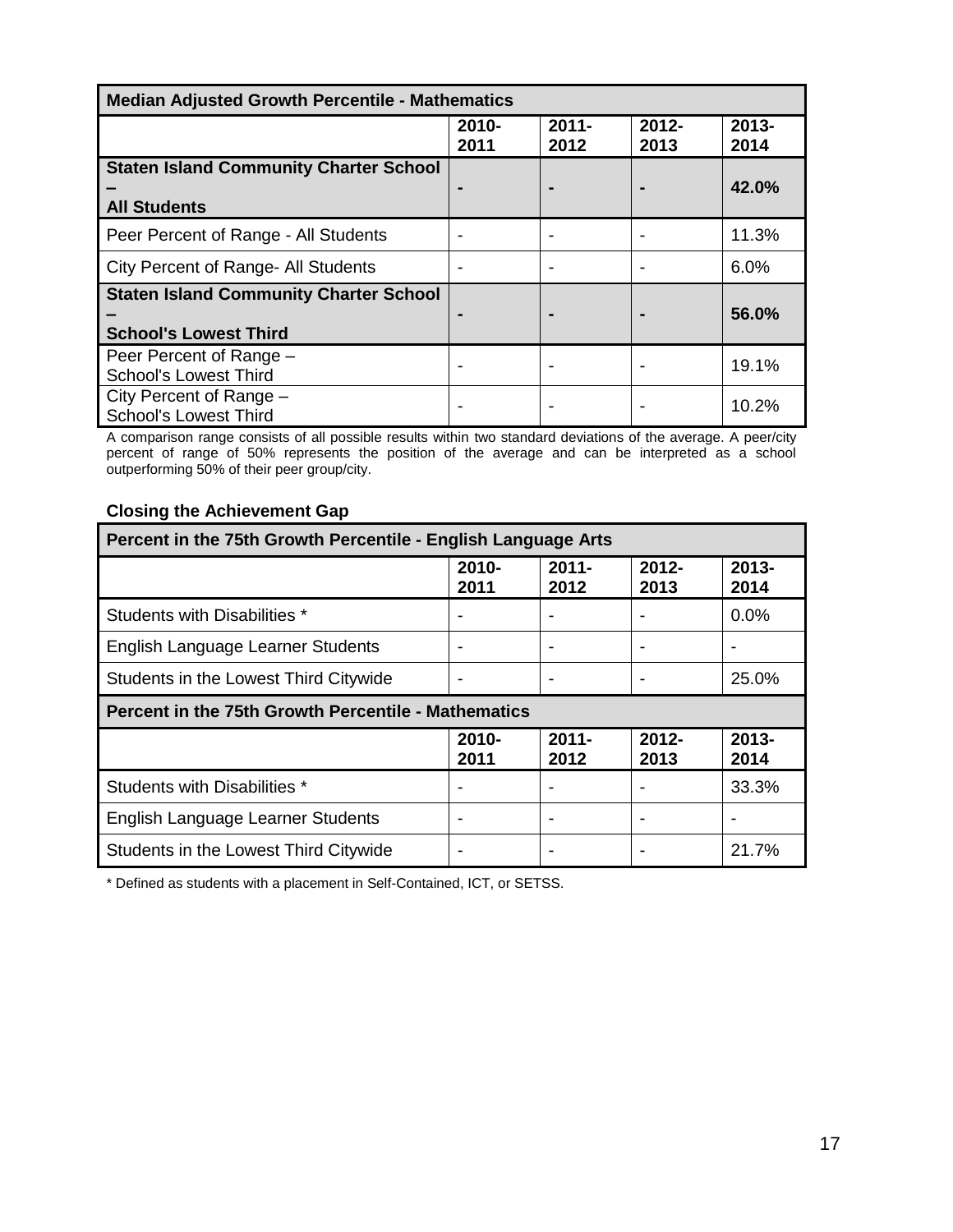#### **II. Renewal Recommendation and Rationale**

**Based on the evidence presented herein and detailed below in Part II, the NYC DOE recommends a 2.5 year short term renewal with an academic performance condition and an operational/governance condition.** 

**The academic performance condition is as follows:**

**1. The school must demonstrate academic growth, as measured by the school's median adjusted growth percentiles in ELA and math, for each year of the charter term. The median adjusted growth percentile for the school's students will be at or above 50 percent of city percent of range for each ELA and math in each year of the charter term.**

**The operational/governance condition is as follows:**

**2. No later than March 14, 2015, the Board of Trustees will present to the NYC DOE a detailed Board of Trustees governance plan that includes a proposed Board membership and committee structure that is reflective of intended practice and membership at scale. This plan also must include a proposed committee structure, recruitment, and development/training plan that indicates the membership will have the capacity and dedicated responsibility for academic, operational and compliance oversight of the school by the Board of Trustees.**

#### **A. Academic Performance**

At the time of this school's renewal, Staten Island Community Charter School ("SICCS") has not yet demonstrated academic success.

#### **New York Charter Schools Act**

The New York Charter Schools Act of 1998 establishes a system of charter schools throughout New York State, with objectives that include:

#### **§ 2850 (2)**

(a) Improve student learning and achievement;

(b) Increase learning opportunities for all students, with special emphasis on expanded learning experiences for students who are at-risk of academic failure;

(c) Encourage the use of different and innovative teaching methods;

(d) Create new professional opportunities for teachers, school administrators and other school personnel;

(e) Provide parents and students with expanded choices in the types of educational opportunities that are available within the public school system; and

(f) Provide schools with a method to change from rule-based to performance-based accountability systems by holding the schools established under this article accountable for meeting measurable student achievement results.

Available data for Staten Island Community Charter School indicate that the school has made some progress towards meeting these objectives.

#### **Mission and Vision**

Staten Island Community Charter School's mission is to provide an exemplary K - 8 education program for students on the North Shore of Staten Island, a program designed to produce a community of smart, responsible, creative, citizens who will graduate ready to attend college preparatory high schools. The school offers an instructional program that is aligned to the NYS Common Core Learning Standards. Staten Island Community will hold expectations high and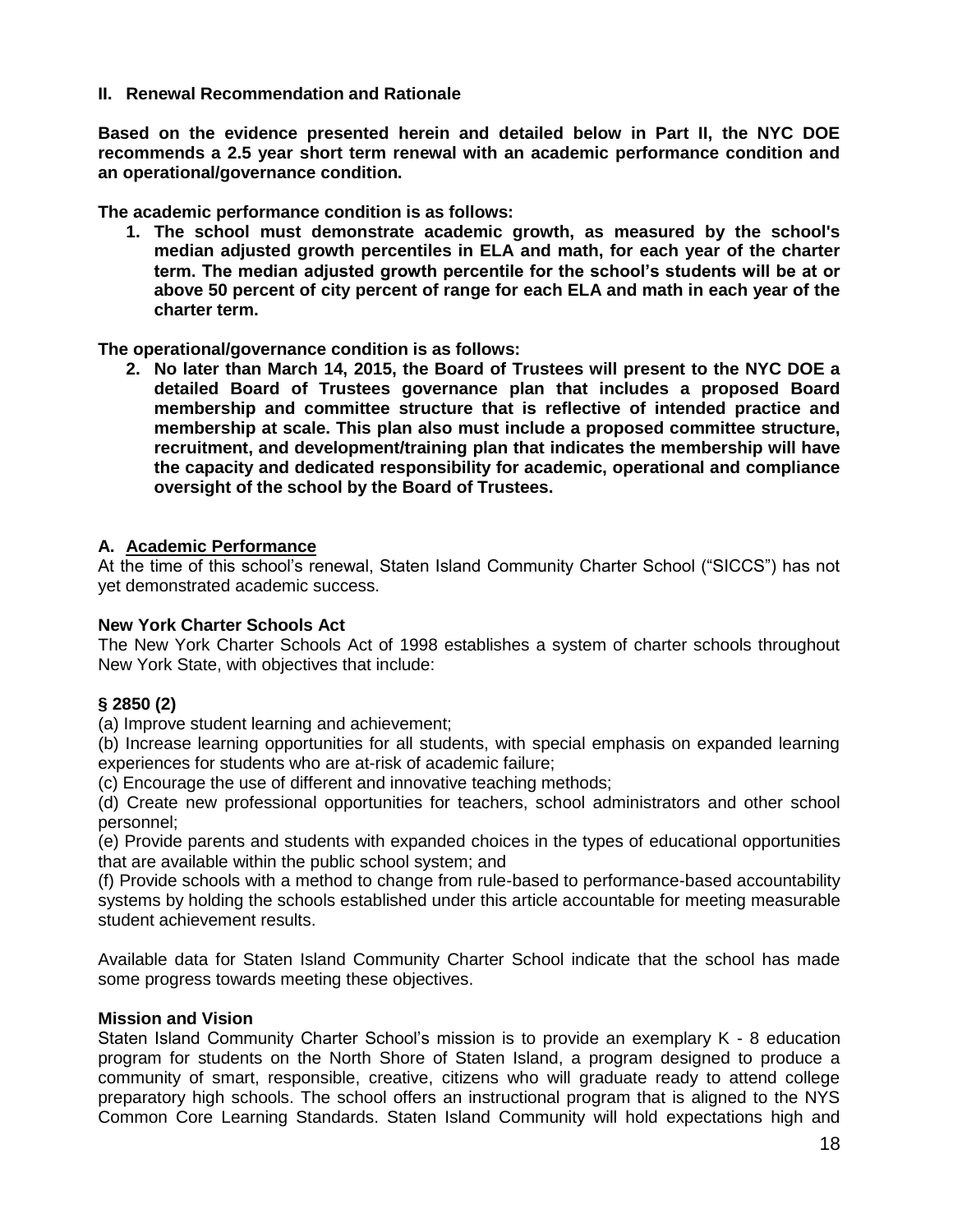inspire student achievement by cultivating close relationships between the school administration, students, teachers and parents.

#### **School Specific Academic Performance**

Staten Island Community Charter School entered its fifth year of operation with the 2014-2015 academic year. As a result, the New York City Department of Education (NYC DOE) has two years of New York State (NYS) assessment data and four years of other academic data, such as data obtained from internal assessments and attendance information, to evaluate the academic achievement and progress of students at SICCS.

SICCS has consistently performed below Community School District (CSD) 31 and New York City averages on NYS assessments during the current charter term.

Beginning with the 2012-2013 school year, NYS assessments were aligned to the Common Core Learning Standards ("CCLS"). As such, proficiency rates for school years prior to the 2012-2013 school year are not directly comparable. However, as the school had its first year of testing in 2012-2013, all proficiency results are aligned to the CCLS.

In 2012-2013, only 13% of SICCS's students were proficient in math. SICCS's math proficiency was higher than 15% of elementary schools citywide. However, when compared to elementary schools with student populations most like its own (i.e. peer schools) SICCS outperformed only 5% of similar schools. In 2012-2013, only 9.3% of SICCS's students demonstrated proficiency in state tests in ELA. With this level of proficiency, SICCS outperformed just 15% of elementary schools citywide. Additionally, SICCS only outperformed 8% of its peer schools.

The following year, in 2013-2014, only 19.5% of SICCS's students were proficient in math. SICCS's math proficiency was higher than 23% of elementary schools citywide. However, when compared to elementary schools with student populations most like its own, SICCS outperformed only 10% of similar schools. In 2013-2014, only 22.5% of SICCS's students demonstrated proficiency in state tests in ELA. With this level of proficiency, SICCS outperformed just 47% of elementary schools citywide. Additionally, SICCS only outperformed 38% of its peer schools.

Over the four years that data is available for the retrospective charter term, Staten Island Community Charter School has met only 22% of its applicable academic charter goals.<sup>10,11</sup> In its most recent year, 2013-2014, SICCS met zero of ten applicable academic charter goals. The school has demonstrated a trend of decreased achievement of its stated charter goals over the four years of the charter term under review.

In 2013-2014, SICCS' English Median Adjusted Growth Percentile was 51% with a City Percent of Range of 10.6%, placing the school in the bottom 5% of elementary schools citywide. <sup>12</sup> SICCS's

 $\overline{a}$  $10$  This calculation does not include goals which have not been evaluated (not applicable) either as a result of the goal no longer being measurable (e.g. NYC DOE Progress Report grades for the 2013-2014 school year and beyond) or the goal not yet measurable for the school at the time of the annual reporting (e.g. high school graduation rate for an academic year in which the school was not serving grade 12 students).

<sup>11</sup> It should be noted that because of the move to Common Core standards in 2012-2013, the NYC DOE did not include goals that measure a school's actual performance relative to 75% or greater absolute proficiency on the NYS ELA and Math exams or goals that measure reducing the performance gap of a cohort in ELA and Math assessments in its analysis of progress towards goals for the 2012-2013 school year. Goals that compared the school to the Community School District performance were included in the analysis. In addition, beginning with the 2013-2014 school year, the NYC DOE will not include goals that are related to NYC DOE Progress Report Grades or, due to a change in state regulation, goals that are related to standardized assessments for students in

grades kindergarten through two in its analysis of progress towards goals.<br><sup>12</sup> A comparison range consists of all possible results within two standard deviations of the average. A percentile rank provides the percentage of schools that score the same or lower than the school under consideration. A City Percent of Range of 10.6% indicates that the school fell only 10.6% inside the range around the average (i.e. more than one standard deviation below the average), while a Citywide percentile of 5% indicates that only 5% of schools serving similar grade levels scored below the school.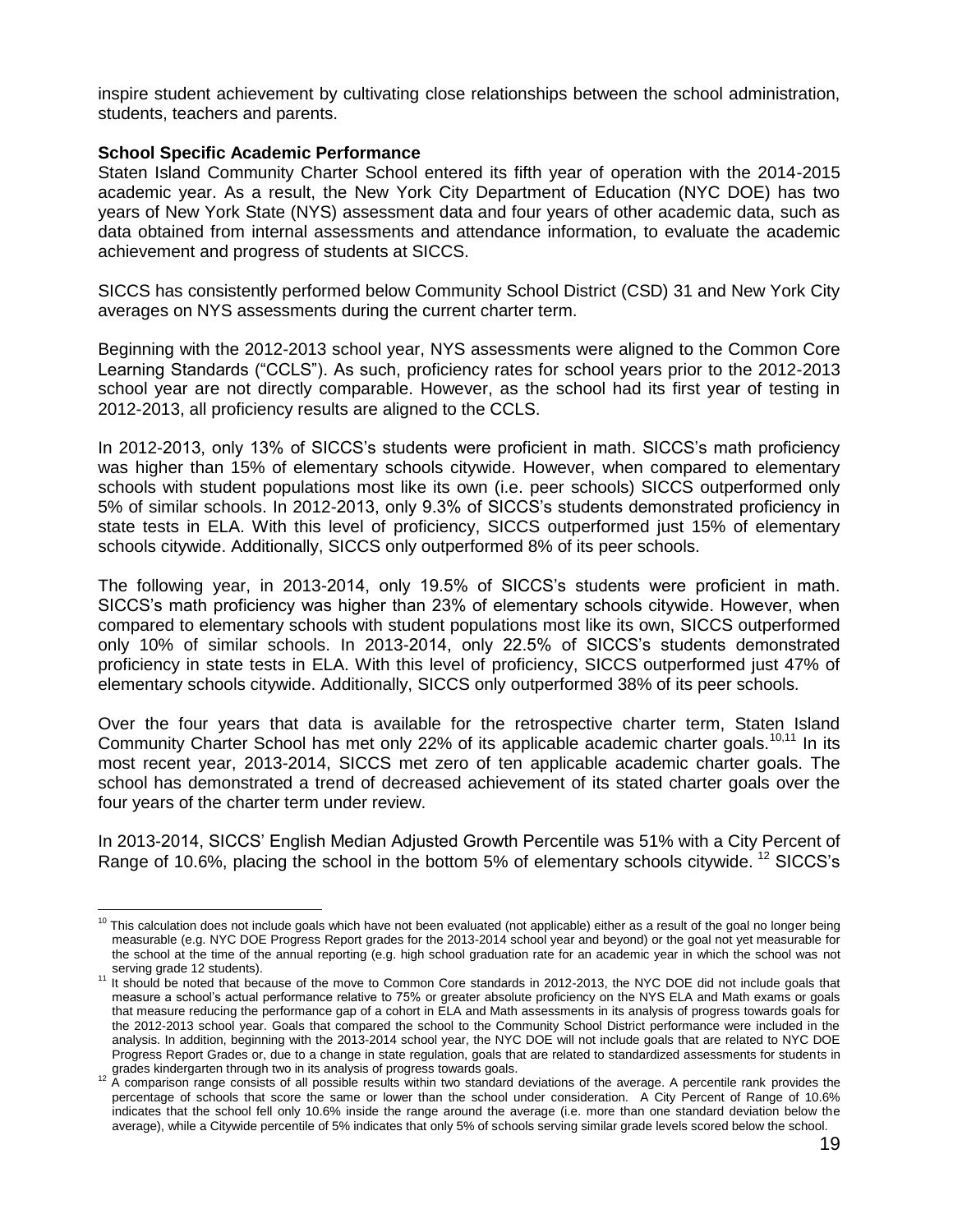Math Median Adjusted Growth Percentile was 42% with a City Percent of Range of 6.0%, which also placed the school in the bottom 5% of elementary schools citywide.

As indicated in Appendix A, third grade ELA proficiency increased by 21.9 percentage points from the 2012-2013 school year to the 2013-2014 school year. The gap in third grade ELA proficiency between that of the school and CSD 31 shrank by 18.9 percentage points over that time period. As indicated in Appendix A, third grade math proficiency increased by 10.7 percentage points from the 2012-2013 school year to the 2013-2014 school year. The gap in third grade math proficiency between that of the school and CSD 31 shrank by 4.7 percentage points over that same period.

Reports from past NYC DOE visits to Staten Island Community Charter School indicate that in the first two years of the charter the school provided a safe environment conducive to learning. In a visit to the school in April 2012, reviewers noted that "the school uses the Resolving Conflict Creatively Program (RCCP) and the use of Peace Corners was evident in observed classrooms.

The school also implemented Positive Behavioral Interventions and Supports (PBIS) with consultants providing in-service training and follow up. Each grade has created a plan with specific rules and consequences that are posted consistently throughout the school. Observed teachers established clear routines and procedures, which students appeared to have internalized. For example, one teacher had a behavior log book that students were expected to sign if they misbehaved. Positive reinforcement of expected behaviors was observed in most classrooms."

On the school's 2012-2013 NYC DOE Progress Report, Staten Island Community Charter School received a C grade in all sections except School Environment, for which they received a B grade. In 2012-2013, the school was classified by the NYC DOE as an Early Childhood School; Early Childhood schools do not receive a percentile rank therefore no percentile rank was included in the Progress Report.

NYC DOE Progress Reports graded each school with an A, B, C, D, or F and were based on student progress, student performance, and school environment. Scores were based on comparing results from one school to a peer group of 40 schools with similar student populations and to all schools citywide. The Student Progress section of the NYC DOE Progress Report was the most heavily weighted of all sections; it constituted 60% of a school's grade. The grade in this section was primarily based on median adjusted growth percentiles,<sup>13</sup> which measure students' growth on state tests relative to other students with the same prior-year score. Although the NYC DOE Progress Report was discontinued beginning with the 2013-2014 school year, individual academic performance metrics from the former NYC DOE Progress Report are included in this renewal report for all years for which data was available in the current charter term.

#### **Closing the Achievement Gap**

 $\overline{a}$ 

NYC DOE-authorized charter schools are also assessed based on their ability to close the achievement gap for specific student populations. In school years prior to the 2013-2014 school year, schools received additional credit on the NYC DOE Progress Report for progress and performance of students with disabilities, English Language Learners, and students who start in the lowest third of proficiency citywide. Beginning with the 2013-2014 school year, charter schools

 $13$  A student's growth percentile compares his or her growth to the growth of all students in the City who started at the same level of proficiency the year before. To evaluate a school on its students' growth percentile, the NYC DOE uses an adjusted growth percentile. Growth percentile adjustments are based on students' demographic characteristics and reflect average differences in growth compared to students with the same starting proficiency level. The NYC DOE evaluates a school based on its median adjusted growth percentile, the adjusted growth percentile of the middle student when all students adjusted growth percentiles are listed from lowest to highest.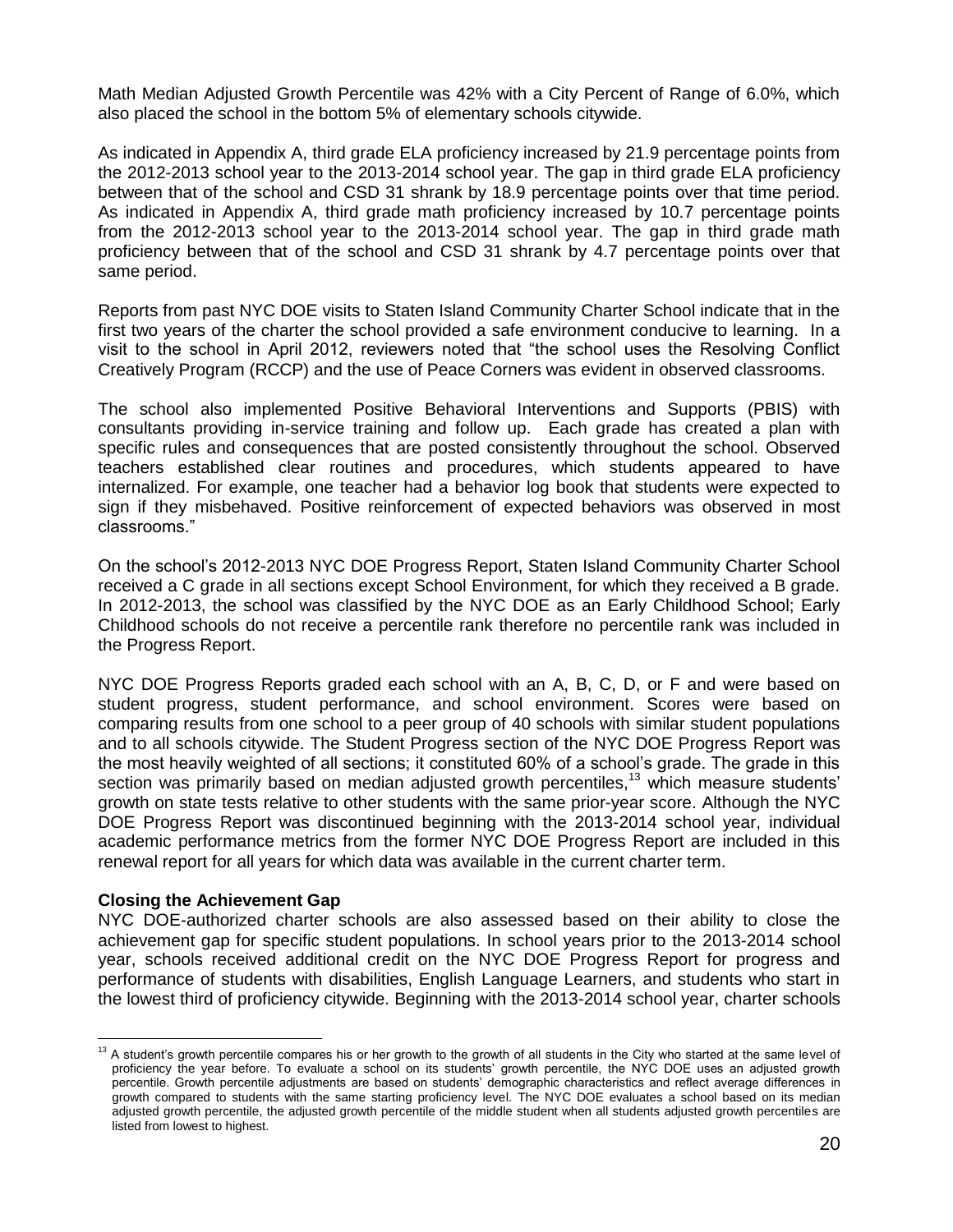will be assessed on the actual performance as well as the academic growth of students in these populations compared with public school students in the CSD and throughout New York City.

On the 2013-2014 NYS assessments, 21.7% of Staten Island Community Charter School's students in the lowest third citywide experienced growth in math that, with adjustments, matched or exceeded the growth of 75% or more of other students citywide with the same starting math scores. This level places SICCS above 4% of elementary schools citywide. Similarly, 25% of SICCS students in the lowest third citywide experienced growth in ELA that, with adjustments, matched or exceeded the growth of 75% or more of other students citywide with the same starting ELA scores. This places SICCS above only 1% of all elementary schools citywide.

On the 2013-2014 NYS assessments, 33.3% of SICCS's students with disabilities<sup>14</sup> experienced growth in math that, with adjustments, matched or exceeded the growth of 75% or more of other students citywide with the same starting math scores. This level places SICCS above 24% of elementary schools citywide. However, 0% of SICCS's students with disabilities experienced growth in ELA that, with adjustments, matched or exceeded the growth of 75% or more of other students citywide with the same starting ELA scores. This places SICCS above 0% of all elementary schools citywide.

SICCS did not serve the minimum number of students designated as English Language Learners to receive data on the percent of English Language Learner students who experienced growth in math or ELA that, with adjustments, matched or exceeded the growth of 75% or more of other students citywide with the same starting scores.

#### **B. Governance, Operations & Finances**

Staten Island Community Charter School is a partially operationally sound and fiscally viable organization. This assessment was made based on a review of the following indicators of operational and fiscal viability:

- Staten Island Community Charter School's FY11 mid-year, FY12, FY13, and FY14 independent financial audits;
- Staten Island Community Charter School's 2014-2015 staff handbook;
- Staten Island Community Charter School's 2014-2015 student/family handbook;
- Staten Island Community Charter School's FY15 budget;
- Staten Island Community Charter School's Board of Trustees financial disclosure forms;
- Staten Island Community Charter School's Board of Trustees minutes;
- Staten Island Community Charter School's Board of Trustees by-laws; and
- Staten Island Community Charter School's self-reported staffing data.

Over the course of the school's charter term, the Board of Trustees has partially maintained a developed governance structure and organizational design. Although Board member size does fall within the range outlined in the school's charter, there is no evidence of active committees on the Board. In addition, there has been turnover on the board since the school's founding – between the 2012-2013 and 2013-2014 school years the Board lost three members and gained two new members. Required documentation for these additions and resignations was only submitted to the NYC DOE for one board member change. To date, the Board has six active board members as evidenced by the school's website and minutes. Based on this level of Board membership, quorum at Board meetings was achieved for all Board meetings in the 2013-2014 school year.

 $\overline{a}$ 

 $14$  Defined as students with a placement in Self-Contained, ICT, or SETSS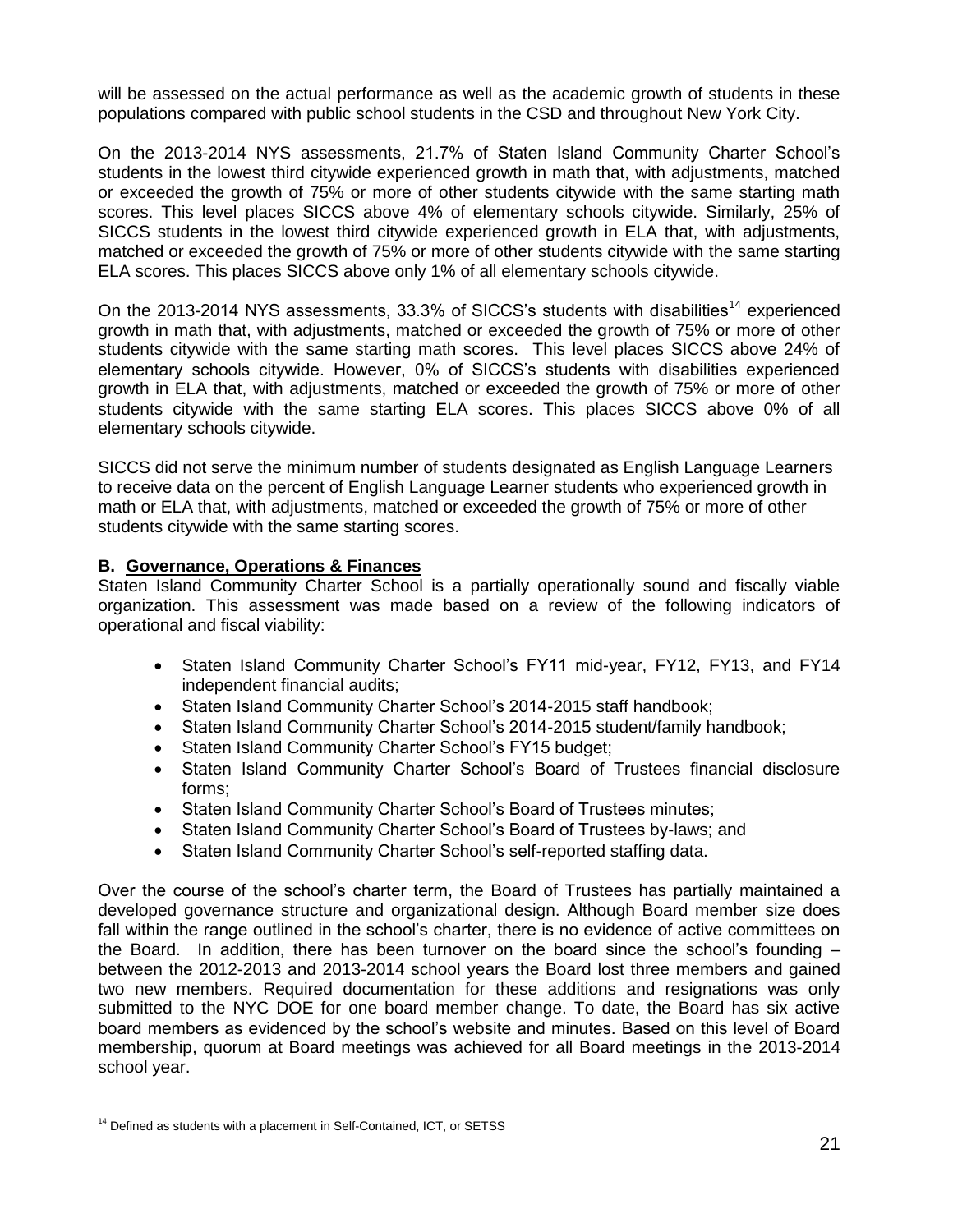Over the course of the school's charter term, the school has not yet developed a stable school culture, but recently made efforts towards developing a stable school culture by hiring a new principal and Chief Operating Officer. The school principal, Michael Courtney, was terminated in December 2013; a new principal was not appointed until May 2014, leaving the school without a principal for five months. A former Board member, Lorna Harris, resigned from the Board to join the school as a full-time Director of Institutional Advancement and External Affairs in August 2013, Later that year, after Dr. Courtney was terminated, to ensure the school had operational stability until an instructional leader was employed, the Board appointed Lorna interim Chief Operating Officer (CEO). The school has also experienced significant turnover in instructional staff; of 32 instructional staff members in 2013-2014, 22 instructional staff members, or 68%, resigned.<sup>15</sup>

Overall, the school is in a strong position to meet near-term financial obligations. The school has at least 116 days of unrestricted cash on hand to meet obligations. Based on the fiscal year 2014 financial audit, the school had no debt obligations and its current ratio of 5.09 indicated a strong ability to meet its current liabilities.

Overall, the school is financially sustainable based on its current practices.

There was no material weakness noted in the three independent financial audits.

#### **C. Compliance with Charter, Applicable Law and Regulations**

Over the charter term, Staten Island Community Charter School has been compliant with most applicable laws and regulations.

The school has submitted required documentation for teacher certification and is compliant with state requirements for teacher certification. The Charter Schools Act prohibits more than five staff members or more than 30 percent of the teaching staff from not being certified in accordance with requirements applicable to other public schools.

The school has submitted its required safety plan. The school has the required number of staff with AED/CPR certification.

The school has submitted its required immunization documentation and is in compliance with Department of Health standards of 99% for immunization.

The school has submitted appropriate insurance documents to the NYC DOE.

For the 2014-2015 school year, the school had an application deadline of April 1, 2014 and lottery date of April 9, 2014 adhering to charter law's requirement of accepting applications up to at least April 1. Over the course of the charter term, the school did consistently adhere to this requirement.

One or more of the school leaders were trained in General Response Protocols/Fire Emergency Drill Conductor for NYC, as mandated by the NYC Fire Department.

The school has provided the NYC DOE with a current and complete copy of its Student Discipline Policy for the 2014-2015 academic year. This policy was determined to be out of compliance with federal law related to students with disabilities and due process regulations.

Over the course of the charter term, the school did consistently submit complete invoicing and reconciliation documents by the associated deadlines.

 $\overline{a}$ <sup>15</sup> Reflects self-reported data submitted with Renewal Application in November 2014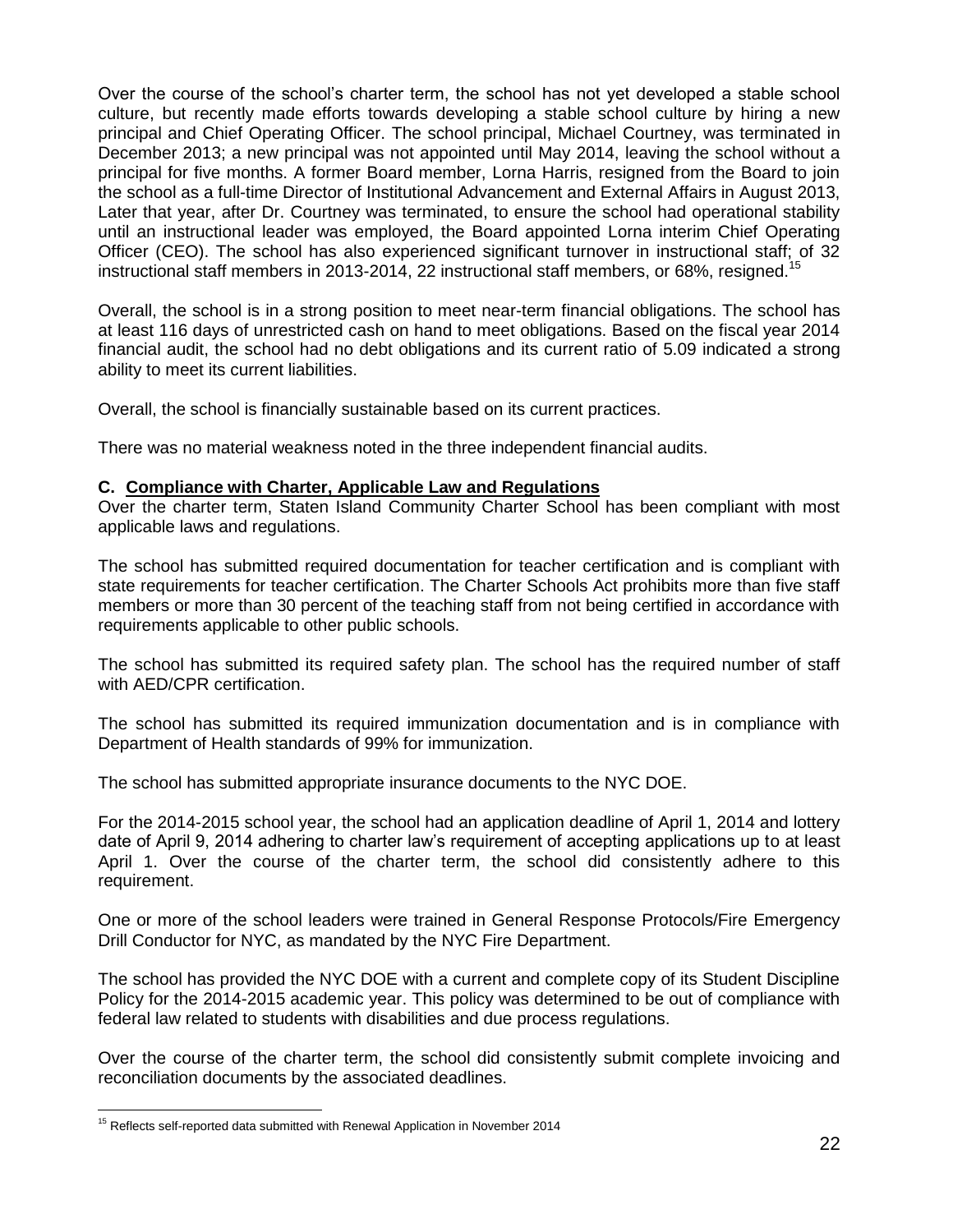As of the review in November 2014, all staff members except for one have appropriate fingerprint clearance. There is one staff member whose fingerprint clearance is outstanding.

Although the Board held the required number of meetings per the Board's bylaws in all years of the charter term (10 meetings per year), the Board has not held the number of board meetings required by the Charter School Act, which requires that the Board hold monthly meetings over a period of 12 calendar months per year.

Board agenda items and minutes have been made available to the public for inspection via posting on the school's website. All Board members have submitted financial disclosure forms as part of the 2013 NYSED Annual Report; however, the Board did not consistently submit board resignation notices or new board member credentials within the required five days of change to the Office of School Design and Charter Partnerships (OSDCP) for review and, if necessary, approval.

## **D. Plans for Next Charter Term**

Staten Island Community Charter School's mission is to provide an exemplary K - 8 education program for students on the North Shore of Staten Island, a program designed to produce a community of smart, responsible, creative, citizens who will graduate ready to attend college preparatory high schools. The school offers an instructional program that is aligned to the NYS Common Core Learning Standards. Staten Island Community will hold expectations high and inspire student achievement by cultivating close relationships between the school administration, students, teachers and parents. In an effort to stabilize and strengthen the structure of its elementary school grades, the Board has decided not to extend its programming to include middle school next school year and for the foreseeable future.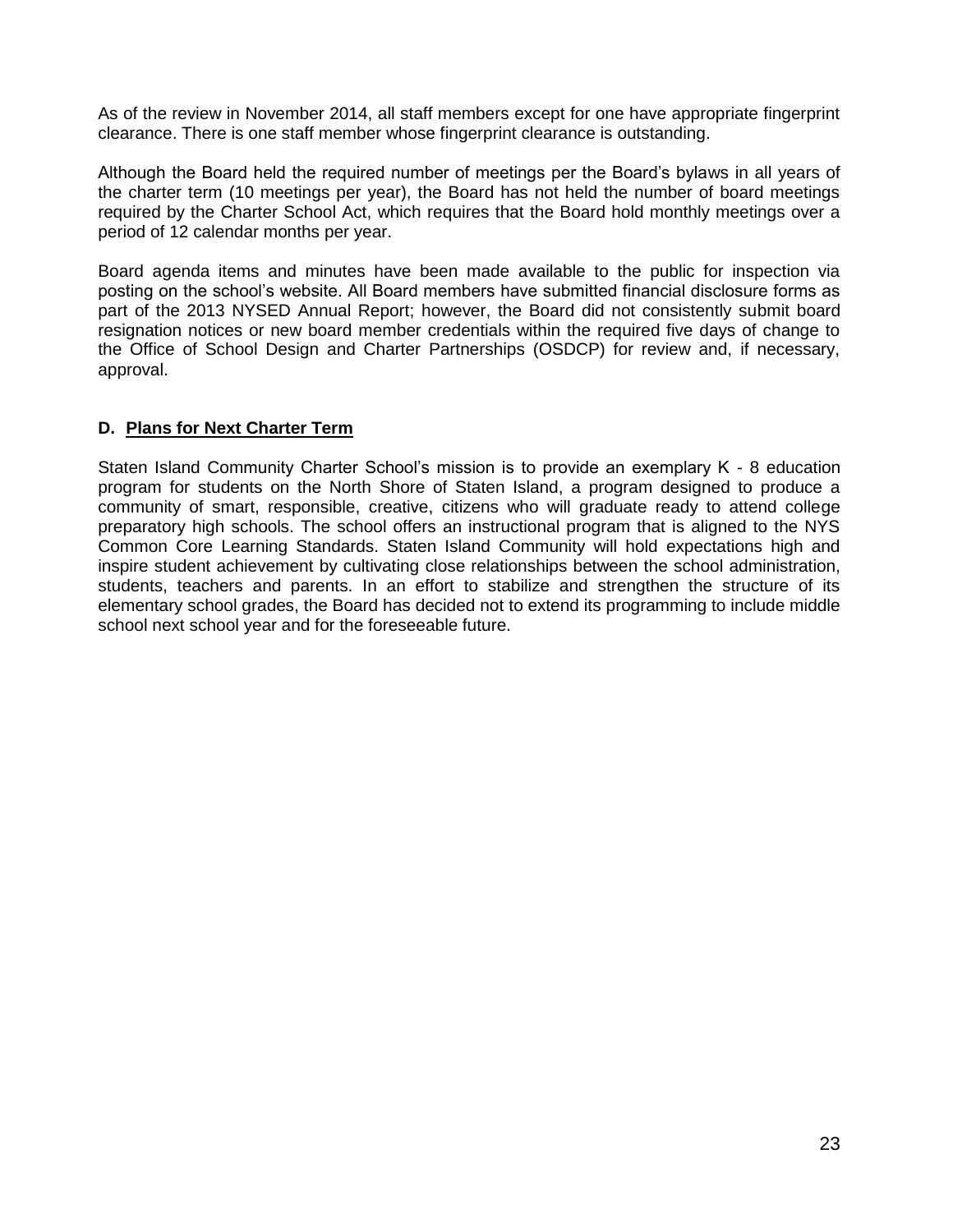## **Inwood Academy for Leadership Charter School**

## **Part 1: Summary of Renewal Recommendation**

**I. Charter School Overview:**

## **Background Information**

| <b>Inwood Academy for Leadership Charter School</b>           |                                                                                           |  |  |  |  |
|---------------------------------------------------------------|-------------------------------------------------------------------------------------------|--|--|--|--|
| Board Chair(s)                                                | Rahsaan Graham                                                                            |  |  |  |  |
| School Leader(s)                                              | Christina Reyes (Executive Director),<br>Ryan McCabe (MS)                                 |  |  |  |  |
| <b>Charter Management Organization</b><br>(if applicable)     | N/A                                                                                       |  |  |  |  |
| Other Partner(s)                                              | N/A                                                                                       |  |  |  |  |
| District(s) of Location                                       | NYC Community School District 6                                                           |  |  |  |  |
| <b>Physical Address(es)</b>                                   | 433 West 204th Street, Manhattan (Grades 5-8)                                             |  |  |  |  |
|                                                               | 108 Cooper Street, Manhattan (Grade 9)                                                    |  |  |  |  |
| Facility Owner(s)                                             | Private                                                                                   |  |  |  |  |
| <b>School Opened For Instruction</b>                          | 2010-2011                                                                                 |  |  |  |  |
| <b>Current Charter Term Expiration Date</b>                   | 12/14/2014                                                                                |  |  |  |  |
| <b>Current Authorized Grade Span</b>                          | $5-9$                                                                                     |  |  |  |  |
| <b>Current Authorized Enrollment</b>                          | 500                                                                                       |  |  |  |  |
| <b>Proposed New Charter Term</b>                              | 3.5 years [December 15, 2014 - June 30, 2018]                                             |  |  |  |  |
| Proposed Authorized Grade Span for<br><b>New Charter Term</b> | $5 - 12$                                                                                  |  |  |  |  |
| Proposed Authorized Enrollment for<br><b>New Charter Term</b> | 1,020                                                                                     |  |  |  |  |
| Proposed Sections per Grade for<br><b>New Charter Term</b>    | 4-5 (four sections per grade in grades 5, 9-12;<br>five sections per grade in grades 6-8) |  |  |  |  |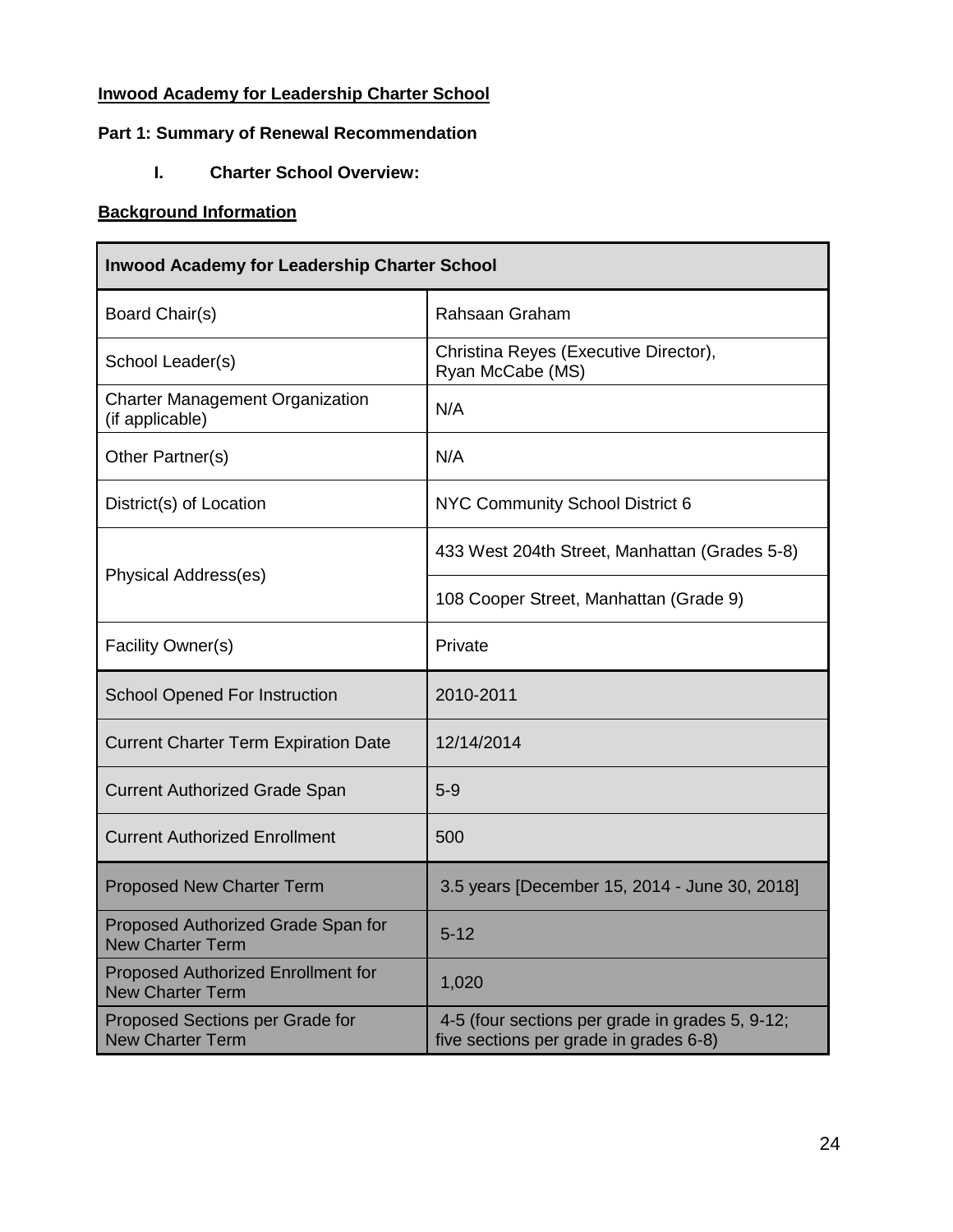## **Overview of School-Specific Data**

#### **School Evaluation of Academic Goals as stated in Annual Report to NYSED and Renewal Application to NYC DOE**

| <b>Academic Goal Analysis</b> |                |                  |                  |                  |                                                          |  |
|-------------------------------|----------------|------------------|------------------|------------------|----------------------------------------------------------|--|
|                               | 2010-<br>2011  | $2011 -$<br>2012 | $2012 -$<br>2013 | $2013 -$<br>2014 | <b>Cumulative</b><br><b>Charter</b><br><b>Term Total</b> |  |
| <b>Total Achievable Goals</b> | 13             | 13               | 13               | 13               | 52                                                       |  |
| # Met                         | $\overline{2}$ | 3                | $\overline{2}$   | 1                | 8                                                        |  |
| # Partially Met               | 0              | 1                | 0                | 0                | 1                                                        |  |
| # Not Met                     | $\overline{2}$ | 1                | $\overline{2}$   | 6                | 11                                                       |  |
| # Not Applicable *            | 9              | 8                | 9                | 6                | 32                                                       |  |
| % Met                         | 15%            | 23%              | 15%              | 8%               | 15%                                                      |  |
| % Partially Met               | 0%             | 8%               | 0%               | $0\%$            | 2%                                                       |  |
| % Not Met                     | 15%            | 8%               | 15%              | 46%              | 21%                                                      |  |
| % Not Applicable *            | 69%            | 62%              | 69%              | 46%              | 62%                                                      |  |
| % Met of All Applicable Goals | 50%            | 60%              | 50%              | 14%              | 40%                                                      |  |

\* Some goals may not be applicable in all years. For example, goals related to the NYC Progress Report are not applicable for the 2013-2014 school year as Progress Reports were not issued that year.

#### **ES/MS students scoring at or above Level 3 on NYS assessments, compared to CSD, NYC and State averages**

| % Proficient in English Language Arts                         |                  |                  |                  |                  |  |
|---------------------------------------------------------------|------------------|------------------|------------------|------------------|--|
|                                                               | $2010 -$<br>2011 | $2011 -$<br>2012 | $2012 -$<br>2013 | $2013 -$<br>2014 |  |
| <b>Inwood Academy for Leadership</b><br><b>Charter School</b> | 25.7%            | 40.8%            | 15.2%            | 11.8%            |  |
| CSD <sub>6</sub>                                              | 38.4%            | 34.5%            | 13.7%            | 15.6%            |  |
| Difference from CSD 6*                                        | $-12.7$          | 6.3              | 1.5              | $-3.8$           |  |
| <b>NYC</b>                                                    | 49.0%            | 48.7%            | 25.8%            | 27.4%            |  |
| Difference from NYC *                                         | $-23.3$          | $-7.9$           | $-10.6$          | $-15.6$          |  |
| New York State **                                             | 52.8%            | 55.1%            | 31.1%            | 30.6%            |  |
| Difference from New York State                                | $-27.1$          | $-14.3$          | $-15.9$          | $-18.8$          |  |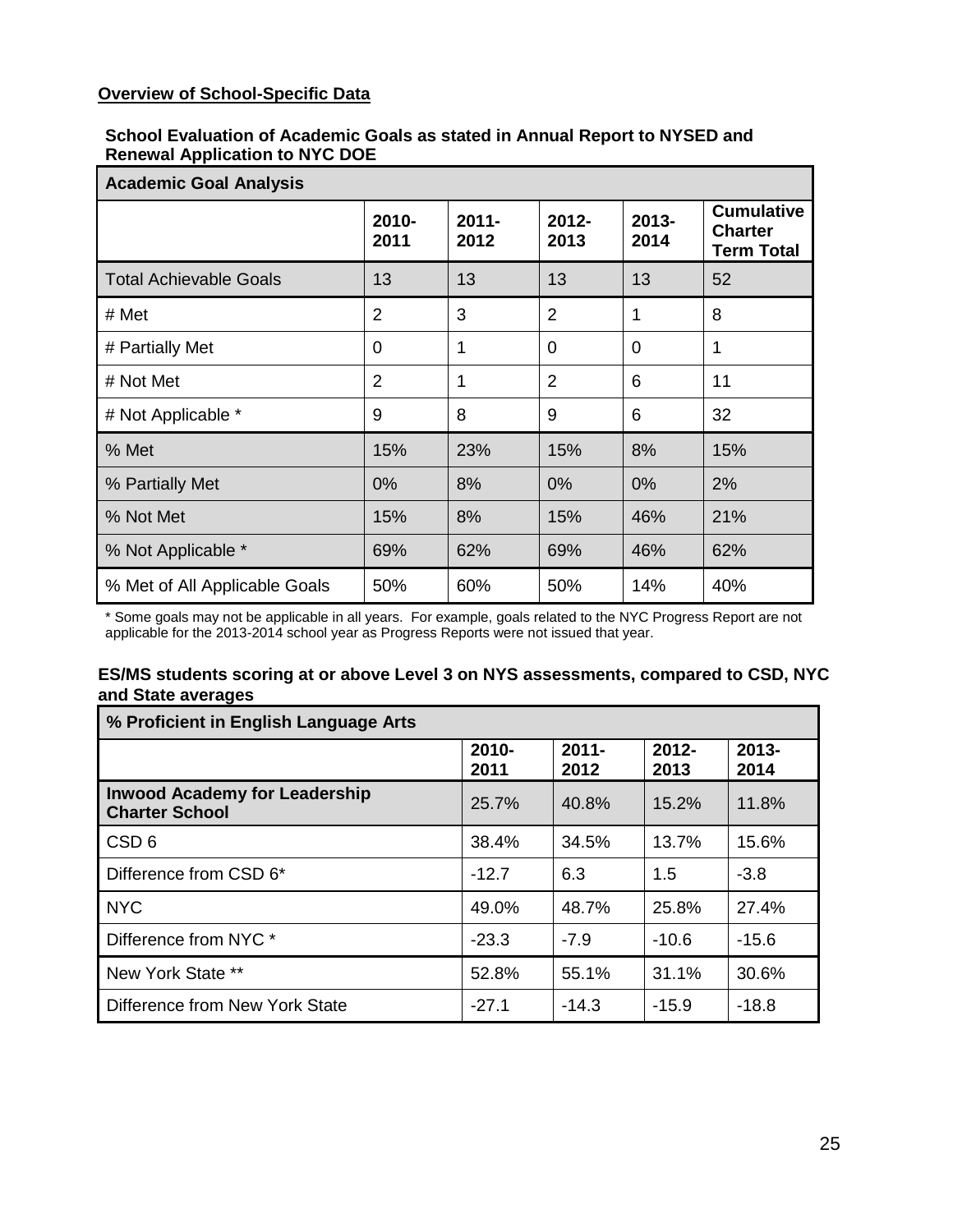| % Proficient in Mathematics                                   |                  |                  |                  |                  |  |
|---------------------------------------------------------------|------------------|------------------|------------------|------------------|--|
|                                                               | $2010 -$<br>2011 | $2011 -$<br>2012 | $2012 -$<br>2013 | $2013 -$<br>2014 |  |
| <b>Inwood Academy for Leadership</b><br><b>Charter School</b> | 55.5%            | 61.3%            | 15.7%            | 18.1%            |  |
| CSD <sub>6</sub>                                              | 51.0%            | 52.2%            | 15.0%            | 20.4%            |  |
| Difference from CSD 6*                                        | 4.5              | 9.1              | 0.7              | $-2.3$           |  |
| <b>NYC</b>                                                    | 62.9%            | 62.2%            | 27.8%            | 31.5%            |  |
| Difference from NYC *                                         | $-7.4$           | $-0.9$           | $-12.1$          | $-13.4$          |  |
| New York State **                                             | 63.3%            | 64.8%            | 31.1%            | 36.2%            |  |
| Difference from New York State                                | $-7.8$           | $-3.5$           | $-15.4$          | $-18.1$          |  |

\* All comparisons to either the CSD or NYC take into account only grades the school itself served. CSD comparisons are particular to the CSD in which the school was sited each year.

\*\* New York State proficiency rates were taken from data.nysed.gov.

## **Student improvement on the state tests compared to other students**

| Median Adjusted Growth Percentile - English Language Arts                             |                  |                  |                  |                  |  |  |
|---------------------------------------------------------------------------------------|------------------|------------------|------------------|------------------|--|--|
|                                                                                       | $2010 -$<br>2011 | $2011 -$<br>2012 | $2012 -$<br>2013 | $2013 -$<br>2014 |  |  |
| <b>Inwood Academy for Leadership</b><br><b>Charter School - All Students</b>          | 45.0%            | 72.0%            | 56.0%            | 59.0%            |  |  |
| Peer Percent of Range - All Students                                                  | 0.0%             | 100.0%           | 23.4%            | 41.7%            |  |  |
| City Percent of Range- All Students                                                   | $0.0\%$          | 82.7%            | 20.9%            | 34.3%            |  |  |
| <b>Inwood Academy for Leadership</b><br><b>Charter School - School's Lowest Third</b> | 49.0%            | 77.5%            | 73.0%            | 73.5%            |  |  |
| Peer Percent of Range - School's Lowest<br><b>Third</b>                               | $0.0\%$          | 81.2%            | 20.1%            | 39.0%            |  |  |
| City Percent of Range - School's Lowest<br>Third                                      | 0.0%             | 68.0%            | 25.2%            | 38.6%            |  |  |

| <b>Median Adjusted Growth Percentile - Mathematics</b>                                |                  |                  |                  |                  |  |  |
|---------------------------------------------------------------------------------------|------------------|------------------|------------------|------------------|--|--|
|                                                                                       | $2010 -$<br>2011 | $2011 -$<br>2012 | $2012 -$<br>2013 | $2013 -$<br>2014 |  |  |
| <b>Inwood Academy for Leadership</b><br><b>Charter School - All Students</b>          | 59.5%            | 67.5%            | 58.5%            | 62.0%            |  |  |
| Peer Percent of Range - All Students                                                  | 35.9%            | 71.2%            | 34.5%            | 46.9%            |  |  |
| City Percent of Range- All Students                                                   | 41.4%            | 70.3%            | 41.3%            | 51.8%            |  |  |
| <b>Inwood Academy for Leadership</b><br><b>Charter School - School's Lowest Third</b> | 71.0%            | 71.0%            | 79.0%            | 76.0%            |  |  |
| Peer Percent of Range - School's Lowest<br><b>Third</b>                               | 54.7%            | 63.6%            | 56.6%            | 51.4%            |  |  |
| City Percent of Range - School's Lowest<br><b>Third</b>                               | 56.2%            | 63.5%            | 63.7%            | 58.9%            |  |  |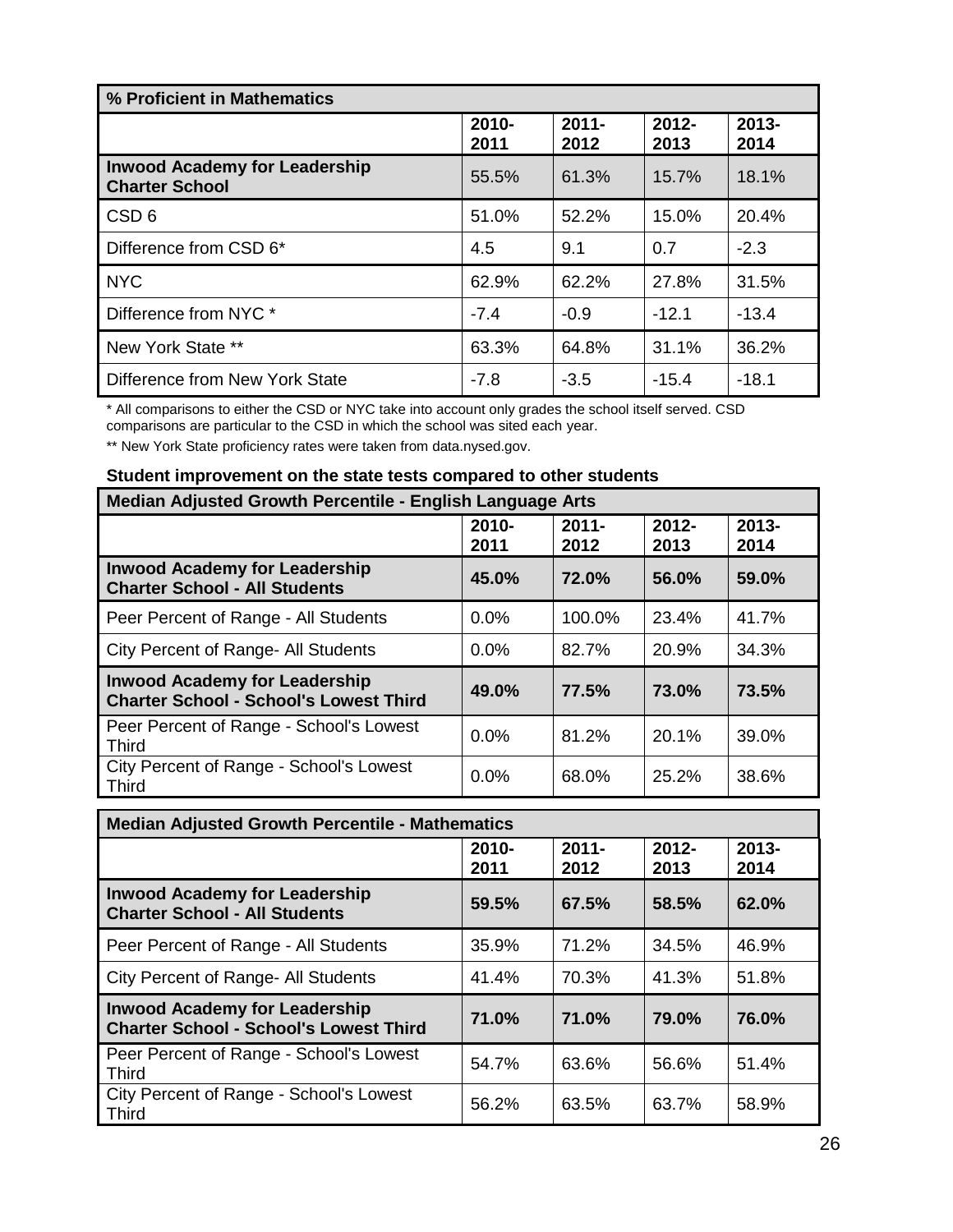A comparison range consists of all possible results within two standard deviations of the average. A peer/city percent of range of 50% represents the position of the average and can be interpreted as a school outperforming 50% of their peer group/city.

|  |  | <b>Closing the Achievement Gap</b> |
|--|--|------------------------------------|
|--|--|------------------------------------|

| Percent in the 75th Growth Percentile - English Language Arts |                  |                  |                  |                  |  |  |
|---------------------------------------------------------------|------------------|------------------|------------------|------------------|--|--|
|                                                               | $2010 -$<br>2011 | $2011 -$<br>2012 | $2012 -$<br>2013 | $2013 -$<br>2014 |  |  |
| Students with Disabilities *                                  |                  | 63.6%            | 61.3%            | 54.4%            |  |  |
| English Language Learner Students                             | 18.2%            | 50.0%            | 38.8%            | 35.0%            |  |  |
| Students in the Lowest Third Citywide                         | 23.1%            | 50.6%            | 46.2%            | 43.4%            |  |  |
| <b>Percent in the 75th Growth Percentile - Mathematics</b>    |                  |                  |                  |                  |  |  |
|                                                               |                  |                  |                  |                  |  |  |
|                                                               | $2010 -$<br>2011 | $2011 -$<br>2012 | $2012 -$<br>2013 | $2013 -$<br>2014 |  |  |
| Students with Disabilities *                                  |                  | 33.3%            | 58.1%            | 63.3%            |  |  |
| English Language Learner Students                             | 20.0%            | 32.4%            | 43.7%            | 35.2%            |  |  |

\* Defined as students with a placement in Self-Contained, ICT, or SETSS.

Inwood Academy for Leadership Charter School enrolled its first class of ninth grade students in the 2014-2015 school year. As a result, high school performance data, including graduation rates, credit accumulation and Regents pass rates, are not available for the current charter term.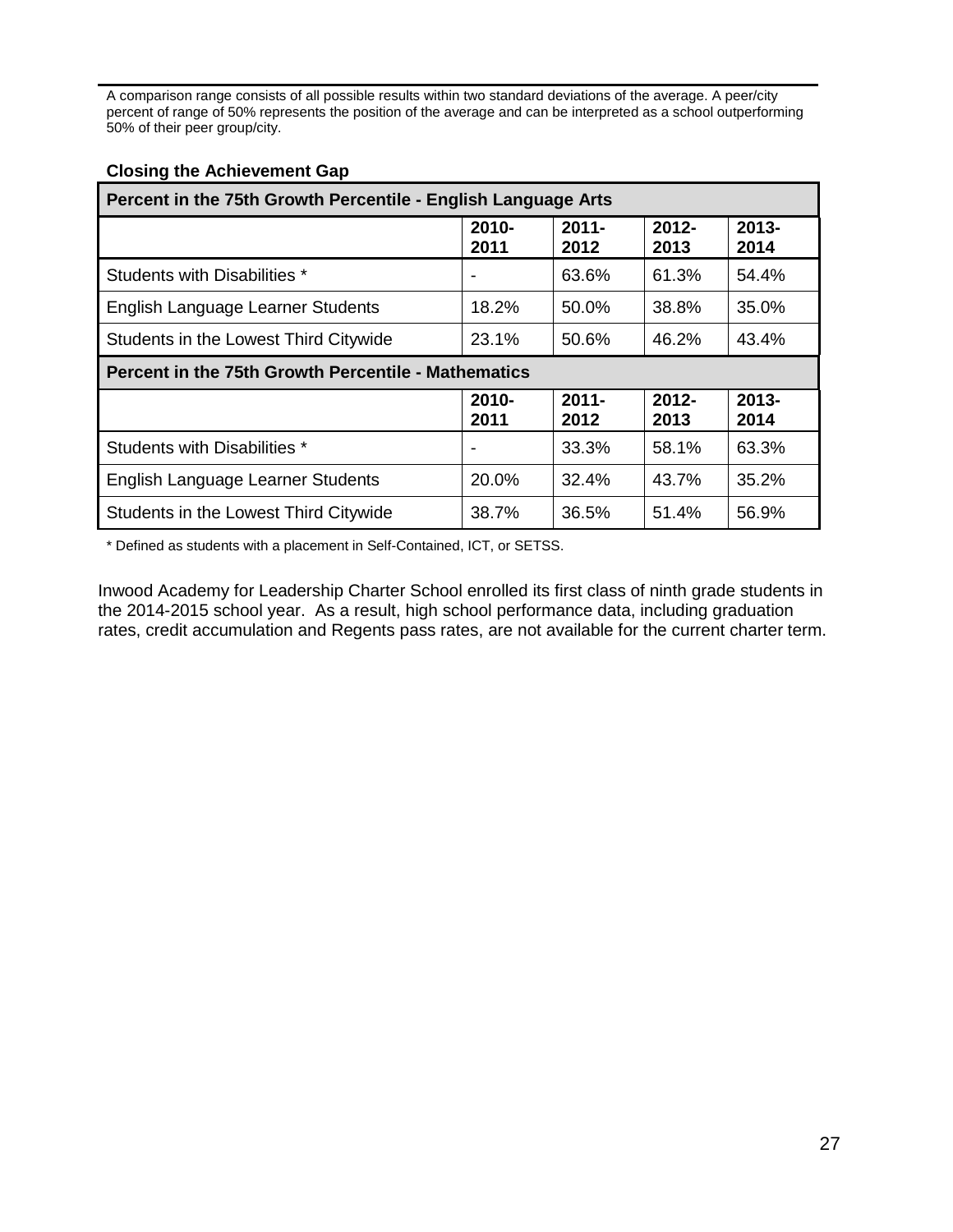**Renewal Recommendation and Rationale**

**Based on the evidence presented herein and detailed below in Part II, the NYC DOE recommends a 3.5 year short-term renewal with academic performance conditions.**

**The academic performance conditions are as follows:** 

- **1. As part of its oversight of Inwood Academy for Leadership Charter School in its next term, the NYC DOE will require the school to submit an academic improvement/ corrective action plan to address its English Language Arts performance and growth on the NYS assessments. This plan should include timelines, interim progress goals, details on data-driven instructional program design, professional development and assigned responsibilities. A draft of the plan should be submitted to the NYC DOE no later than March 14, 2015.**
- **2. If by the start of school year 2017-2018, the school's high school academic performance in each year to date of the charter term does not meet or exceed the following, the NYC DOE reserves the right to provide the school's students and parents with information and counseling regarding the citywide high school choice process:** 
	- o **NYS Regents exam pass rates (weighted and standard) at or above 50 percent of city range for both the English and math exams; and**
	- o **Credit accumulation, as measured by the percent of high school students in their first and second years earning 10+ credits in each respective year, is at or above 50 percent of city range for both grade levels.**

**As part of the renewal application, Inwood Academy for Leadership Charter School submitted two material revisions. The NYC DOE determination is as follows: regarding the material revisions to expand authorized grades from grades five through nine to grades five through twelve and to increase the authorized maximum enrollment to 1,020 students during the next charter term, the NYC DOE approves these material revisions.**

## **A. Academic Performance**

At the time of this school's renewal, Inwood Academy for Leadership Charter School (Inwood Academy for Leadership) has partially demonstrated academic success.

## **New York Charter Schools Act**

The New York Charter Schools Act of 1998 establishes a system of charter schools throughout New York State, with objectives that include:

## **§ 2850 (2)**

(a) Improve student learning and achievement;

(b) Increase learning opportunities for all students, with special emphasis on expanded learning experiences for students who are at-risk of academic failure;

(c) Encourage the use of different and innovative teaching methods;

(d) Create new professional opportunities for teachers, school administrators and other school personnel;

(e) Provide parents and students with expanded choices in the types of educational opportunities that are available within the public school system; and

(f) Provide schools with a method to change from rule-based to performance-based accountability systems by holding the schools established under this article accountable for meeting measurable student achievement results.

Data available for Inwood Academy for Leadership indicates that the school has made progress towards meeting these objectives.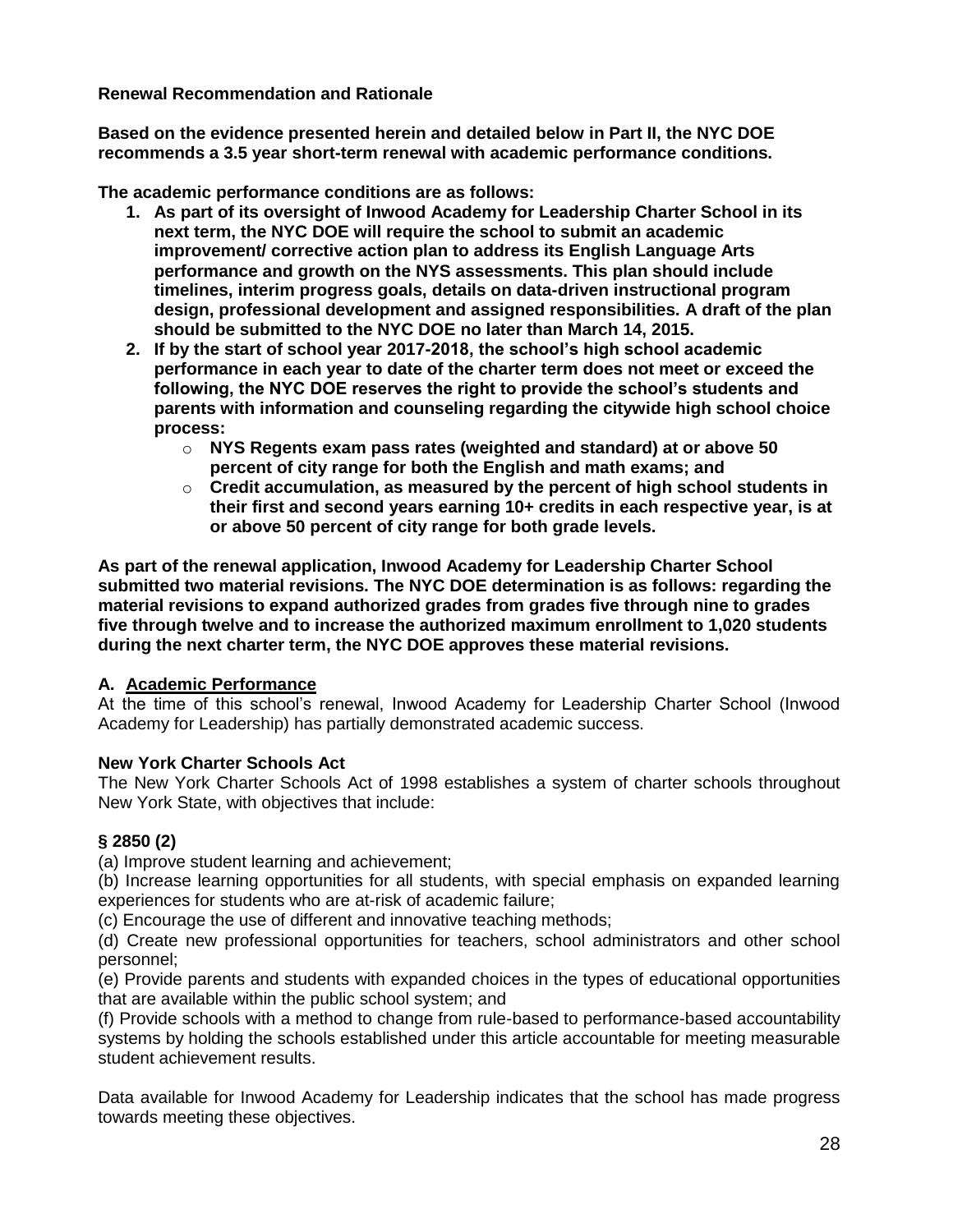#### **Mission and Vision**

 $\overline{a}$ 

Inwood Academy for Leadership's mission is to empower students in Inwood and Washington Heights to become agents for change through community-focused leadership, character development and college preparedness. The school executes against this mission by embedding character development curriculum into the school day, providing student leadership opportunities within both the school and its surrounding community, and fostering partnerships with local organizations in the Inwood and Washington Heights sections of Manhattan.

#### **School-Specific Academic Performance**

The school entered its fifth year of operation with the 2014-2015 academic year. The New York City Department of Education (NYC DOE) has four years of New York State (NYS) assessment data and four years of other academic indicator(s) to evaluate the academic achievement and progress of the students at Inwood Academy for Leadership.

Beginning with the 2012-2013 school year, NYS assessments were aligned to the Common Core Learning Standards (CCLS). As such, proficiency rates for school years prior to the 2012-2013 are not directly comparable.

English Language Arts (ELA) and math proficiency rates for Inwood Academy for Leadership have not consistently exceeded or fallen below those of CSD 6 during the current charter term. In 2012-2013, ELA and math proficiency rates for Inwood Academy for Leadership met or exceeded those of CSD  $6.^{16}$  However, in the most recent year, 2013-2014, Inwood Academy of Leadership proficiency rates were below those of CSD 6 for both ELA and math.

In 2012-2013, 15.7% of Inwood Academy for Leadership's students were proficient in math. Inwood Academy for Leadership's math proficiency was higher than 55% of middle schools citywide and, when compared to middle schools with student populations most like its own (i.e. peer schools), Inwood Academy for Leadership outperformed 67% of similar schools. In 2012- 2013, 15.2% of Inwood Academy for Leadership's students demonstrated proficiency in state tests in ELA. At this level of proficiency, Inwood Academy for Leadership outperformed 57% of middle schools citywide. Additionally, Inwood Academy for Leadership outperformed 85% of its peer schools.

The following year, in 2013-2014, 18.1% of Inwood Academy for Leadership's students were proficient in math. Inwood Academy for Leadership's math proficiency was again higher than 55% of middle schools citywide. When compared to peer schools, Inwood Academy for Leadership outperformed 63% of similar schools. In 2013-2014, 11.8% of Inwood Academy for Leadership's students demonstrated proficiency in NYS assessments in ELA. At this level of proficiency, Inwood Academy for Leadership outperformed only 43% of middle schools citywide but outperformed 63% of its peer schools.

Over the four years that data is available for the retrospective charter term, Inwood Academy for Leadership has met 40% of its applicable academic charter goals.<sup>17,18</sup> Inwood Academy for

 $16$  This refers to overall proficiency within the school. Individual grade-level proficiency was below the CSD 6 rates for grades five and six in both ELA and math.

<sup>17</sup> This calculation does not include goals which have not been evaluated (not applicable) either as a result of the goal no longer being measurable (e.g. NYC DOE Progress Report grades for 2013-2014 school year and beyond) or the goal not yet measurable for the school at the time of the annual reporting (e.g. high school graduation rate for an academic year in which the school was not serving

grade 12 students).<br><sup>18</sup> It should be noted that because of the move to Common Core standards in 2012-2013, the NYC DOE did not include goals that measure a school's actual performance relative to 75% or greater absolute proficiency on the NYS ELA and math exams or goals that measure reducing the performance gap of a cohort in ELA and math assessments in its analysis of progress towards goals for the 2012-2013 school year. Goals that compared the school to the Community School District performance were included in the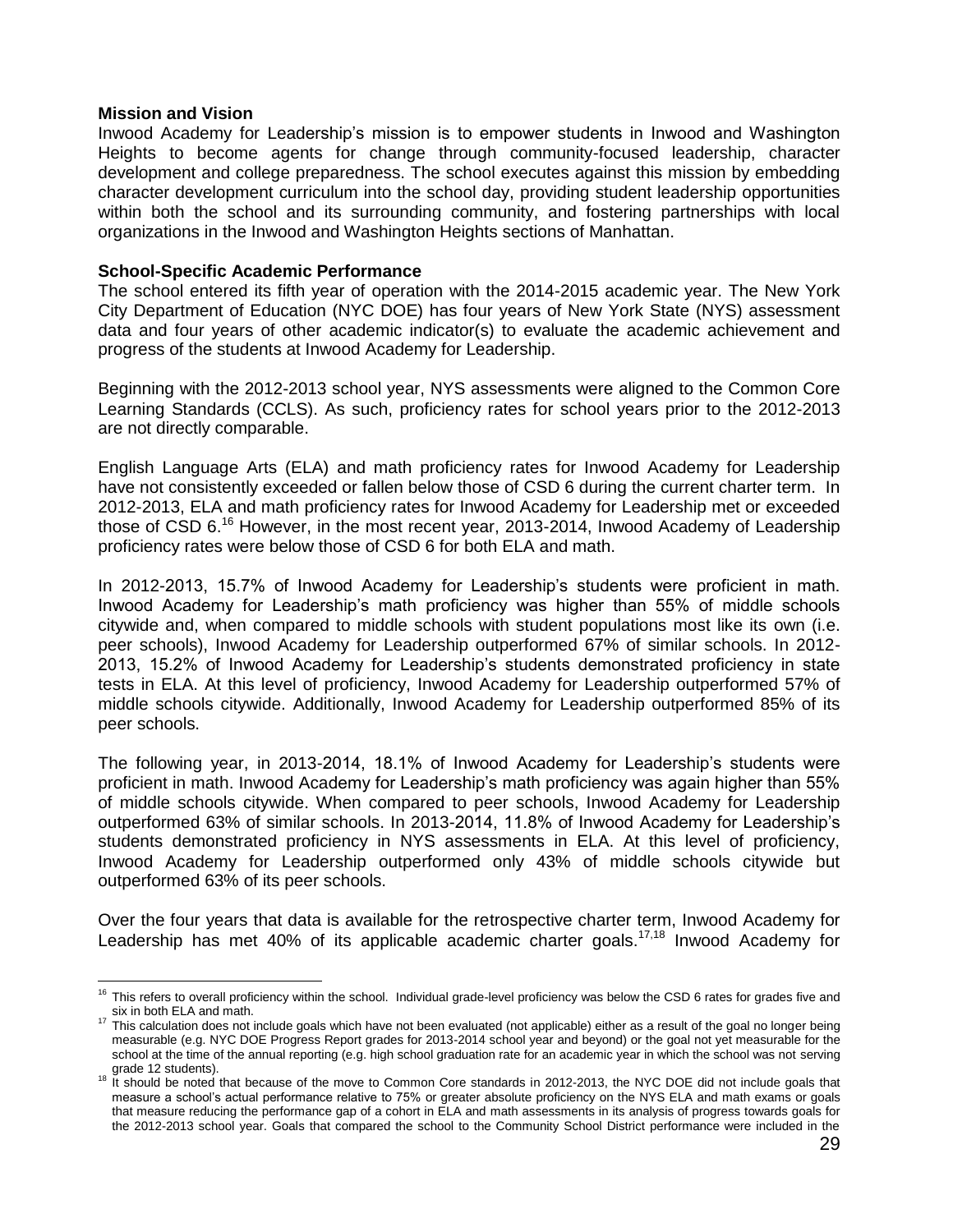Leadership met one of seven applicable academic performance goals in its most recent year. Because of the move to Common Core standards in 2012-2013, the NYC DOE did not evaluate goals that measure a school's academic performance relative to 75% or greater absolute proficiency on the NYS ELA and math exams for the 2012-2013 school year. In addition, beginning with the 2013-2014 school year, the NYC DOE will not include goals that are related to NYC DOE Progress Report grades. The school has demonstrated a trend of decreased achievement of its stated charter goals over the most recent years of the charter term under review.

In 2012-2013, Inwood Academy for Leadership's ELA median adjusted growth percentile was 56% with a City Percent of Range of 20.9%, placing the school in the 11<sup>th</sup> percentile of middle schools citywide.<sup>19</sup> Similarly, the school's peer and Community School District (CSD) percentiles were 21% and 0%, respectively. This means that only 21% of other middle schools in Inwood Academy for Leadership's peer group and no other middle schools in CSD 6 had ELA median adjusted growth percentiles lower than Inwood Academy for Leadership's ELA median adjusted growth percentile.

In 2012-2013, Inwood Academy for Leadership's math median adjusted growth percentile was 58.5% with a City Percent of Range of 41.3%, which placed it in the  $32<sup>nd</sup>$  percentile of middle schools citywide. Similarly, the school's peer and CSD percentiles were 31% and 29%, respectively. The school's math median adjusted growth percentile was below the average of both its peer group and CSD 6.

The following year, in 2013-2014, Inwood Academy for Leadership's median adjusted growth percentile increased in each ELA and math. In 2013-2014, Inwood Academy for Leadership's ELA median adjusted growth percentile increased to 59% with a City Percent of Range of 34.3%, placing the school in the  $21<sup>st</sup>$  percentile of middle schools citywide. Similarly, the school's peer and CSD percentiles both increased to 35% and 12%, respectively.

In 2013-2014, Inwood Academy for Leadership's math median adjusted growth percentile increased to 62% with a City Percent of Range of 51.8%, placing the school in the 50<sup>th</sup> percentile of middle schools citywide. The school's peer and CSD percentiles rose to 43% and 41%, respectively.

The school has consistently provided a supportive learning environment for students as well as a responsive education program, but has shown mixed evidence of academic achievement and progress. Reports from the past three NYC DOE visits to the school indicate that in the first three years of its charter the school provided a safe environment that was conducive to learning. These reports consistently describe safe, positive, productive classrooms and a reflective professional culture focused on individual improvement and student achievement.<sup>20</sup> However, the school has struggled to maintain these achievement and progress levels on state assessments aligned to the CCLS, which began in school year 2012-2013. The school's current leadership team has been responsive to this during the past two school years by expanding the school's academic intervention team to increase support to at-risk students; expanding its use of reading intervention tools and its overall Response to Intervention (RtI) program; delving deeper into analysis of

 $\overline{a}$ 

analysis. In addition, beginning with the 2013-2014 school year, the NYC DOE will not include goals that are related to NYC DOE Progress Report Grades in its analysis of progress towards goals.

<sup>&</sup>lt;sup>19</sup> A comparison range consists of all possible results within two standard deviations of the average. A percentile rank provides the percentage of schools that score the same or lower than the school under consideration. A City Percent of Range of 20.9% indicates that the school's ELA median adjusted growth percentile was greater than one standard deviation below the average (that only 20.9% of the range around the average represented scores lower than that of Inwood Academy for Leadership), while a citywide percentile of 11% indicates that Inwood Academy for Leadership's ELA median adjusted growth percentile was higher than only 11% of all middle schools citywide.

<sup>20</sup> Inwood Academy for Leadership Charter School's Annual Site Visit Reports, 2010-2011 and 2011-2012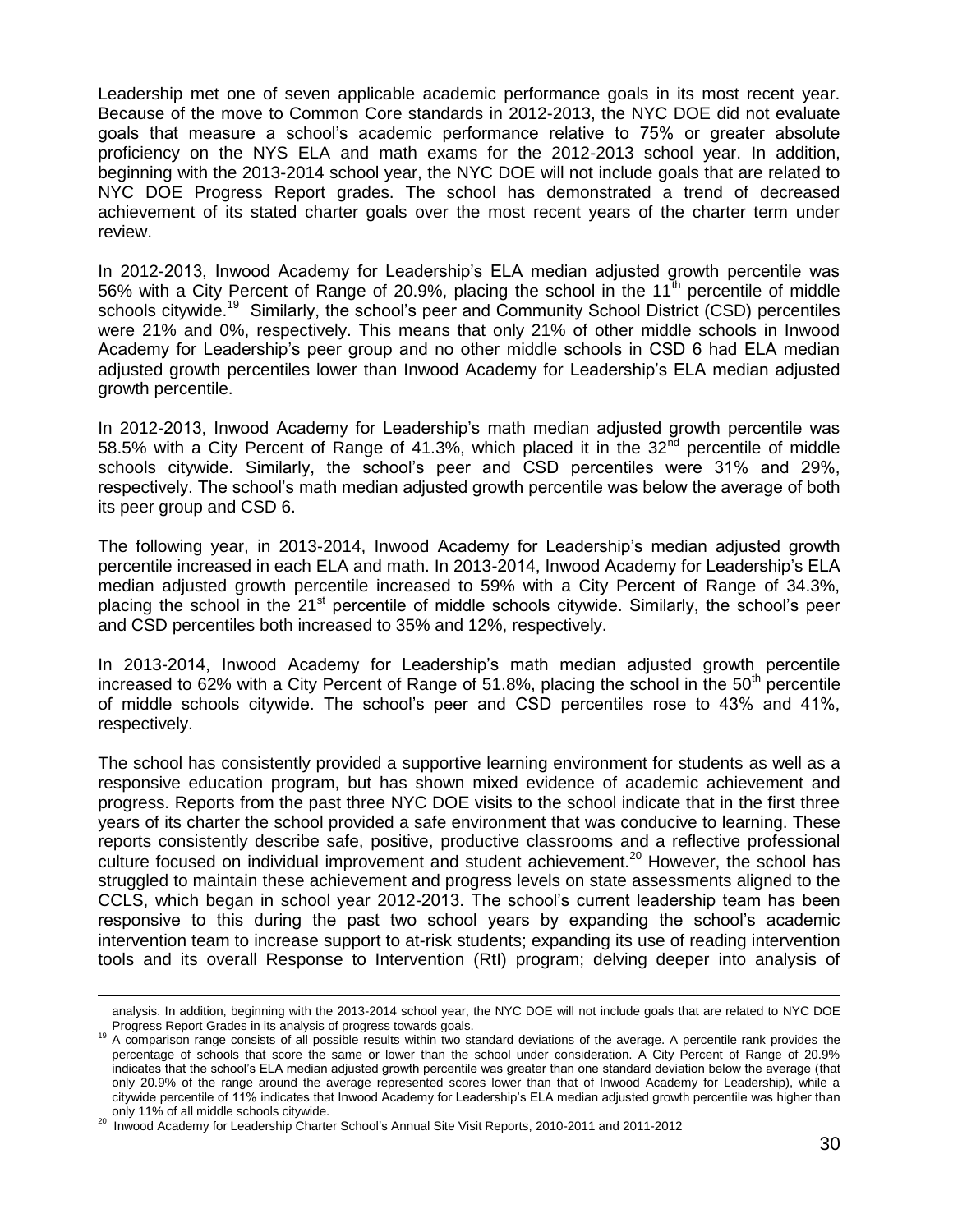internal and external assessment data; and increasing support for teachers in the forms of additional coaching, planning time, and professional development (PD). $^{21}$ 

On its 2012-2013 NYC DOE Progress Report, Inwood Academy for Leadership received an overall grade of C with a grade of C for Student Progress and grades of B and A for Student Performance and School Environment, respectively. Inwood Academy for Leadership ranked in the 30<sup>th</sup> percentile of all middle schools citywide on the 2012-2013 NYC DOE Progress Report. On the prior year's NYC DOE Progress Report (2011-2012), the school received an overall grade of A and received A grades in all other report categories, placing it in the  $93<sup>rd</sup>$  percentile of all middle schools citywide. The school's year-over-year performance on the NYC DOE Progress Report, as represented by percentile rank, declined. (Schools receive an ungraded progress report in their first year serving students.)

NYC DOE Progress Reports graded each school with an A, B, C, D, or F and were based on student progress, student performance, and school environment. Scores were based on comparing results from one school to a peer group of 40 schools with similar student populations and to all schools citywide. The Student Progress section of the NYC DOE Progress Report was the most heavily weighted of all sections; it constituted 60% of a school's grade. The grade in this section was primarily based on median adjusted growth percentiles,<sup>22</sup> which measure students' growth on state tests relative to other students with the same prior-year score. Although the NYC DOE Progress Report was discontinued beginning with the 2013-2014 school year, individual academic performance metrics from the former NYC DOE Progress Report are included in this renewal report for all years for which data was available in the current charter term.

#### **Closing the Achievement Gap**

NYC DOE-authorized charter schools are also assessed based on their ability to close the achievement gap for specific student populations. In school years prior to the 2013-2014 school year, schools received additional credit on the NYC DOE Progress Report for progress and performance of students with disabilities, English Language Learners (ELLs), and students who start in the lowest third of proficiency citywide. Beginning with the 2013-2014 school year, charter schools will be assessed on the actual performance as well as the academic growth of students in these populations compared with public school students in the CSD and throughout New York City.

On the 2013-2014 NYS assessments, 57% of Inwood Academy for Leadership's students in the lowest third citywide experienced growth in math that, with adjustments, matched or exceeded the growth of 75% or more of other students citywide with the same starting math scores. This level places Inwood Academy for Leadership in the 72<sup>nd</sup> percentile of middle schools citywide. However, only 43% of students in the lowest third citywide experienced growth in ELA that, with adjustments, matched or exceeded the growth of 75% or more of other students citywide with the same starting ELA scores; this places Inwood Academy for Leadership in the  $25<sup>th</sup>$  percentile of all middle schools citywide.

On the 2013-2014 NYS assessments, 63% of Inwood Academy for Leadership's students with disabilities experienced growth in math that, with adjustments, matched or exceeded the growth of 75% or more of other students citywide with the same starting math scores. This level places Inwood Academy for Leadership in the  $91<sup>st</sup>$  percentile of middle schools citywide. However 54% of

 $\overline{a}$  $^{21}$  Inwood Academy for Leadership Charter School's renewal application materials submitted on March 31, 2014

<sup>&</sup>lt;sup>22</sup> A student's growth percentile compares his or her growth to the growth of all students in the City who started at the same level of proficiency the year before. To evaluate a school on its students' growth percentile, the NYC DOE uses an adjusted growth percentile. Growth percentile adjustments are based on students' demographic characteristics and reflect average differences in growth compared to students with the same starting proficiency level. The NYC DOE evaluates a school based on its median adjusted growth percentile, the adjusted growth percentile of the middle student when all students adjusted growth percentiles are listed from lowest to highest.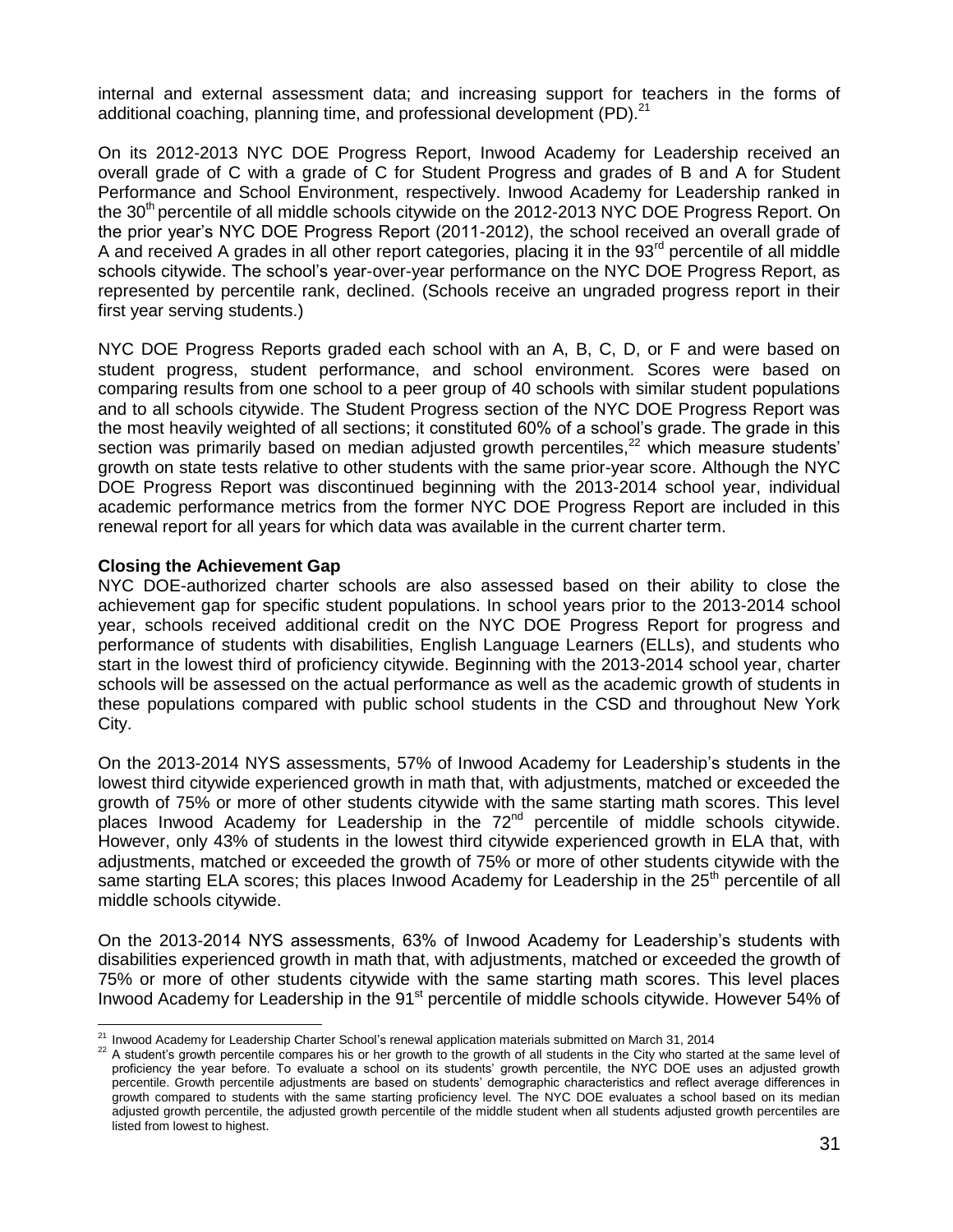students with disabilities citywide experienced growth in ELA that, with adjustments, matched or exceeded the growth of 75% or more of other students citywide with the same starting ELA scores; this places Inwood Academy for Leadership in the  $54<sup>th</sup>$  percentile of all middle schools citywide.

On the 2013-2014 NYS assessments, 35% of Inwood Academy for Leadership's English Language Learner students experienced growth in math that, with adjustments, matched or exceeded the growth of 75% or more of other students citywide with the same starting math scores. This level places Inwood Academy for Leadership in the  $39<sup>th</sup>$  percentile of middle schools citywide. Similarly, 35% of English Language Learner students experienced growth in ELA that, with adjustments, matched or exceeded the growth of 75% or more of other students citywide with the same starting ELA scores; this places Inwood Academy for Leadership in the 36<sup>th</sup> percentile of all middle schools citywide.

### **B. Governance, Operations & Finances**

Inwood Academy for Leadership is an operationally sound and fiscally viable organization. This assessment was made based on a review of the following indicators of operational and fiscal viability:

- Inwood Academy for Leadership Charter School's FY11 mid-year, FY12, FY13, and FY14 independent financial audits;
- Inwood Academy for Leadership Charter School's 2014-2015 staff handbook;
- Inwood Academy for Leadership Charter School's 2014-2015 student/family handbook;
- On-site review of Inwood Academy for Leadership Charter School's financial and operational records;
- Inwood Academy for Leadership Charter School's FY15 budget and five-year projected budget;
- Inwood Academy for Leadership Charter School's Board of Trustees financial disclosure forms;
- Inwood Academy for Leadership Charter School's Board of Trustees minutes;
- Inwood Academy for Leadership Charter School's Board of Trustees by-laws; and
- Inwood Academy for Leadership Charter School's self-reported staffing data.

Over the course of the school's charter term, the Board of Trustees has maintained a developed governance structure and organizational design. It has maintained a steady membership and consistently achieved quorum for its required number of yearly meetings. The Board Chair, Rahsaan Graham, is a founding Board member. The Board's officer positions have been consistently filled and its committees have been consistently active. The Board posts its meeting minutes and agenda publicly via the school's website. The Board receives standing academic and operational reports from the school's leadership team during meetings.

Over the course of the school's charter term, the school has developed a stable school culture. The school's Executive Director, Christina Reyes, has been with the school since its inception, as has the majority of the school's leadership team. Additionally, Inwood Academy for Leadership has maintained an instructional staff turnover rate of 14% or less throughout the course of the charter term even as it expanded grade levels. The school has retained 93% or more of its students throughout the course of the charter term. Although the school met its student attendance goal for only two of the four years of the charter term under review, its average daily student attendance for this period does meet the school's attendance goal threshold of 95%.

Based on NYC School Survey results, 100% of teachers at Inwood Academy for Leadership Charter School agree or strongly agree that school leaders place a high priority on the quality of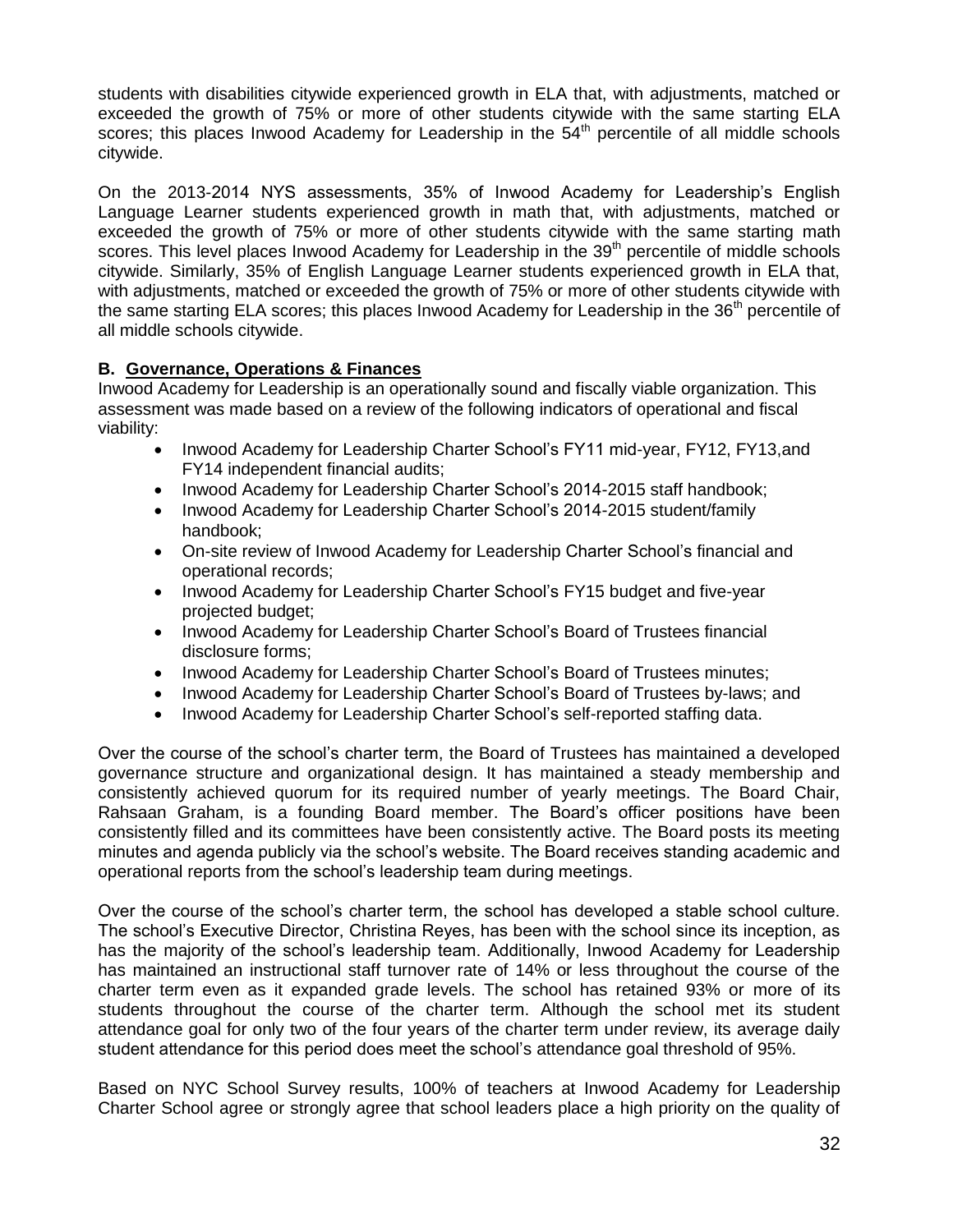teaching, which has been constant for three of the four years of survey data in the charter term. This level of agreement is eight percentage points above the citywide average of 92% in 2013- 2014. Responses on key questions from students, parents and teachers were generally above citywide averages with only one teacher response and one student response below the citywide average. Response rates for students, parents and teachers have consistently been above citywide averages for the past three years.

Overall, the school is in a neutral position to meet near-term financial obligations. The school has 28 days of unrestricted cash on hand to meet current liabilities totaling \$1,709,731.

Overall, the school is financially sustainable based on its current practices.

There was no material weakness noted in the three independent financial audits.

#### **C. Compliance with Charter, Applicable Law and Regulations**

Over the charter term, Inwood Academy for Leadership has been compliant with most applicable laws and regulations and was briefly out of compliance with one portion of its charter monitoring plan.

The school has submitted its required immunization documentation and is not in compliance with Department of Health standards of 99% for immunization; according to school records, only 96.2% of the school's students have met immunization requirements.

#### **D. Plans for Next Charter Term**

The school has submitted a request to make the following material revisions to its charter as part of its next charter term:

- Continue phase-in of high school with expansion of grades served from five through nine to five through 12; and
- Expand maximum authorized enrollment from 500 to 1,020 students.

In addition, the school also noted that it plans to make the following changes as part of its next charter term:

- The school plans to expand its summer programming to include more weeks of enrichment programming in addition to its existing Summer School, Leadership Week, and Boot Camp enrichment offerings.
- The school plans to embed its Leadership Week during an added week at the beginning of the school year to ensure that students who travel to the Dominican Republic during the summer can return in time to participate. Additionally, going forward, Leadership Week will include day-long retreats for each grade level.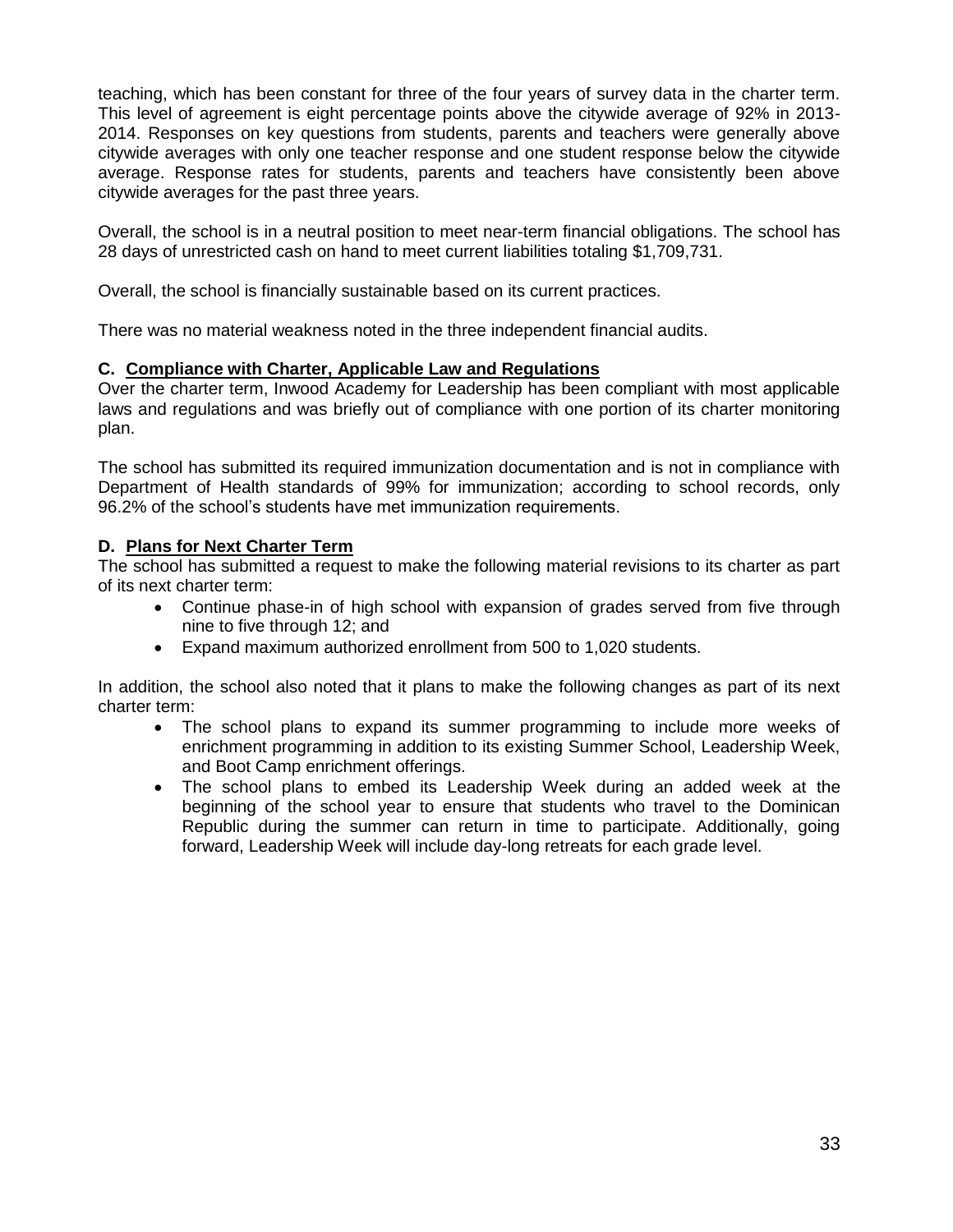## **Bedford Stuyvesant New Beginnings Charter School**

## **Part 1: Summary of Renewal Recommendation**

**I. Charter School Overview**

## **Background Information**

| <b>Bedford Stuyvesant New Beginnings Charter School</b>          |                                                                                     |
|------------------------------------------------------------------|-------------------------------------------------------------------------------------|
| Board Chair(s)                                                   | Joseph Sciame                                                                       |
| School Leader(s)                                                 | Nicholas Tishuk (Executive Director),<br>Sabrina Del Sherpa (ES), Silbia Pagan (MS) |
| <b>Charter Management Organization</b><br>(if applicable)        | N/A                                                                                 |
| Other Partner(s)                                                 | N/A                                                                                 |
| District(s) of Location                                          | NYC Community School District 16                                                    |
| Physical Address(es)                                             | 82 Lewis Avenue, Brooklyn                                                           |
| Facility Owner(s)                                                | Private                                                                             |
| <b>School Opened For Instruction</b>                             | 2010-2011                                                                           |
| <b>Current Charter Term Expiration</b><br>Date                   | 1/11/2015                                                                           |
| <b>Current Authorized Grade Span</b>                             | $K-8$                                                                               |
| <b>Current Authorized Enrollment</b>                             | 489                                                                                 |
| <b>Proposed New Charter Term</b>                                 | 3.5 years [January 12, 2015 - June 30, 2018]                                        |
| Proposed Authorized Grade Span<br>for<br><b>New Charter Term</b> | $K-8$                                                                               |
| Proposed Authorized Enrollment for<br><b>New Charter Term</b>    | 729                                                                                 |
| Proposed Sections per Grade for<br><b>New Charter Term</b>       | 3                                                                                   |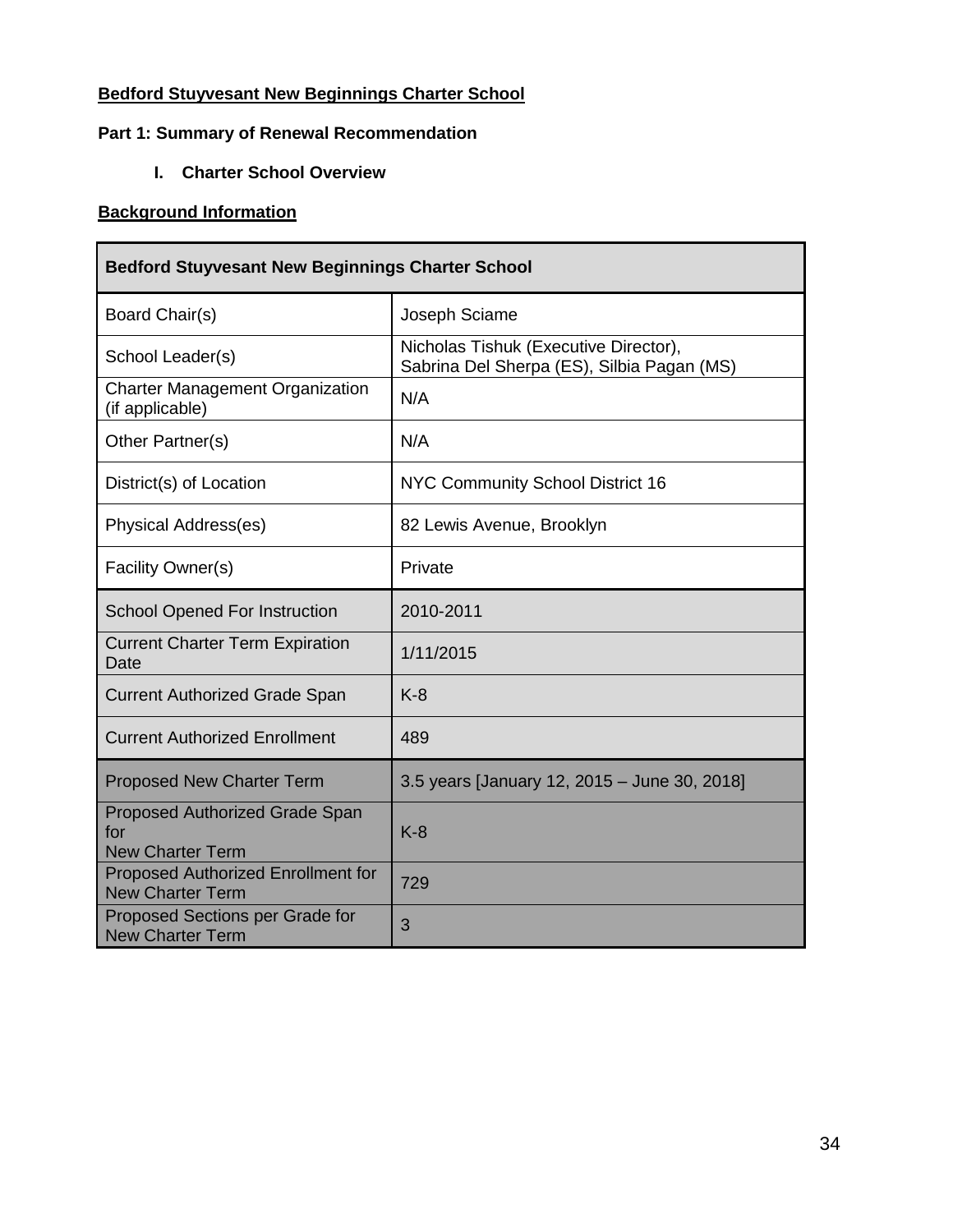## **Overview of School-Specific Data**

#### **School Evaluation of Academic Goals as stated in Annual Report to NYSED and Renewal Application to NYC DOE**

| <b>Academic Goal Analysis</b> |                |                  |                  |                  |                                                          |  |
|-------------------------------|----------------|------------------|------------------|------------------|----------------------------------------------------------|--|
|                               | 2010-<br>2011  | $2011 -$<br>2012 | $2012 -$<br>2013 | $2013 -$<br>2014 | <b>Cumulative</b><br><b>Charter</b><br><b>Term Total</b> |  |
| <b>Total Achievable Goals</b> | 14             | 14               | 14               | 14               | 56                                                       |  |
| # Met                         | 2              | 5                | 5                | $\overline{4}$   | 16                                                       |  |
| # Partially Met               | 0              | $\Omega$         | $\Omega$         | $\Omega$         | $\Omega$                                                 |  |
| # Not Met                     | 5              | 6                | 3                | $\overline{7}$   | 21                                                       |  |
| # Not Applicable *            | $\overline{7}$ | 3                | 6                | 3                | 19                                                       |  |
| % Met                         | 14%            | 36%              | 36%              | 29%              | 29%                                                      |  |
| % Partially Met               | 0%             | 0%               | 0%               | 0%               | 0%                                                       |  |
| % Not Met                     | 36%            | 43%              | 21%              | 50%              | 38%                                                      |  |
| % Not Applicable *            | 50%            | 21%              | 43%              | 21%              | 34%                                                      |  |
| % Met of All Applicable Goals | 29%            | 45%              | 63%              | 36%              | 43%                                                      |  |

\* Some goals may not be applicable in all years. For example, goals related to the NYC Progress Report are not applicable for the 2013-2014 school year as Progress Reports were not issued that year.

## **ES/MS students scoring at or above Level 3 on NYS assessments, compared to CSD, NYC and State averages**

| % Proficient in English Language Arts                             |               |                  |                  |               |
|-------------------------------------------------------------------|---------------|------------------|------------------|---------------|
|                                                                   | 2010-<br>2011 | $2011 -$<br>2012 | $2012 -$<br>2013 | 2013-<br>2014 |
| <b>Bedford Stuyvesant New Beginnings</b><br><b>Charter School</b> | 40.8%         | 48.3%            | 30.4%            | 23.5%         |
| CSD <sub>16</sub>                                                 | 39.2%         | 45.5%            | 16.6%            | 18.0%         |
| Difference from CSD 16 *                                          | 1.6           | 2.8              | 13.8             | 5.5           |
| <b>NYC</b>                                                        | 48.1%         | 50.6%            | 28.0%            | 28.7%         |
| Difference from NYC *                                             | $-7.3$        | $-2.3$           | 2.4              | $-5.2$        |
| New York State **                                                 | 52.8%         | 55.1%            | 31.1%            | 30.6%         |
| Difference from New York State                                    | $-12.0$       | $-6.8$           | $-0.7$           | $-7.1$        |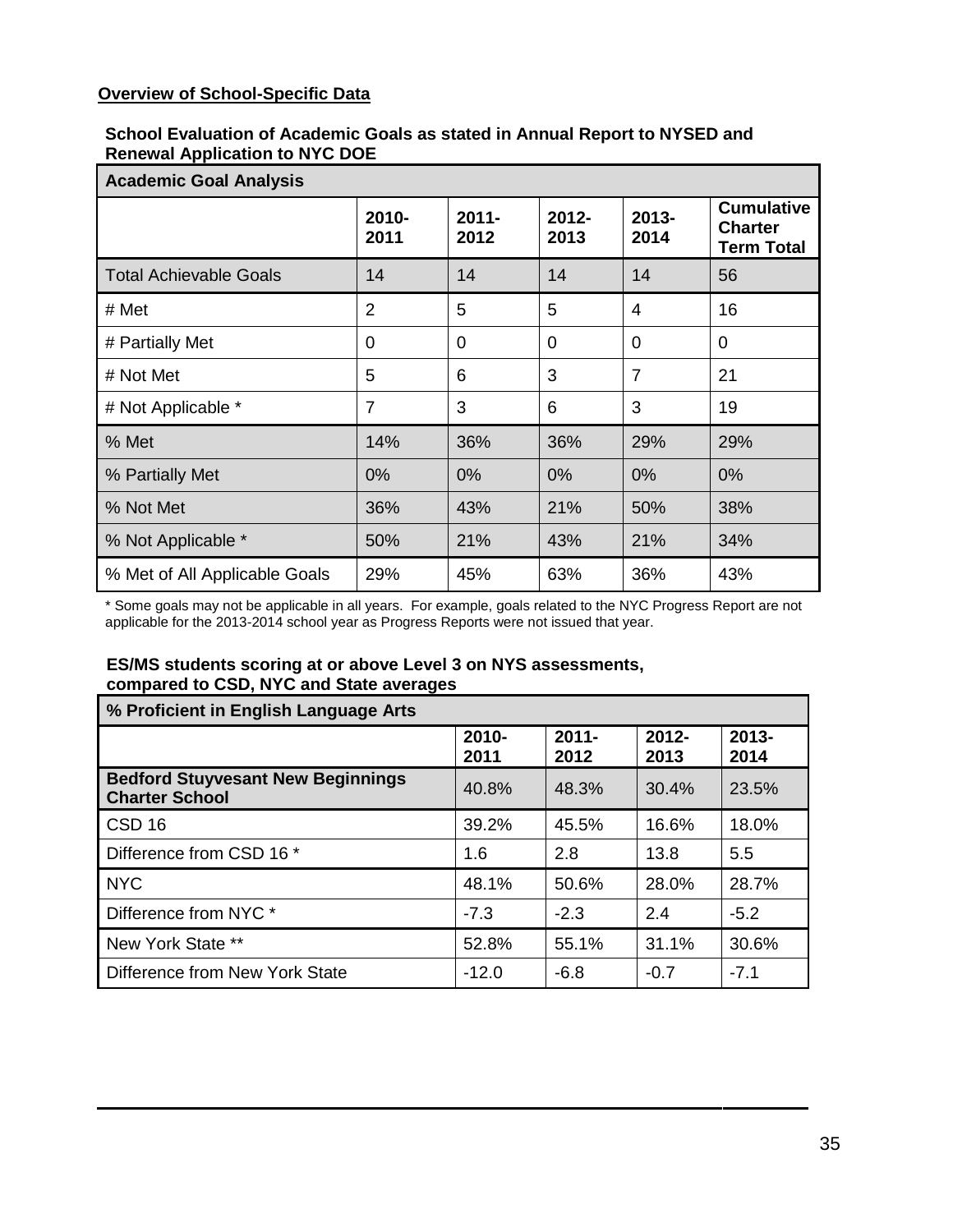| % Proficient in Mathematics                                       |               |                  |                  |                  |
|-------------------------------------------------------------------|---------------|------------------|------------------|------------------|
|                                                                   | 2010-<br>2011 | $2011 -$<br>2012 | $2012 -$<br>2013 | $2013 -$<br>2014 |
| <b>Bedford Stuyvesant New Beginnings</b><br><b>Charter School</b> | 61.2%         | 73.0%            | 26.6%            | 25.2%            |
| CSD <sub>16</sub>                                                 | 50.3%         | 53.2%            | 18.8%            | 17.5%            |
| Difference from CSD 16 *                                          | 10.9          | 19.8             | 7.8              | 7.7              |
| <b>NYC</b>                                                        | 54.8%         | 61.3%            | 32.7%            | 37.8%            |
| Difference from NYC *                                             | 6.4           | 11.7             | -6.1             | $-12.6$          |
| New York State **                                                 | 63.3%         | 64.8%            | 31.1%            | 36.2%            |
| Difference from New York State                                    | $-2.1$        | 8.2              | $-4.5$           | $-11.0$          |

\* All comparisons to either the CSD or NYC take into account only grades the school itself served. CSD comparisons are particular to the CSD in which the school was sited each year.

\*\* New York State proficiency rates were taken from data.nysed.gov.

### **Student improvement on the state tests compared to other students**

| Median Adjusted Growth Percentile - English Language Arts                                 |                  |                  |                  |                  |
|-------------------------------------------------------------------------------------------|------------------|------------------|------------------|------------------|
|                                                                                           | $2010 -$<br>2011 | $2011 -$<br>2012 | $2012 -$<br>2013 | $2013 -$<br>2014 |
| <b>Bedford Stuyvesant New Beginnings</b><br><b>Charter School - All Students</b>          |                  | 64.0%            | 68.0%            | 48.0%            |
| Peer Percent of Range - All Students                                                      |                  | 59.8%            | 72.1%            | 0.0%             |
| City Percent of Range- All Students                                                       |                  | 53.4%            | 61.6%            | 1.2%             |
| <b>Bedford Stuyvesant New Beginnings</b><br><b>Charter School - School's Lowest Third</b> |                  | 65.0%            | 66.0%            | 62.0%            |
| Peer Percent of Range -<br><b>School's Lowest Third</b>                                   |                  | 39.2%            | 38.1%            | 12.8%            |
| City Percent of Range -<br><b>School's Lowest Third</b>                                   |                  | 36.9%            | 23.4%            | 14.6%            |

| <b>Median Adjusted Growth Percentile - Mathematics</b>                                    |                  |                  |                  |                  |
|-------------------------------------------------------------------------------------------|------------------|------------------|------------------|------------------|
|                                                                                           | $2010 -$<br>2011 | $2011 -$<br>2012 | $2012 -$<br>2013 | $2013 -$<br>2014 |
| <b>Bedford Stuyvesant New Beginnings</b><br><b>Charter School - All Students</b>          |                  | 60.5%            | 42.0%            | 32.0%            |
| Peer Percent of Range - All Students                                                      |                  | 54.7%            | 0.8%             | 0.0%             |
| City Percent of Range- All Students                                                       |                  | 50.2%            | 1.4%             | 0.0%             |
| <b>Bedford Stuyvesant New Beginnings</b><br><b>Charter School - School's Lowest Third</b> |                  | 65.0%            | 59.0%            | 52.5%            |
| Peer Percent of Range -<br><b>School's Lowest Third</b>                                   |                  | 50.0%            | 15.8%            | 7.3%             |
| City Percent of Range -<br><b>School's Lowest Third</b>                                   | -                | 49.8%            | 10.7%            | 1.3%             |

A comparison range consists of all possible results within two standard deviations of the average. A peer/city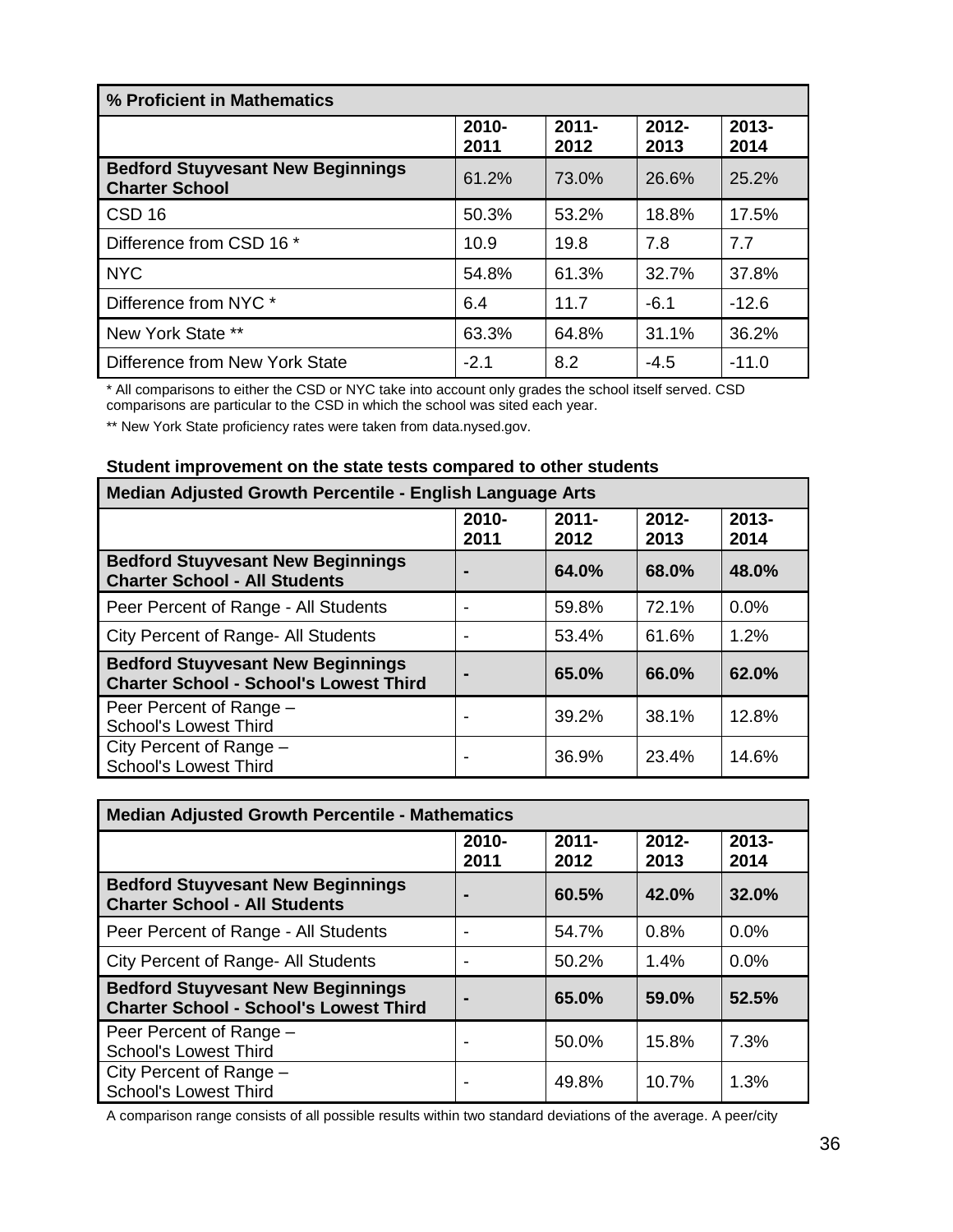percent of range of 50% represents the position of the average and can be interpreted as a school outperforming 50% of their peer group/city.

| 2010-<br>2011            | $2011 -$<br>2012         | $2012 -$<br>2013                                                                                                            | $2013 -$<br>2014 |
|--------------------------|--------------------------|-----------------------------------------------------------------------------------------------------------------------------|------------------|
|                          |                          | 75.0%                                                                                                                       | 22.2%            |
| $\overline{\phantom{a}}$ | $\overline{\phantom{a}}$ | $\overline{\phantom{a}}$                                                                                                    | 0.0%             |
| $\overline{\phantom{a}}$ | 23.1%                    | 63.2%                                                                                                                       | 28.1%            |
|                          |                          |                                                                                                                             |                  |
| $2010 -$<br>2011         | $2011 -$<br>2012         | $2012 -$<br>2013                                                                                                            | $2013 -$<br>2014 |
|                          |                          | 12.5%                                                                                                                       | 38.9%            |
| $\overline{\phantom{a}}$ | $\overline{\phantom{0}}$ | $\overline{\phantom{0}}$                                                                                                    | 22.2%            |
| $\overline{\phantom{a}}$ | 22.2%                    | 26.3%                                                                                                                       | 37.1%            |
|                          |                          | Percent in the 75th Growth Percentile - English Language Arts<br><b>Percent in the 75th Growth Percentile - Mathematics</b> |                  |

\* Defined as students with a placement in Self-Contained, ICT, or SETSS.

#### **Renewal Recommendation and Rationale**

**Based on the evidence presented herein and detailed below in Part II, the NYC DOE recommends a 3.5 year short term renewal with academic performance conditions.**

**The academic performance conditions are as follows:**

- **1. In each year of the charter term, in the middle school (grades six through eight), for each grade the percentage of students scoring at a Level 3 or above on the New York State ELA assessment must meet or exceed the Community School District of location percent proficient for each grade respectively.**
- **2. In each year of the charter term, in the middle school (grades six through eight), for each grade the percentage of students scoring at a Level 3 or above on the New York State math assessment must meet or exceed the Community School District of location percent proficient for each grade respectively.**

**As part of the renewal application, Bedford Stuyvesant New Beginnings Charter School submitted one material revision. The NYC DOE determination is as follows: regarding the material revision to increase the authorized maximum enrollment to 729 students during the next charter term, the NYC DOE approves this material revision. Under the school's current charter (which expires on January 11, 2015), enrollment was permitted up to 15% above the maximum authorized enrollment; in the renewal charter agreement, the 15% allowance over maximum authorized enrollment has been eliminated for all NYC DOE Chancellor-authorized schools.**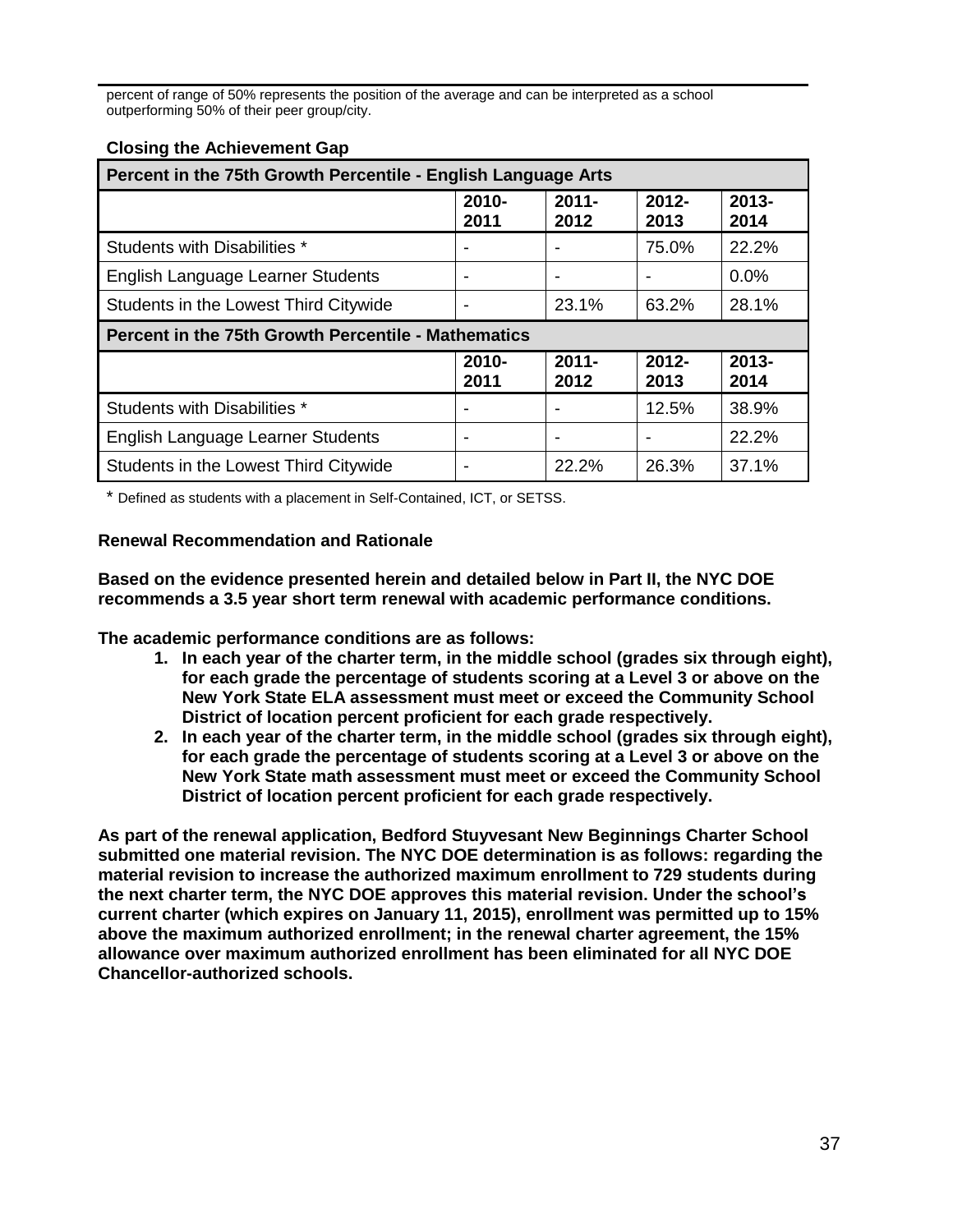#### **A. Academic Performance**

At the time of this school's renewal, Bedford Stuyvesant New Beginnings Charter School (BSNBCS) has partially demonstrated academic success.

#### **New York Charter Schools Act**

The New York Charter Schools Act of 1998 establishes a system of charter schools throughout New York State, with objectives that include:

### **§ 2850 (2)**

(a) Improve student learning and achievement;

(b) Increase learning opportunities for all students, with special emphasis on expanded learning experiences for students who are at-risk of academic failure;

(c) Encourage the use of different and innovative teaching methods;

(d) Create new professional opportunities for teachers, school administrators and other school personnel;

(e) Provide parents and students with expanded choices in the types of educational opportunities that are available within the public school system; and

(f) Provide schools with a method to change from rule-based to performance-based accountability systems by holding the schools established under this article accountable for meeting measurable student achievement results.

Data available for BSNBCS indicates that the school has made progress towards meeting some of these objectives.

#### **Mission and Vision**

Bedford Stuyvesant New Beginnings Charter School's mission is to create a supportive and rigorous academic environment for all students. Through the pursuit of  $21<sup>st</sup>$  century learning, project based and service learning, and traditional coursework, students will be prepared to succeed in academically competitive schools as well as become responsible citizens of the global community. The school executes against this mission by focusing on rigorous instruction, accountability for academic achievement, and designing a learning environment that promotes academic success.

#### **School Specific Academic Performance**

The school entered its fifth year of operation with the 2014-2015 academic year. The New York City Department of Education (NYC DOE) has four years of New York State (NYS) assessment data and four years of other academic indicator(s) to evaluate the academic achievement and progress of the students at Bedford Stuyvesant New Beginnings Charter School (BSNBCS).

Total ELA and math proficiency rates for BSNBCS have consistently exceeded those of CSD 16 during the current charter term, though individual grade-level proficiency was below the CSD 16 rates for grade 5 ELA and math and grade 4 math this past school year, 2013-2014.

Beginning with the 2012-2013 school year, NYS assessments were aligned to the Common Core Learning Standards (CCLS). As such, proficiency rates for school years prior to the 2012-2013 are not directly comparable.

In 2012-2013, only 27% of BSNBCS's students were proficient in math. However, BSNBCS's math proficiency was greater than or equal to that of 50% of elementary/middle schools citywide. When compared to elementary/middle schools with student populations most like its own (i.e. peer schools), BSNBCS outperformed 55% of similar schools. In addition, the school outperformed 87% of CSD 16 elementary/middle schools. In 2012-2013, 30% of BSNBCS's students demonstrated proficiency in NYS assessments in English Language Arts (ELA). With this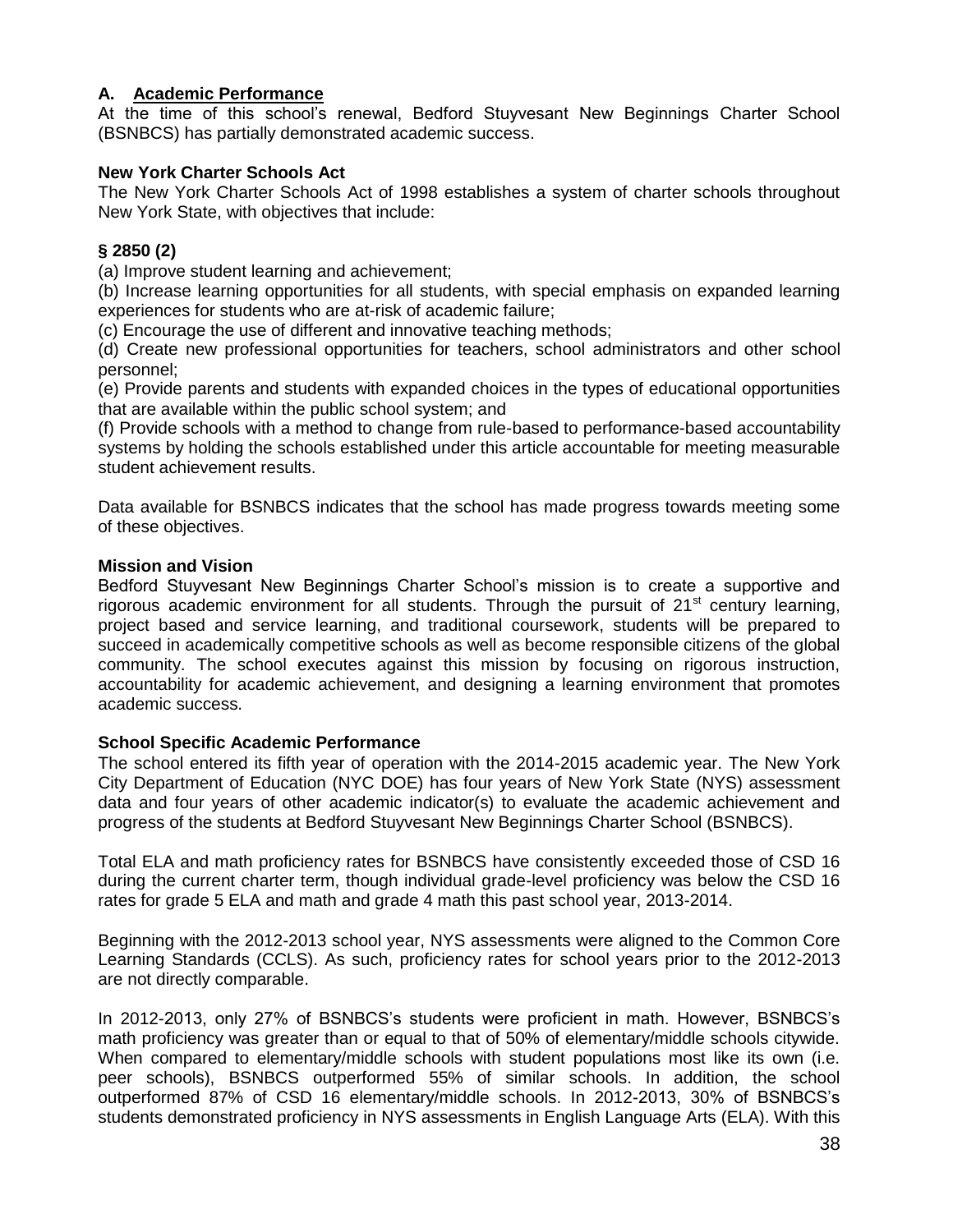level of proficiency, BSNBCS outperformed 64% of elementary/middle schools citywide. Additionally, BSNBCS outperformed 83% of its peer schools, and 80% of CSD 16 schools.

The following year, in 2013-2014, the percent of students at BSNBCS who were proficient in math fell to 25.2%. For 2012-2013, BSNBCS's math proficiency was higher than only 37% of elementary/middle schools citywide. When compared to peer schools, BSNBCS outperformed only 40% of similar schools, yet the school outperformed 67% of CSD 16 elementary/middle schools. In 2013-2014, the percent of students at BSNBCS who demonstrated proficiency on NYS assessments in ELA also fell, to 23.5%. With this level of proficiency, BSNBCS outperformed 48% of elementary/middle schools citywide, 43% of its peer schools and 67% of elementary/middle schools in CSD 16.

Over the four years that data is available for the retrospective charter term, BSNBCS has met only 43% of its applicable academic charter goals.<sup>23,24</sup> BSNBCS met four of eleven applicable academic performance goals in its most recent year. Because of the move to Common Core Learning Standards in 2012-2013, the NYC DOE did not evaluate goals that measure a school's academic performance relative to 75% or greater absolute proficiency on the NYS ELA and math exams for the 2012-2013 school year. In addition, beginning with the 2013-2014 school year, due to a change in state regulation, the NYC DOE will not include goals that are related to standardized assessments for students in grades kindergarten through two or NYC DOE Progress Report grades. The school has demonstrated an inconsistent trend of achievement of its stated charter goals during the retrospective charter term, with a drop in its success rate over the last two years of the charter term under review.

In 2012-2013, BSNBCS's ELA median adjusted growth percentile was 68% with a City Percent of Range of 61.6%, placing the school in the 65<sup>th</sup> percentile of elementary/middle schools citywide. <sup>25</sup> Similarly, the school's peer and Community School District (CSD) percentiles were 74% and 73%, respectively. This means that over 70% other elementary/middle schools in BSNBCS's peer group and CSD had ELA median adjusted growth percentiles less than BSNBCS's median adjusted growth percentile.

In 2012-2013, BSNBCS's math median adjusted growth percentile of 42% with a City Percent of Range of only 1.4%, which placed it in the bottom  $3<sup>rd</sup>$  percentile of elementary/middle schools citywide. Similarly, the school's peer and Community School District (CSD) percentiles were 3% and 7%, respectively. This means that nearly all other elementary/middle schools in BSNBCS's peer group and CSD had math median adjusted growth percentiles greater than BSNBCS's median adjusted growth percentile.

<sup>23</sup> <sup>23</sup> This calculation does not include goals which have not been evaluated (not applicable) either as a result of the goal no longer being measurable (e.g. NYC DOE Progress Report grades for 2013-2014 school year and beyond) or the goal not yet measurable for the school at the time of the annual reporting (e.g. high school graduation rate for an academic year in which the school was not serving grade 12 students).

<sup>&</sup>lt;sup>24</sup> It should be noted that because of the move to Common Core standards in 2012-2013, the NYC DOE did not include goals that measure a school's actual performance relative to 75% or greater absolute proficiency on the NYS ELA and math exams or goals that measure reducing the performance gap of a cohort in ELA and math assessments in its analysis of progress towards goals for the 2012-2013 school year. Goals that compared the school to the Community School District performance were included in the analysis. In addition, beginning with the 2013-2014 school year, the NYC DOE will not include goals that are related to NYC DOE Progress Report Grades or, due to a change in state regulation, goals that are related to standardized assessments for students in

grades kindergarten through two in its analysis of progress towards goals.<br><sup>25</sup> A comparison range consists of all possible results within two standard deviations of the average. A percentile rank provides the percentage of schools that score the same or lower than the school under consideration. A City Percent of Range of 61.6% indicates that the school's median adjusted growth percentile was above the citywide elementary/middle school average but less than one standard deviation above the average (that 61.6% of the range around the average represented scores lower than that of BSNBCS), while a Citywide percentile of 65% indicates that BSNBCS's ELA median adjusted growth percentile was higher than 65% of all elementary/middle schools Citywide.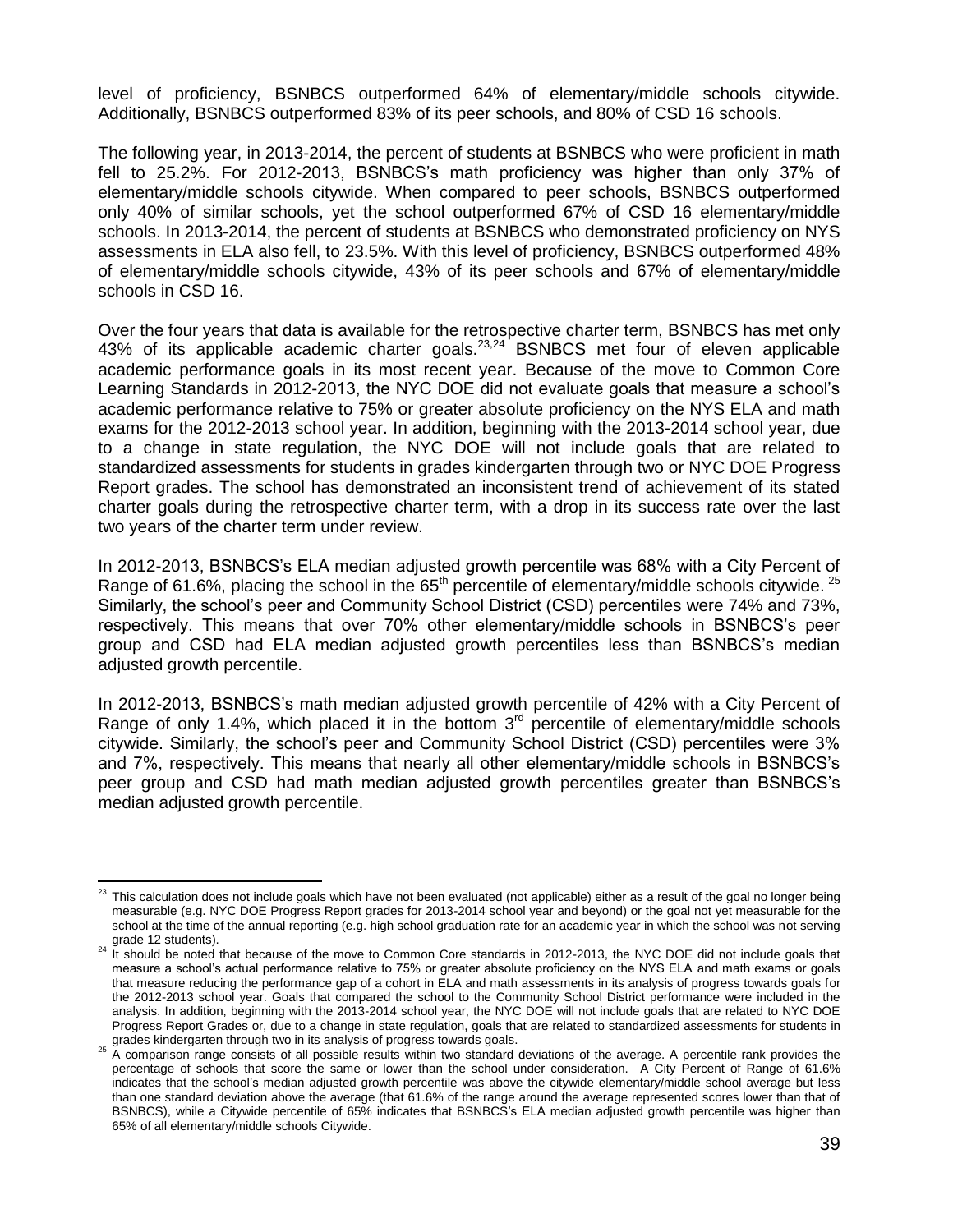The following year, in 2013-2014, BSNBCS's median adjusted growth percentile decreased in both ELA and math. In 2013-2014, BSNBCS's ELA median adjusted growth percentile fell to 48% with a City Percent of Range of just 1.2%, placing the school in the 2nd percentile of elementary/middle schools citywide. Similarly, the school's peer and Community School District (CSD) percentiles were both 0%.

In 2013-2014, BSNBCS's math median adjusted growth percentile fell to 32% with a City Percent of Range of 0%, placing the school in the bottom 1% of elementary/middle schools citywide.<sup>26</sup> The school's peer and Community School District (CSD) percentiles were 3% and 7%, respectively.

Under the founding school leadership, the school had shown strong instructional leadership with established curriculum and enrichment programming. In a visit to the school in May 2011, reviewers noted that the school leaders "have a thorough knowledge of what happens in classrooms through regular observations and feedback,"<sup>27</sup> and in April 2012, that the "school has a comprehensive professional development program that is aligned to school-wide priorities and the needs of individual teachers."<sup>28</sup> However, when the school added middle school grades in the 2013-2014 school year, school leaders struggled to develop a similar level of stability for the middle school instruction and curriculum. During the renewal visit, the new school leadership discussed their focus on the middle school. Further, the school's new organizational structure marks a departure from a single academic leader to two academic leaders: a Director of the Lower School and a Director of the Middle School. According to the school leadership, this new structure allows for a focus to be placed on developing the middle school curriculum and instructional staff. In addition, the school had challenges with serving the at-risk student population, including special education students and English Language Learners (ELLs). For example, as noted in the April 2012 school visit report, the school met the needs of ELL students primarily "through general intervention programs for struggling students."<sup>29</sup>

On its 2012-2013 NYC DOE Progress Report, BSNBCS received an overall grade of C with a grade of C for Student Progress and B grades in both the Student Performance and School Environment sections. This ranked BSNBCS in the  $35<sup>th</sup>$  percentile of all elementary/middle schools citywide. For the 2011-2012 NYC DOE Progress Report, the school earned an overall grade of B and ranked in the  $61<sup>st</sup>$  percentile of all elementary schools citywide. (Schools receive an ungraded progress report in their first year serving students.)

NYC DOE Progress Reports graded each school with an A, B, C, D, or F and were based on student progress, student performance, and school environment. Scores were based on comparing results from one school to a peer group of 40 schools with similar student populations and to all schools citywide. The Student Progress section of the NYC DOE Progress Report was the most heavily weighted of all sections; it constituted 60% of a school's grade. The grade in this section was primarily based on median adjusted growth percentiles, $30$  which measure students' growth on state tests relative to other students with the same prior-year score. Although the NYC DOE Progress Report was discontinued beginning with the 2013-2014 school year, individual

 $\overline{a}$  $^{26}$  A comparison range consists of all possible results within two standard deviations of the average. A City Percent of Range of 0% indicates that the school's math median adjusted growth percentile was two standard deviations below the average. A percentile rank provides the percentage of schools that score the same or lower than the school under consideration. A Citywide percentile of 1% indicates that BSNBCS's math median adjusted growth percentile was higher than only 1% of all elementary/middle schools Citywide.

<sup>&</sup>lt;sup>27</sup> BSNBCS Annual Visit Report 2010-2011

<sup>28</sup> BSNBCS Annual Visit Report 2011-2012

<sup>29</sup> BSNBCS Annual Visit Report 2011-2012

<sup>&</sup>lt;sup>30</sup> A student's growth percentile compares his or her growth to the growth of all students in the City who started at the same level of proficiency the year before. To evaluate a school on its students' growth percentile, the NYC DOE uses an adjusted growth percentile. Growth percentile adjustments are based on students' demographic characteristics and reflect average differences in growth compared to students with the same starting proficiency level. The NYC DOE evaluates a school based on its median adjusted growth percentile, the adjusted growth percentile of the middle student when all students adjusted growth percentiles are listed from lowest to highest.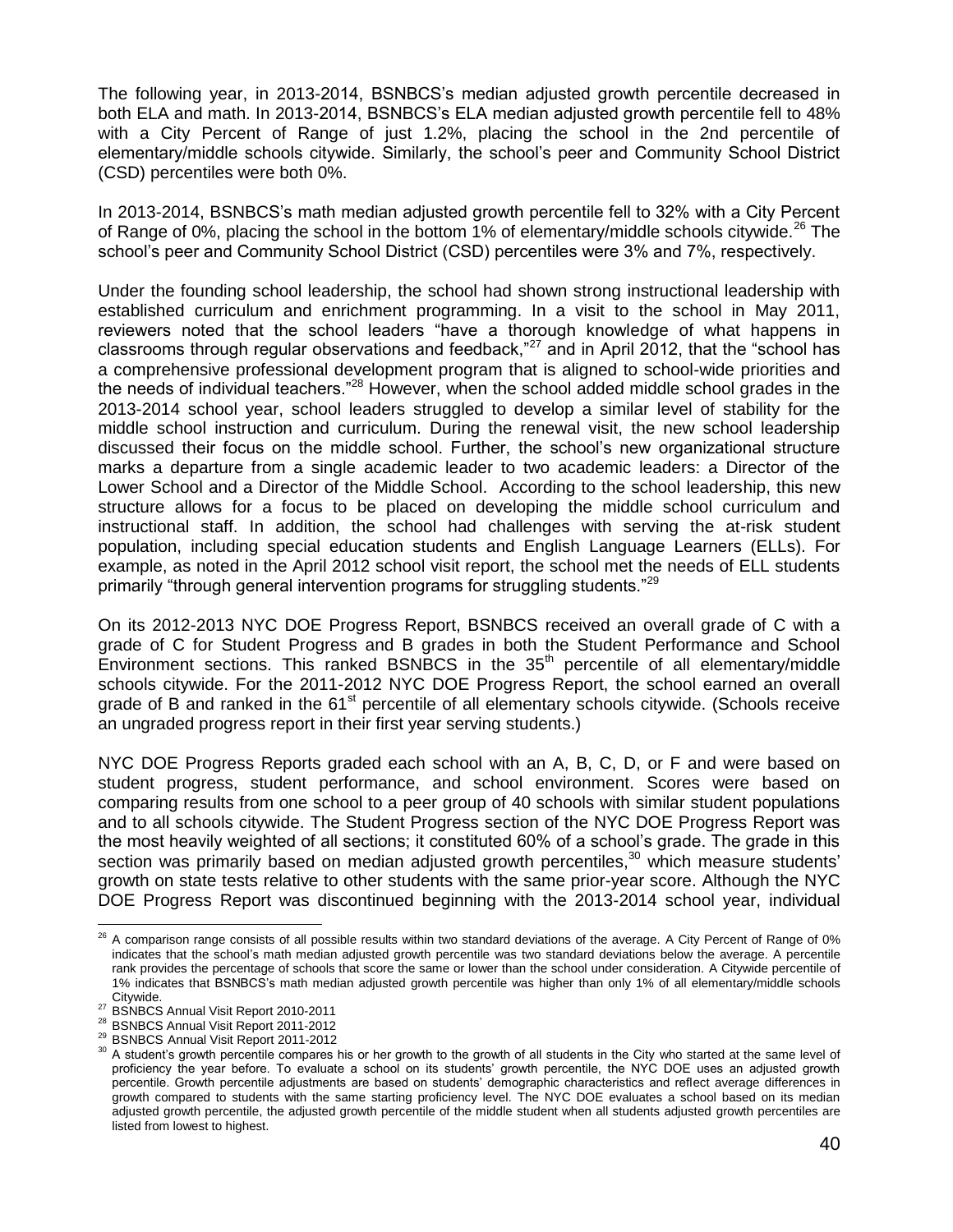academic performance metrics from the former NYC DOE Progress Report are included in this renewal report for all years for which data was available in the current charter term.

#### **Closing the Achievement Gap**

NYC DOE-authorized charter schools are also assessed based on their ability to close the achievement gap for specific student populations. In school years prior to the 2013-2014 school year, schools received additional credit on the NYC DOE Progress Report for progress and performance of students with disabilities, English Language Learners, and students who start in the lowest third of proficiency citywide. Beginning with the 2013-2014 school year, charter schools will be assessed on the actual performance as well as the academic growth of students in these populations compared with public school students in the CSD and throughout New York City.

On the 2013-2014 NYS assessments, 37% of BSNBCS's students in the lowest third citywide experienced growth in math that, with adjustments, matched or exceeded the growth of 75% or more of other students citywide with the same starting math scores. This level places BSNBCS in the 29<sup>th</sup> percentile of elementary/middle schools citywide. In the same year, only 28% of BSNBCS's students in the lowest third citywide experienced growth in ELA that, with adjustments, matched or exceeded the growth of 75% or more of other students citywide with the same starting ELA scores; this places BSNBCS in the bottom 2nd percentile of all elementary/middle schools citywide.

On the 2013-2014 NYS assessments, 39% of BSNBCS's students with disabilities experienced growth in math that, with adjustments, matched or exceeded the growth of 75% or more of other students citywide with the same starting math scores. This level places BSNBCS in the  $38<sup>th</sup>$ percentile of elementary/middle schools citywide. In the same year, only 22% of students with disabilities citywide experienced growth in ELA that, with adjustments, matched or exceeded the growth of 75% or more of other students citywide with the same starting ELA scores; this places BSNBCS in the bottom  $3<sup>rd</sup>$  percentile of all elementary/middle schools citywide.

On the 2013-2014 NYS assessments, 22% of BSNBCS's English Language Learner students experienced growth in math that, with adjustments, matched or exceeded the growth of 75% or more of other students citywide with the same starting math scores. This level places BSNBCS in the  $14<sup>th</sup>$  percentile of elementary/middle schools citywide. In the same year, 0% of English Language Learner students at BSNBCS experienced growth in ELA that, with adjustments, matched or exceeded the growth of 75% or more of other students citywide with the same starting ELA scores; this places BSNBCS at the bottom of all elementary/middle schools citywide.

## **B. Governance, Operations & Finances**

BSNBCS is a partially operationally sound and fiscally viable organization. This assessment was made based on a review of the following indicators of operational and fiscal viability:

- Bedford Stuyvesant New Beginnings Charter School's Board of Trustee bylaws;
- Bedford Stuyvesant New Beginnings Charter School's Board of Trustee meeting minutes;
- Bedford Stuyvesant New Beginnings Charter School's self-reported staffing data;
- Bedford Stuyvesant New Beginnings Charter School's financial disclosure forms;
- Bedford Stuyvesant New Beginnings Charter School's FY12, FY13, and FY14 independent financial audits;
- Bedford Stuyvesant New Beginnings Charter School's 2014-2015 staff handbook;
- Bedford Stuyvesant New Beginnings Charter School's 2014-2015 student and family handbook; and
- Bedford Stuyvesant New Beginnings Charter School's FY15 budget.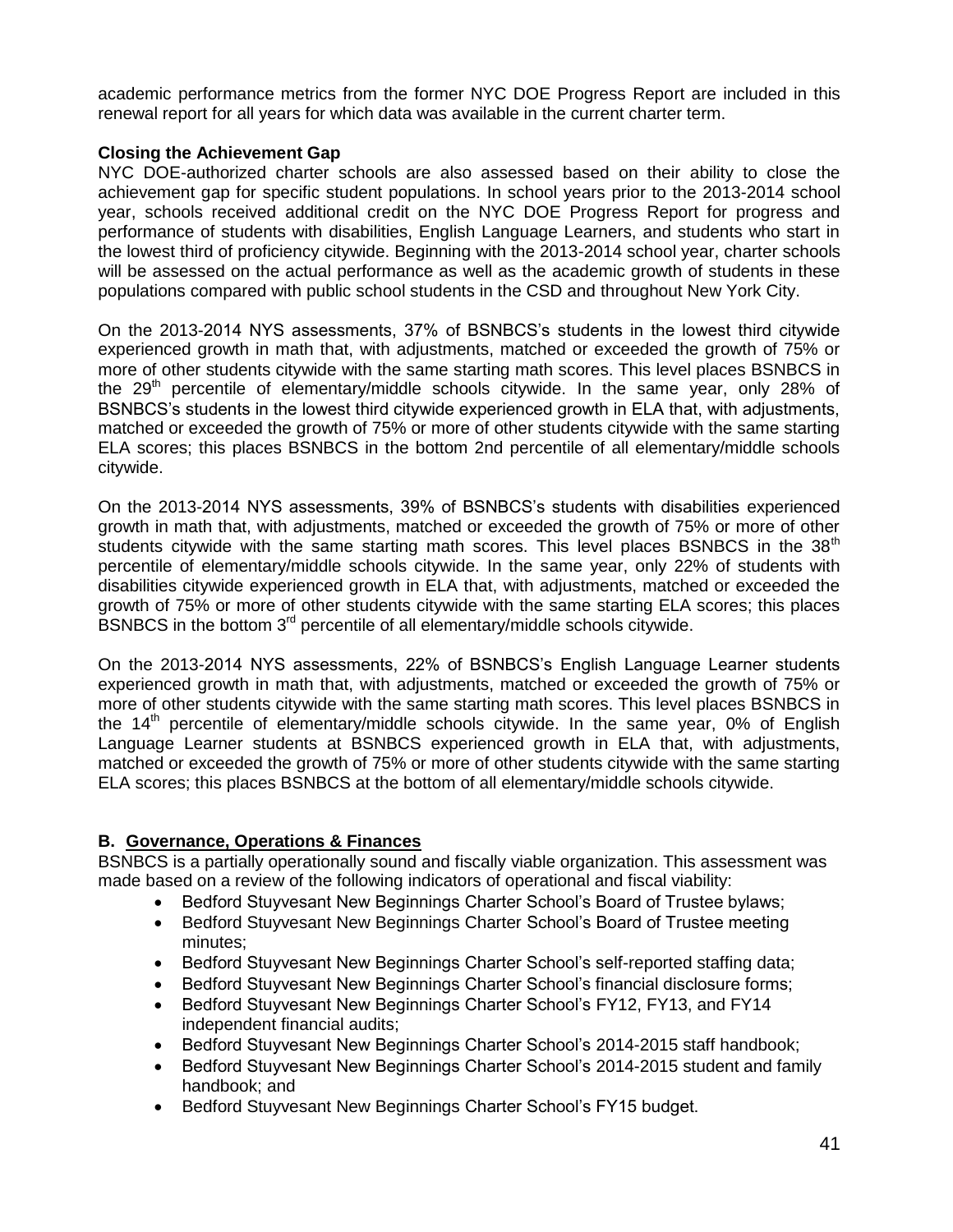Over the course of the school's charter term, the Board of Trustees has maintained a partially developed governance structure and organizational design, with seven of the eight current Board members having been with the school since its inception. This level of membership is consistent with the minimum of seven and maximum of 15 members established in the Board's bylaws. There are clear lines of accountability between the Board and school leadership as evidenced by the school's organization chart and school leadership's monthly updates on academic, financial and operational performance to the Board and its committees, as recorded in Board meeting minutes. The Board's bylaws require a standing Finance Committee, as well as Executive, Grievance, Development, and Family Life Committees. References to most of these committees, including Finance, Executive, Development, and Engagement and Outreach, can be found on the Board's roster.

Currently, the Board's bylaws require that the Board hold 10 meetings per year and the Board has adhered to this in all but one year of the current charter term. Quorum was achieved at the majority of Board Meetings over the course of the charter. If quorum was not achieved the Board did not vote, as recorded in meeting minutes.

Over the course of the school's charter term, the school has partially developed a stable school culture. At the end of the 2013-2014 school year, the founding leadership team of the school, including the Executive Director, Academic Leader, and Director of Operations, left the school and were replaced by a new Executive Director and a new school leadership team, which includes a Director of Student Culture, a Lower School Director of Instruction, a Middle School Director of Instruction, an Associate Director of Special Education and Response to Intervention, an Associate Director of Family and Community Engagement, and an Associate Director of Knowledge and Development. These staff members all started with the new roles at the beginning of the 2014-2015 school year. In general, staff turnover has been inconsistent, ranging between 25% and 12% over the course of the charter term. In year one, year two, and year three of the charter term (2010-2011, 2011-2012, and 2012-2013), 25%, 12%, and 14% of instructional staff did not return, either by choice or request, at the start of the following school year. However, for the most recent period, 2013-2014, staff turnover was 24%, which represents a loss of eight instructional staff members. 31

The school started the development of professional learning teams in the 2014-2015 school year, along with a positive behavioral management system (including a behavior clip chart and the use of THRIVE tickets), in an effort to develop academic and cultural identity by both staff and students.

Average daily attendance for students during the charter term (2010-2011 through 2013-2014) was 92.4%;<sup>32</sup> the school did not meet its attendance goal of 95% in any year of the current charter term. Across the charter term, the school has had mixed results on the NYC School Survey, with a declining trend of teacher satisfaction in recent years.

Overall, the school is in a weak position to meet near-term financial obligations. The school has at least \$304,257 of unrestricted cash on hand to meet current liabilities totaling \$1,021,131. Cash on hand represents only 17 days of operating expenses. Overall, there are concerns about the financial sustainability of the school based on practices from up through FY2014.

 $\overline{a}$ 

Data on instructional staff turnover was self-reported by the school in its Renewal Application to the NYC DOE dated November 2014.

<sup>&</sup>lt;sup>32</sup> Reflects attendance data taken from the NYC DOE's Automate the Schools (ATS) system for school years 2010-2011 through 2013-2014.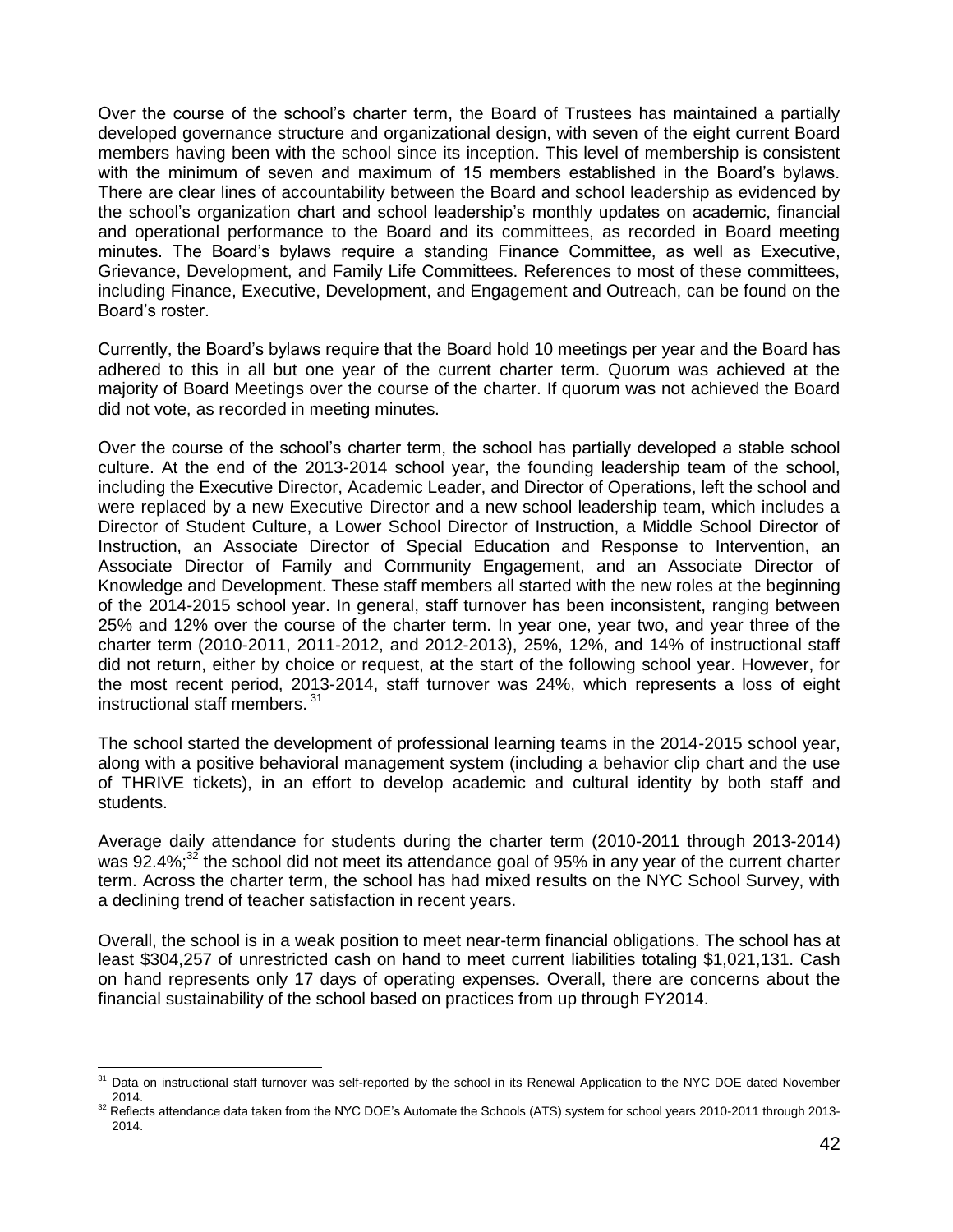There was no material weakness noted in the three independent financial audits from FY12 to FY14.

#### **C. Compliance with Charter, Applicable Law and Regulations**

Over the charter term, Bedford Stuyvesant New Beginnings Charter School has been compliant with some applicable laws and regulations but not others.

The school submitted its FY13 independent financial audit as part of its 2012-2013 Annual Report, which it submitted after the deadline to the New York State Education Department (NYSED).

During the 2013-2014 school year, the NYC DOE determined that the school was out of compliance with its special education and discipline policies. The school was given 30 days to bring its policies into compliance; specifically, the NYC DOE required the school to modify its family handbook to include language regarding due process and student discipline as it relates to students with Individual Education Programs (IEPs). The school updated its Student-Family Culture and Discipline Handbook, effective March 3, 2014, which includes the federal guidelines for students with disabilities.

Although the Board held the required number of meetings per the Board's bylaws in year one of the charter term, the Board held only nine of 10 indicated meetings in subsequent years.

### **D. Plans for Next Charter Term**

Although the school does not plan to serve any additional grades beyond its currently authorized grades of kindergarten through eight, it is requesting to increase its maximum authorized enrollment.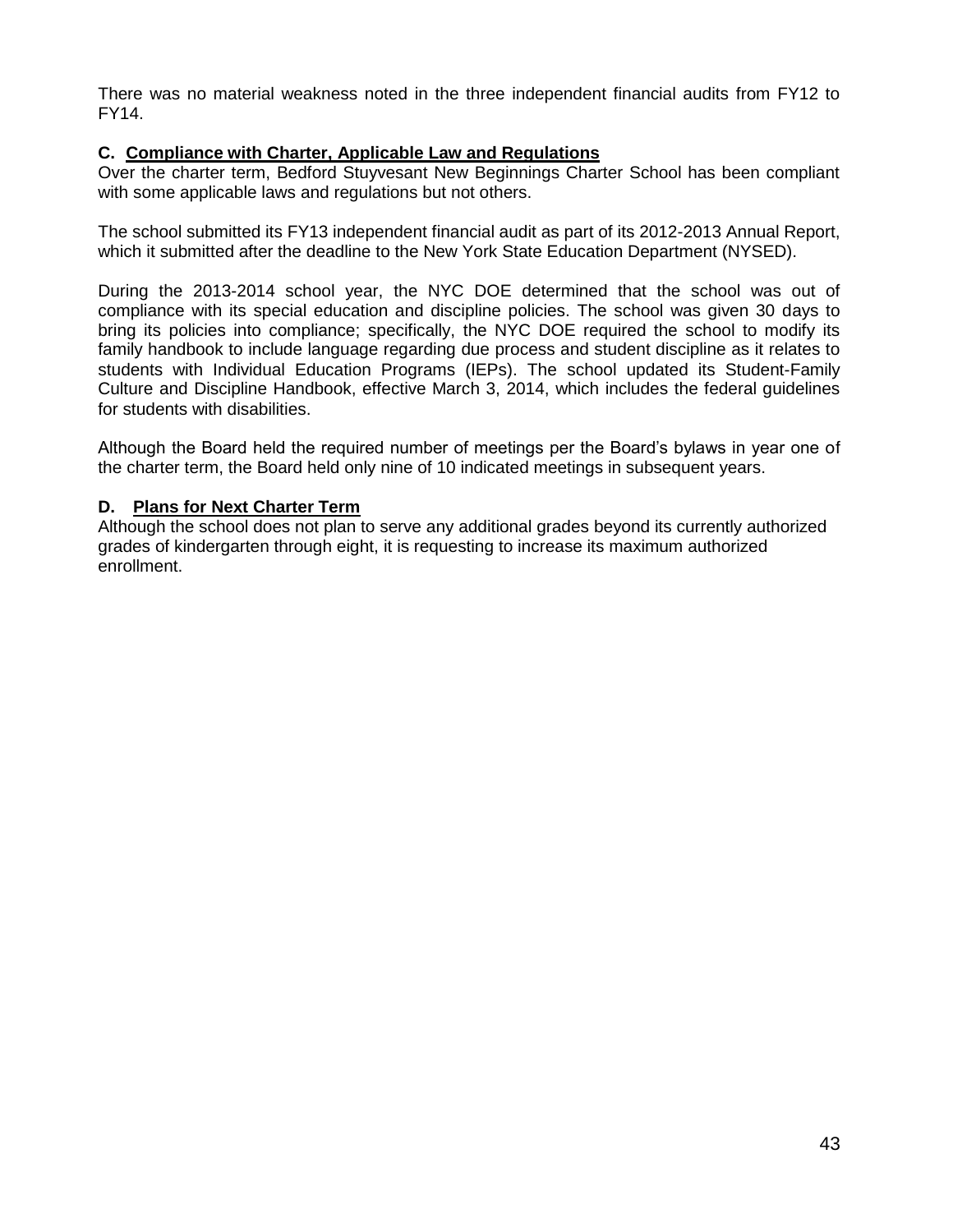## **Hyde Leadership Charter School – Brooklyn**

## **Part 1: Summary of Renewal Recommendation**

**I. Charter School Overview:**

## **Background Information**

| Hyde Leadership Charter School - Brooklyn                            |                                                                                |
|----------------------------------------------------------------------|--------------------------------------------------------------------------------|
| Board Chair(s)                                                       | James Cecil Simpson                                                            |
| School Leader(s)                                                     | Dr. Sandra Dupree (Executive Director),<br>Christine DePina Forbes (Principal) |
| <b>Charter Management Organization</b><br>(if applicable)            | N/A                                                                            |
| Other Partner(s)                                                     | N/A                                                                            |
| District(s) of Location                                              | NYC Community School District 19                                               |
| Physical Address(es)                                                 | 330 Alabama Avenue, Brooklyn                                                   |
| Facility Owner(s)                                                    | <b>DOE</b>                                                                     |
| <b>School Opened For Instruction</b>                                 | 2010-2011                                                                      |
| <b>Current Charter Term Expiration Date</b>                          | 1/11/2015                                                                      |
| <b>Current Authorized Grade Span</b>                                 | $K-12$                                                                         |
| <b>Current Authorized Enrollment</b>                                 | 396                                                                            |
| <b>Proposed New Charter Term</b>                                     | 3.5 years [January 12, 2015 - June 30, 2018]                                   |
| Proposed Authorized Grade Span for<br><b>New Charter Term</b>        | $K-5$                                                                          |
| <b>Proposed Authorized Enrollment for</b><br><b>New Charter Term</b> | 396                                                                            |
| Proposed Sections per Grade for<br><b>New Charter Term</b>           | 3                                                                              |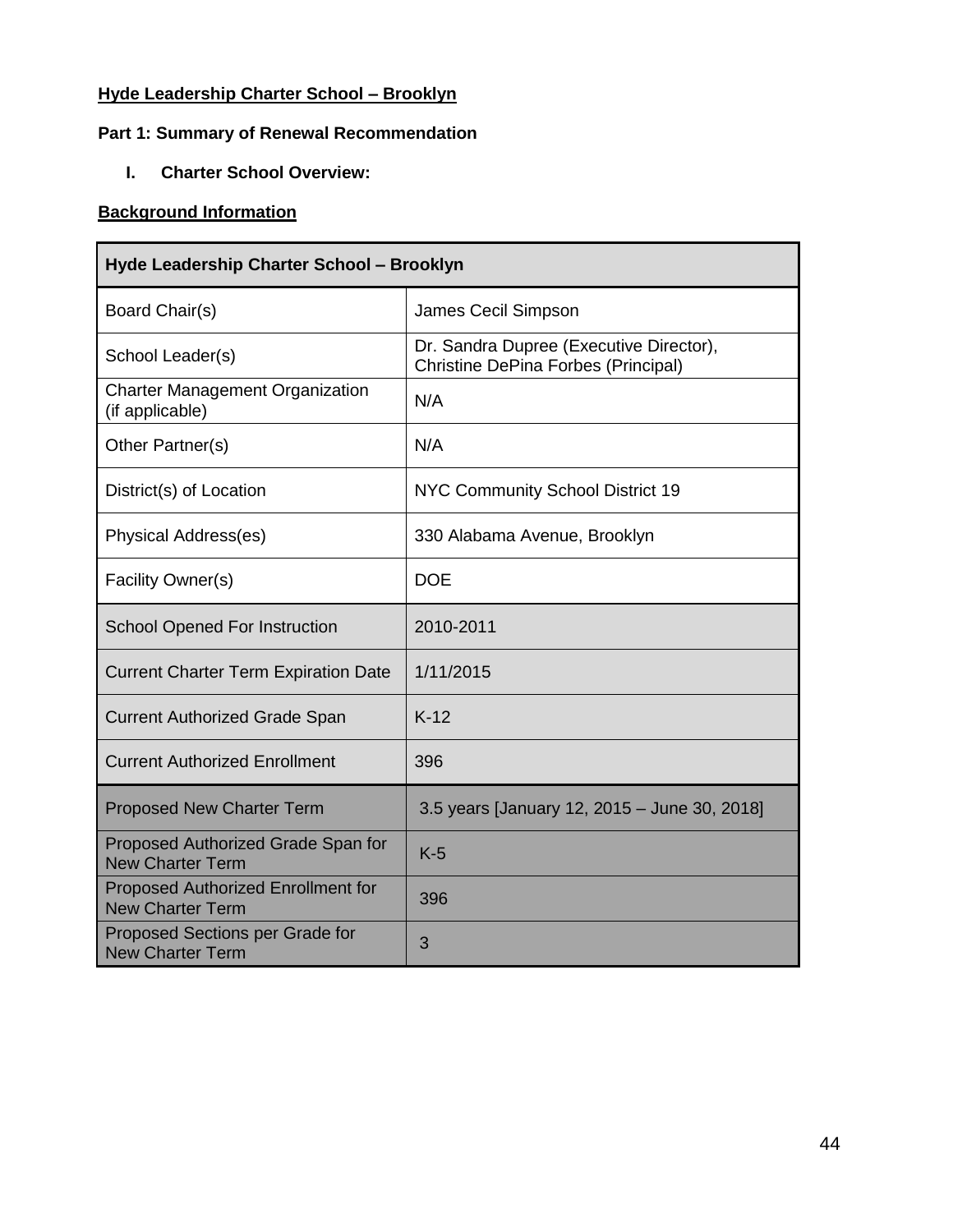## **Overview of School-Specific Data**

#### **School Evaluation of Academic Goals as stated in Annual Report to NYSED and Renewal Application to NYC DOE**

| <b>Academic Goal Analysis</b>    |                |                  |                |                  |                                                          |
|----------------------------------|----------------|------------------|----------------|------------------|----------------------------------------------------------|
|                                  | 2010-<br>2011  | $2011 -$<br>2012 | 2012-<br>2013  | $2013 -$<br>2014 | <b>Cumulative</b><br><b>Charter</b><br><b>Term Total</b> |
| <b>Total Achievable Goals</b>    | 13             | 13               | 13             | 13               | 52                                                       |
| # Met                            | $\overline{2}$ | 3                | $\overline{2}$ | 3                | 10                                                       |
| # Partially Met                  | 0              | 0                | 0              | 0                | $\overline{0}$                                           |
| # Not Met                        | 1              | $\overline{2}$   | 5              | $\overline{7}$   | 15                                                       |
| # Not Applicable *               | 10             | 8                | 6              | 3                | 27                                                       |
| % Met                            | 15%            | 23%              | 15%            | 23%              | 19%                                                      |
| % Partially Met                  | 0%             | 0%               | 0%             | 0%               | 0%                                                       |
| % Not Met                        | 8%             | 15%              | 38%            | 54%              | 29%                                                      |
| % Not Applicable *               | 77%            | 62%              | 46%            | 23%              | 52%                                                      |
| % Met of All Applicable<br>Goals | 67%            | 60%              | 29%            | 30%              | 40%                                                      |

\* Some goals may not be applicable in all years. For example, goals related to the NYC Progress Report are not applicable for the 2013-2014 school year as Progress Reports were not issued that year.

#### **ES/MS students scoring at or above Level 3 on NYS assessments, compared to CSD, NYC and State averages**

| % Proficient in English Language Arts               |                          |                  |                  |                  |
|-----------------------------------------------------|--------------------------|------------------|------------------|------------------|
|                                                     | 2010-<br>2011            | $2011 -$<br>2012 | $2012 -$<br>2013 | $2013 -$<br>2014 |
| Hyde Leadership Charter School -<br><b>Brooklyn</b> | $\overline{\phantom{a}}$ |                  | 10.9%            | 16.8%            |
| CSD <sub>19</sub>                                   |                          |                  | 14.2%            | 16.9%            |
| Difference from CSD 19 *                            | ٠                        |                  | $-3.3$           | $-0.1$           |
| <b>NYC</b>                                          | $\overline{\phantom{a}}$ |                  | 28.1%            | 30.5%            |
| Difference from NYC *                               | $\overline{\phantom{a}}$ |                  | $-17.2$          | $-13.7$          |
| New York State **                                   | $\overline{\phantom{a}}$ |                  | 31.1%            | 30.6%            |
| Difference from New York State                      |                          |                  | $-20.2$          | $-13.8$          |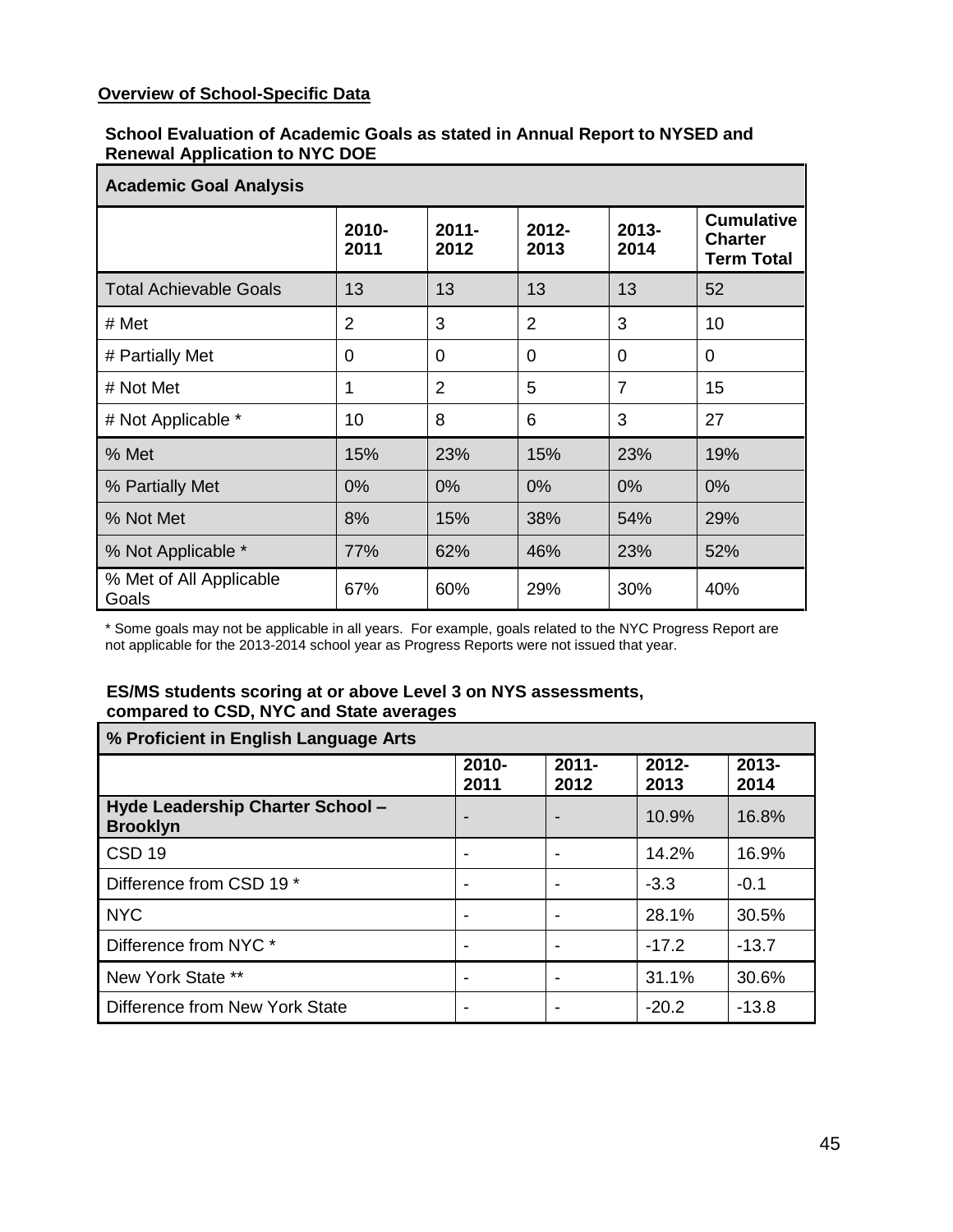| % Proficient in Mathematics                         |                          |                  |                  |                  |
|-----------------------------------------------------|--------------------------|------------------|------------------|------------------|
|                                                     | $2010 -$<br>2011         | $2011 -$<br>2012 | $2012 -$<br>2013 | $2013 -$<br>2014 |
| Hyde Leadership Charter School -<br><b>Brooklyn</b> |                          |                  | 29.7%            | 21.4%            |
| CSD <sub>19</sub>                                   | -                        |                  | 18.8%            | 22.0%            |
| Difference from CSD 19 *                            | $\overline{\phantom{0}}$ |                  | 10.9             | $-0.6$           |
| <b>NYC</b>                                          |                          |                  | 33.1%            | 39.3%            |
| Difference from NYC *                               | $\overline{\phantom{a}}$ |                  | $-3.4$           | $-17.9$          |
| New York State **                                   | $\overline{\phantom{0}}$ |                  | 31.1%            | 36.2%            |
| Difference from New York State                      |                          |                  | $-1.4$           | $-14.8$          |

\* All comparisons to either the CSD or NYC take into account only grades the school itself served. CSD comparisons are particular to the CSD in which the school was sited each year. \*\* New York State proficiency rates were taken from data.nysed.gov.

#### **Student improvement on the state tests compared to other students**

| Median Adjusted Growth Percentile - English Language Arts                   |                |                  |                  |                  |
|-----------------------------------------------------------------------------|----------------|------------------|------------------|------------------|
|                                                                             | 2010-<br>2011  | $2011 -$<br>2012 | $2012 -$<br>2013 | $2013 -$<br>2014 |
| Hyde Leadership Charter School -<br><b>Brooklyn - All Students</b>          | $\blacksquare$ |                  |                  | 74.0%            |
| Peer Percent of Range - All Students                                        |                |                  |                  | 85.8%            |
| City Percent of Range- All Students                                         | -              |                  |                  | 82.0%            |
| Hyde Leadership Charter School -<br><b>Brooklyn - School's Lowest Third</b> | $\blacksquare$ |                  |                  | 78.5%            |
| Peer Percent of Range - School's Lowest<br><b>Third</b>                     |                |                  |                  | 66.2%            |
| City Percent of Range - School's Lowest<br><b>Third</b>                     | -              |                  |                  | 62.9%            |

| <b>Median Adjusted Growth Percentile - Mathematics</b>                      |                  |                  |                  |                  |
|-----------------------------------------------------------------------------|------------------|------------------|------------------|------------------|
|                                                                             | $2010 -$<br>2011 | $2011 -$<br>2012 | $2012 -$<br>2013 | $2013 -$<br>2014 |
| Hyde Leadership Charter School -<br><b>Brooklyn - All Students</b>          |                  | $\blacksquare$   |                  | 42.0%            |
| Peer Percent of Range - All Students                                        |                  |                  |                  | 15.2%            |
| City Percent of Range- All Students                                         |                  |                  |                  | 6.0%             |
| Hyde Leadership Charter School -<br><b>Brooklyn - School's Lowest Third</b> |                  | $\blacksquare$   |                  | 60.0%            |
| Peer Percent of Range - School's Lowest<br><b>Third</b>                     |                  |                  |                  | 28.2%            |
| City Percent of Range - School's Lowest<br><b>Third</b>                     |                  |                  |                  | 20.4%            |

A comparison range consists of all possible results within two standard deviations of the average. A peer/city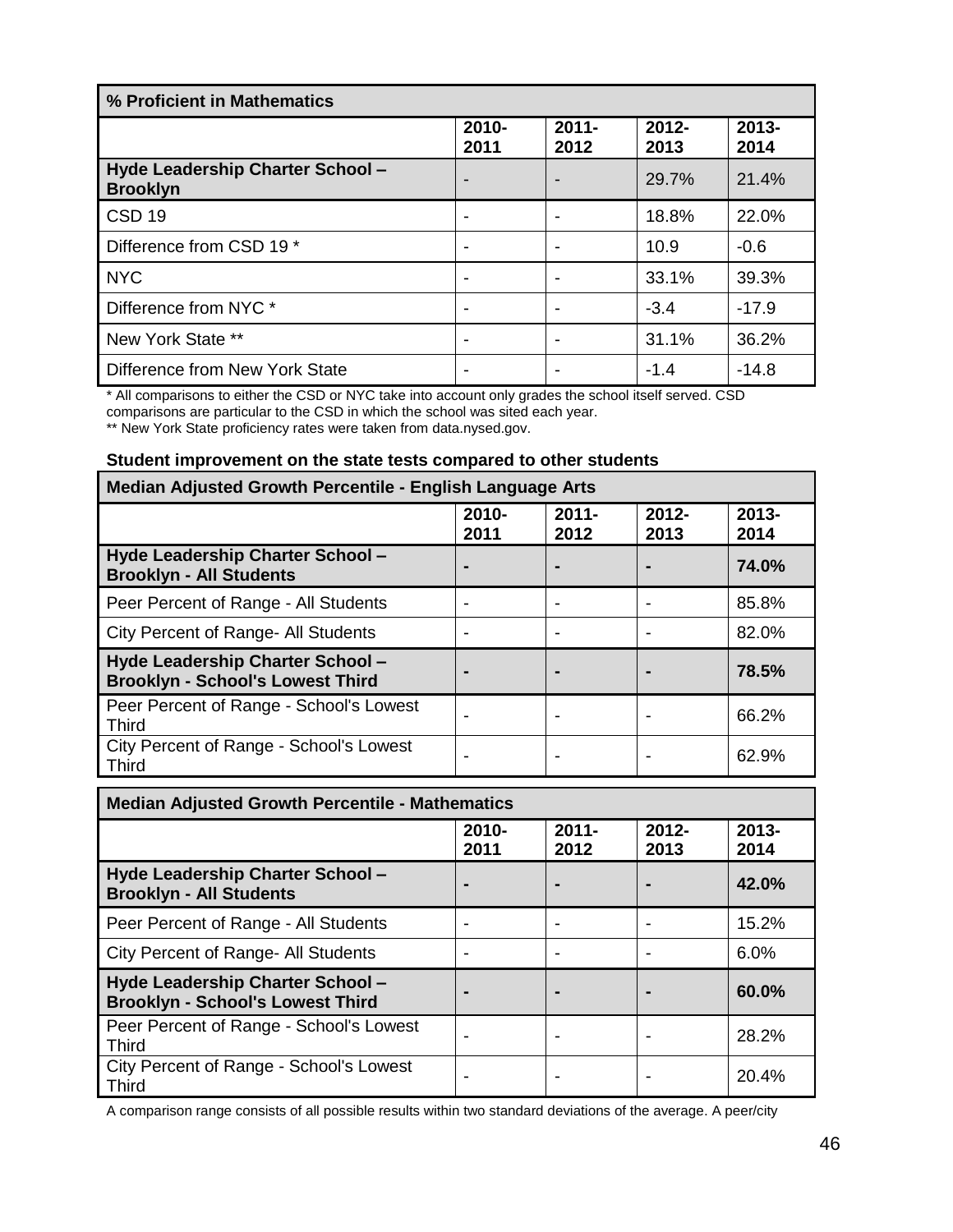percent of range of 50% represents the position of the average and can be interpreted as a school outperforming 50% of their peer group/city.

| Percent in the 75th Growth Percentile - English Language Arts |                          |                  |                  |                  |
|---------------------------------------------------------------|--------------------------|------------------|------------------|------------------|
|                                                               | 2010-<br>2011            | $2011 -$<br>2012 | $2012 -$<br>2013 | $2013 -$<br>2014 |
| Students with Disabilities *                                  | $\overline{\phantom{a}}$ |                  |                  | 66.7%            |
| English Language Learner Students                             |                          |                  |                  |                  |
| Students in the Lowest Third Citywide                         | $\overline{\phantom{a}}$ |                  |                  | 68.2%            |
| <b>Percent in the 75th Growth Percentile - Mathematics</b>    |                          |                  |                  |                  |
|                                                               |                          |                  |                  |                  |
|                                                               | 2010-<br>2011            | $2011 -$<br>2012 | $2012 -$<br>2013 | $2013 -$<br>2014 |
| Students with Disabilities *                                  |                          |                  |                  | 16.7%            |
| English Language Learner Students                             |                          |                  |                  |                  |

#### **Closing the Achievement Gap**

\* Defined as students with a placement in Self-Contained, ICT, or SETSS.

#### **II. Renewal Recommendation and Rationale**

**Based on the evidence presented herein and detailed below in Part II, the NYC DOE recommends a 3.5 year short term renewal with a compliance-related condition.**

**The compliance-related condition is as follows:**

**1. No later than February 14, 2015, the school will revise, distribute to students and families, and submit proof of such distribution along with the revision to the NYC DOE a student discipline policy compliant with federal law, including but not limited to due process and students with disabilities. NYC DOE review of the school's current student discipline policy, as noted in the renewal report, indicated the school's current student discipline policy identifies expulsion as a possible consequence for any infraction, limited information regarding due process, and no mention of a discipline policy for students with disabilities.**

#### **A. Academic Performance**

At the time of this school's renewal, Hyde Leadership Charter School – Brooklyn has partially demonstrated academic success.

#### **New York Charter Schools Act**

The New York Charter Schools Act of 1998 establishes a system of charter schools throughout New York State, with objectives that include:

#### **§ 2850 (2)**

(a) Improve student learning and achievement;

(b) Increase learning opportunities for all students, with special emphasis on expanded learning experiences for students who are at-risk of academic failure;

(c) Encourage the use of different and innovative teaching methods;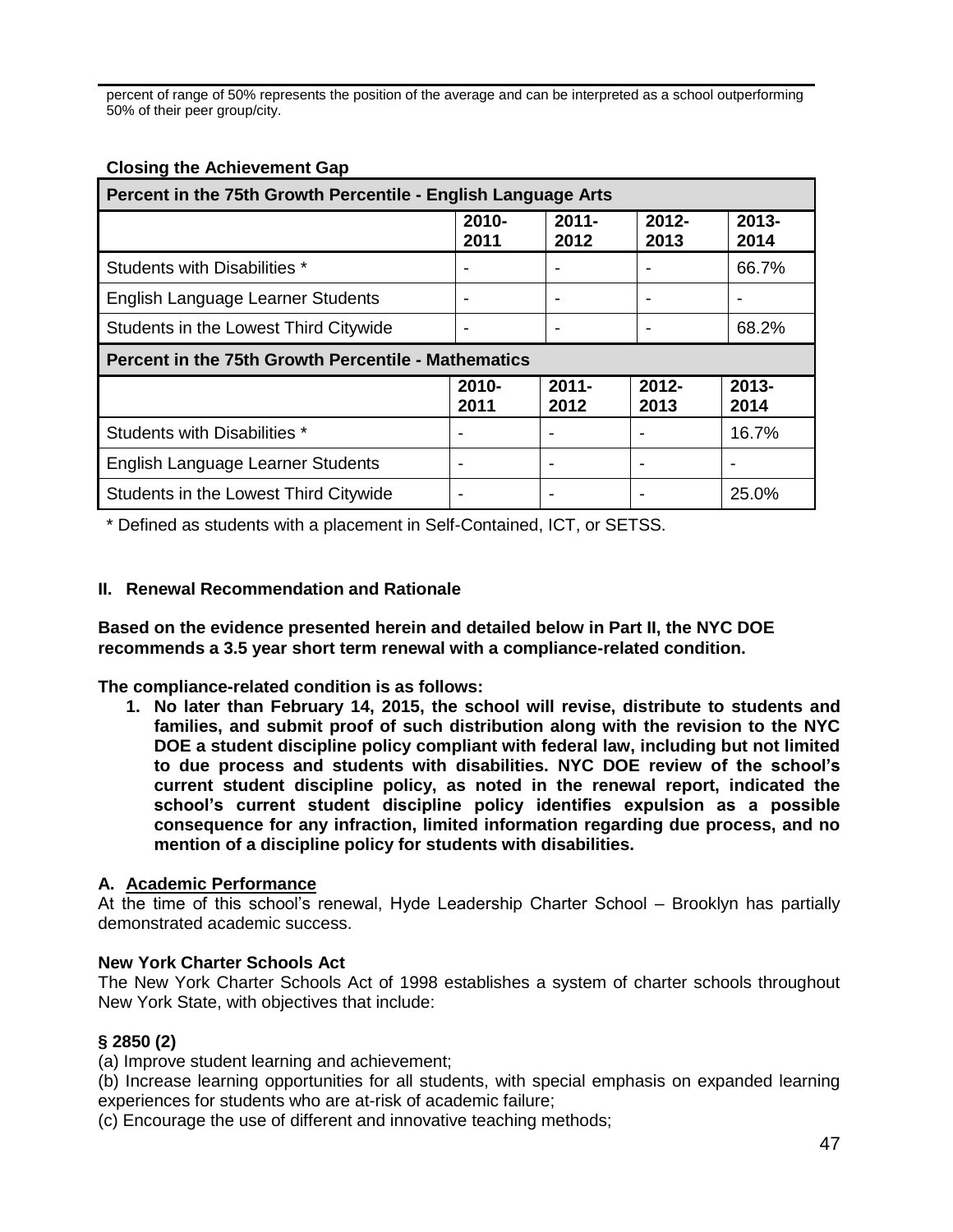(d) Create new professional opportunities for teachers, school administrators and other school personnel;

(e) Provide parents and students with expanded choices in the types of educational opportunities that are available within the public school system; and

(f) Provide schools with a method to change from rule-based to performance-based accountability systems by holding the schools established under this article accountable for meeting measurable student achievement results.

Data available for Hyde Leadership Charter School – Brooklyn indicates that the school has made some progress towards meeting these objectives.

#### **Mission and Vision**

Hyde Leadership Charter School – Brooklyn's mission is to develop the deeper character and unique potential of each student. Hyde Leadership Charter School – Brooklyn uses a familybased character education to unite parents, teachers and students in helping each student achieve his or her best academically and in sports, the arts, and the community. Rigorous learning attitudes, leadership skills, and a social conscience lay the foundation for each student's success in college and fulfillment in life.

#### **School Specific Academic Performance**

The school entered its fifth year of operation with the 2014-2015 academic year. As a result, the New York City Department of Education (NYC DOE) has two years of New York State (NYS) assessment data and four years of other academic data, such as data obtained through internal assessments and attendance information, to evaluate the academic achievement and progress of the students at Hyde Leadership Charter School – Brooklyn (Hyde Brooklyn).

Beginning with the 2012-2013 school year, NYS assessments were aligned to the Common Core Learning Standards (CCLS). As such, proficiency rates for school years prior to the 2012-2013 are not directly comparable. However, as this school had its first year of testing in 2012-2013, all proficiency results are aligned to the CCLS. In 2013-2014, Hyde Leadership Charter School – Brooklyn's performance on the NYS assessments for ELA and math was comparable to the performance of CSD 19.

In 2012-2013, 29.7% of Hyde Brooklyn's students were proficient in math. Hyde Brooklyn's math proficiency was higher than 56% of elementary schools citywide. However, when compared to elementary schools with student populations most like its own (i.e. peer schools), Hyde Brooklyn outperformed 63% of similar schools. In 2012-2013, 10.9% of Hyde Brooklyn's students demonstrated proficiency in state tests in English Language Arts (ELA). With this level of proficiency, Hyde Brooklyn outperformed only 22% of elementary schools citywide. Additionally, Hyde Brooklyn outperformed only 13% of its peer schools.

The following year, in 2013-2014, 21.4% of Hyde Brooklyn's students were proficient in math. Hyde Brooklyn's math proficiency was higher than 28% of elementary schools citywide. However, when compared to elementary schools with student populations most like its own, Hyde Brooklyn outperformed 30% of similar schools. In 2013-2014, 16.8% of Hyde Brooklyn's students demonstrated proficiency in state tests in ELA. With this level of proficiency, Hyde Brooklyn outperformed 30% of elementary schools citywide. However, Hyde Brooklyn only outperformed 28% of its peer schools.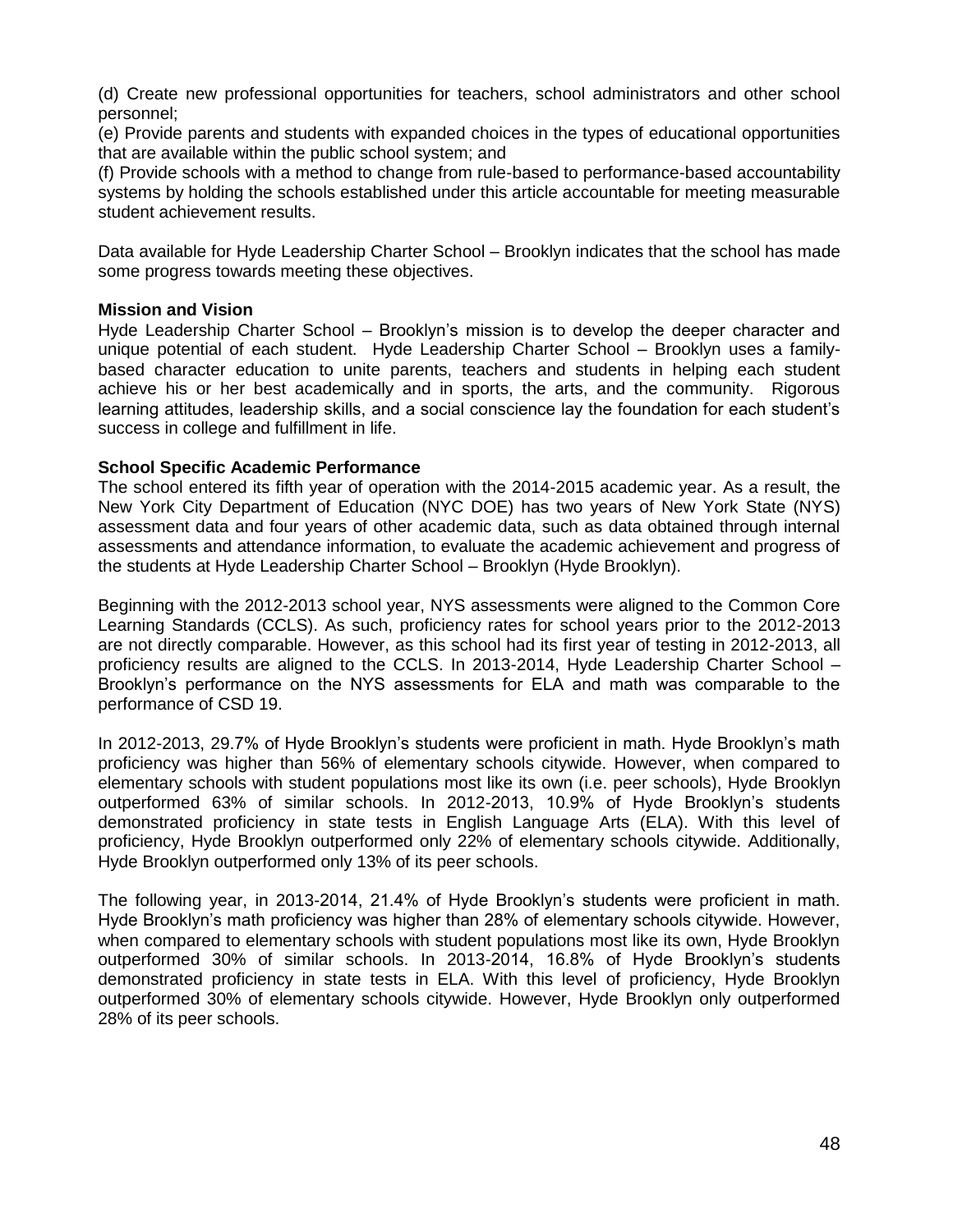Over the years that data is available for the retrospective charter term, Hyde Leadership Charter School – Brooklyn has met only 40% of its academic charter goals.  $33,34$  Hyde Brooklyn met three of ten applicable performance goals in its most recent year. Because of the move to Common Core standards in 2012-2013, the NYC DOE did not evaluate goals that measure a school's academic performance relative to 75% or greater absolute proficiency on the NYS ELA and math exams for the 2012-2013 school year. In addition, beginning with the 2013-2014 school year, due to a change in state regulation, the NYC DOE will not include goals that are related to standardized assessments for students in grades kindergarten through two or NYC DOE Progress Report grades. The school has demonstrated a trend of decreased achievement of its stated charter goals over the retrospective charter term.

In 2012-2013, Hyde Brooklyn's ELA median adjusted growth percentile was 74% with a City Percent of Range of 82%, placing the school in the  $91<sup>st</sup>$  percentile of elementary schools citywide.  $35$  Similarly, the school's peer and Community School District (CSD) percentiles were 93% and 90%, respectively. These percentile ranks indicate that Hyde Brooklyn's ELA median adjusted growth was well above the average of both its peer group and CSD 19.

In 2012-2013, Hyde Brooklyn's math median adjusted growth percentile was 42% with a City Percent of Range of 6%, placing it in the 5<sup>th</sup> percentile of elementary schools citywide. In addition, the school's peer and Community School District (CSD) percentiles were 5% and 10%, respectively. These percentile ranks indicate that the school's math median adjusted growth percentile was well below the average of both its peer group and CSD 19.

Reports from past NYC DOE visits to the school indicate that the school had been focused on ensuring that students were adequately prepared for the new Common Core aligned assessments. In a visit to the school in May 2013, reviewers noted that the school had made curriculum changes, including a new math program and a switch to a balanced literacy structure for ELA. Reviewers also noted that the school had enhanced interventions and supports for struggling students, including the use of programs such as Leveled Literacy Intervention and Wilson Language Foundations by academic intervention teachers.

On its 2012-2013 NYC DOE Progress Report, Hyde Leadership Charter School – Brooklyn received a grade of C in all sections including as an Overall grade. This ranked Hyde Brooklyn  $32<sup>nd</sup>$  out of 37 early childhood education schools citywide that received a Progress Report grade in 2012-2013. In 2012-2013 the school was classified by the NYC DOE as an Early Childhood School; Early Childhood schools do not receive a percentile rank, therefore no percentile rank was included in the Progress Report.

NYC DOE Progress Reports graded each school with an A, B, C, D, or F and were based on student progress, student performance, and school environment. Scores were based on

 $\overline{a}$ 

 $33$  This calculation does not include goals which have not been evaluated (not applicable) either as a result of the goal no longer being measurable (e.g. NYC DOE Progress Report grades for 2013-2014 school year forward) or the goal not yet measurable for the school at the time of the annual reporting (e.g. high school graduation rate for an academic year in which the school was not serving

grade 12 students).<br><sup>34</sup> It should be noted that because of the move to Common Core standards in 2012-2013, the NYC DOE did not include goals that measure a school's actual performance relative to 75% or greater absolute proficiency on the NYS ELA and Math exams or goals that measure reducing the performance gap of a cohort in ELA and Math assessments in its analysis of progress towards goals for the 2012-2013 school year. Goals that compared the school to the Community School District performance were included in the analysis. In addition, beginning with the 2013-2014 school year, the NYC DOE will not include goals that are related to NYC DOE Progress Report Grades or, due to a change in state regulation, goals that are related to standardized assessments for students in grades kindergarten through two in its analysis of progress towards goals.

<sup>&</sup>lt;sup>35</sup> A comparison range consists of all possible results within two standard deviations of the average. A percentile rank provides the percentage of schools that score the same or lower than the school under consideration. A City Percent of Range of 82% indicates that the school's ELA median adjusted growth percentile was greater than one standard deviation above the average (that 82% of the range around the average represented scores lower than that of Hyde Brooklyn), while a Citywide percentile of 91% indicates that Hyde Brooklyn's ELA median adjusted growth percentile was higher than 91% of all elementary schools Citywide.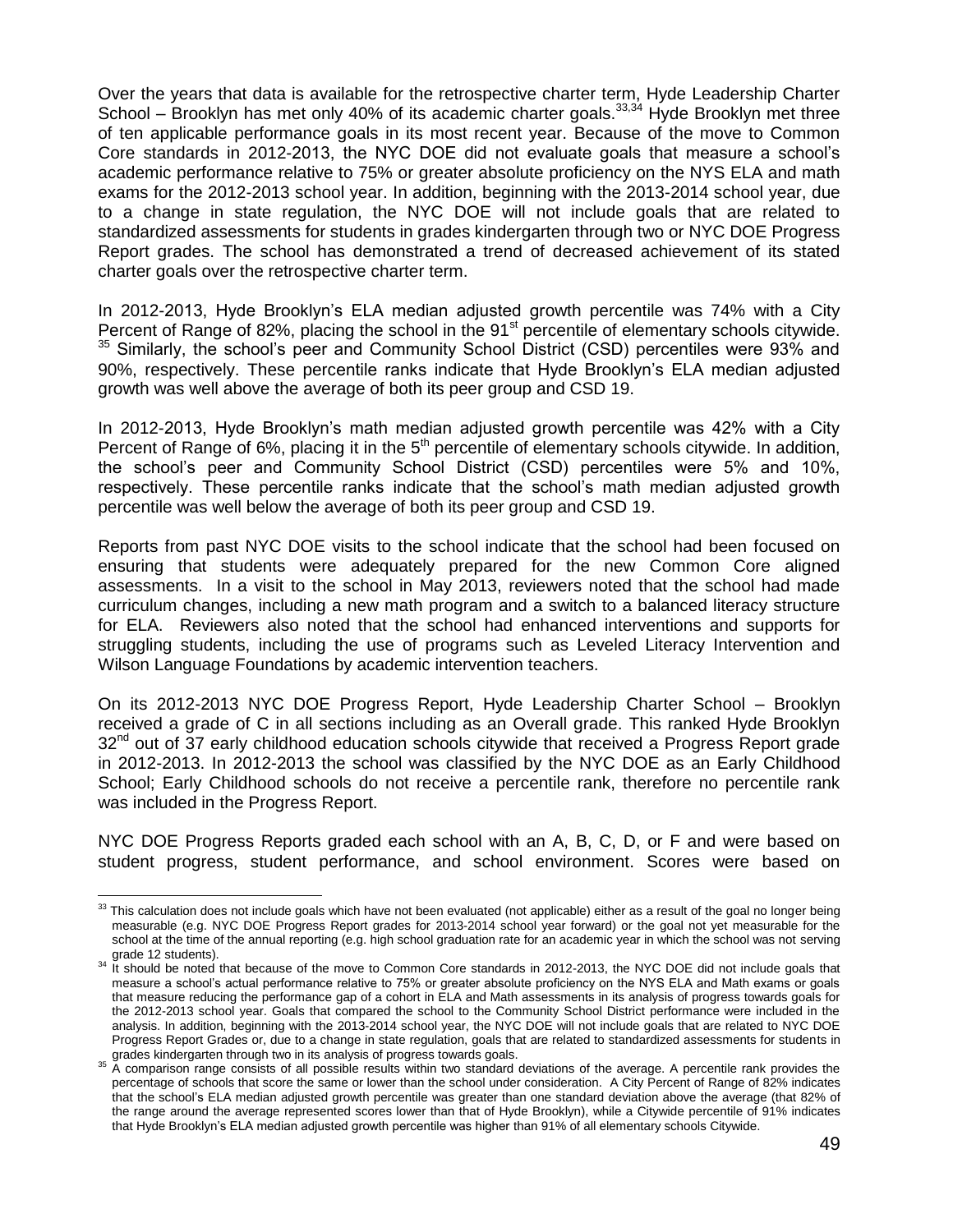comparing results from one school to a peer group of 30-40 schools with the most similar student population and to all schools citywide. The Student Progress section of the NYC DOE Progress Report was the most heavily weighted of all sections. The grade in this section for Early Childhood schools was based on Early Grade Progress, which measured how individual students' proficiency on State ELA and math exams exceeded their expected proficiency in third grade based on the student's demographic characteristics. Although the NYC DOE Progress Report was discontinued beginning with the 2013-2014 school year, individual academic performance metrics from the former NYC DOE Progress Report are included in this renewal report for all years for which data was available in the current charter term.

#### **Closing the Achievement Gap**

NYC DOE-authorized charter schools are also assessed based on their ability to close the achievement gap for specific student populations. In school years prior to the 2013-2014 school year, schools received additional credit on the NYC DOE Progress Report for progress and performance of students with disabilities, English Language Learners (ELLs), and students who start in the lowest third of proficiency citywide. Beginning with the 2013-2014 school year, charter schools will be assessed on the actual performance as well as the academic growth of students in these populations compared with public school students in the CSD and throughout New York City.

On the 2013-2014 NYS assessments, 25% of Hyde Brooklyn's students in the lowest third citywide experienced growth in math that, with adjustments, matched or exceeded the growth of 75% or more of other students citywide with the same starting math scores. This level places Hyde Brooklyn in the  $6<sup>th</sup>$  percentile of elementary schools citywide and above only 16% of elementary schools within CSD 19. However, 68% of students in the lowest third citywide experienced growth in ELA that, with adjustments, matched or exceeded the growth of 75% or more of other students citywide with the same starting English scores; this places Hyde Brooklyn in the  $93<sup>rd</sup>$  percentile of all elementary schools citywide and the  $84<sup>th</sup>$  percentile of elementary schools within CSD 19.

On the 2013-2014 NYS assessments, 17% of Hyde Brooklyn's students with disabilities experienced growth in math that, with adjustments, matched or exceeded the growth of 75% or more of other students citywide with the same starting math scores. This level places Hyde Brooklyn in only the  $3<sup>rd</sup>$  percentile for elementary schools citywide and above only 11% of elementary schools within CSD 19. However, 67% of students with disabilities at Hyde Brooklyn experienced growth in ELA that, with adjustments, matched or exceeded the growth of 75% or more of other students citywide with the same starting English scores; this places Hyde Brooklyn in the 90<sup>th</sup> percentile of all elementary schools citywide and the 67<sup>th</sup> percentile of elementary schools within CSD 19.

In 2013-2014 Hyde Brooklyn did not serve the minimum number<sup>36</sup> of students designated as English Language Learners to receive data on the percent of English Language Learner students who experienced growth in math or ELA that, with adjustments, matched or exceeded the growth of 75% or more of other students citywide with the same starting scores.

#### **B. Governance, Operations & Finances**

Hyde Leadership Charter School – Brooklyn is a partially operationally sound and fiscally viable organization. This assessment was made based on a review of the following indicators of operational and fiscal viability:

 $\overline{a}$  $36$  The minimum number of students for each metric in the Closing the Achievement Gap section is five. Metrics are excluded for a school when student-sample-size criteria are not met because of confidentiality considerations and the unreliability of measurements based on small numbers.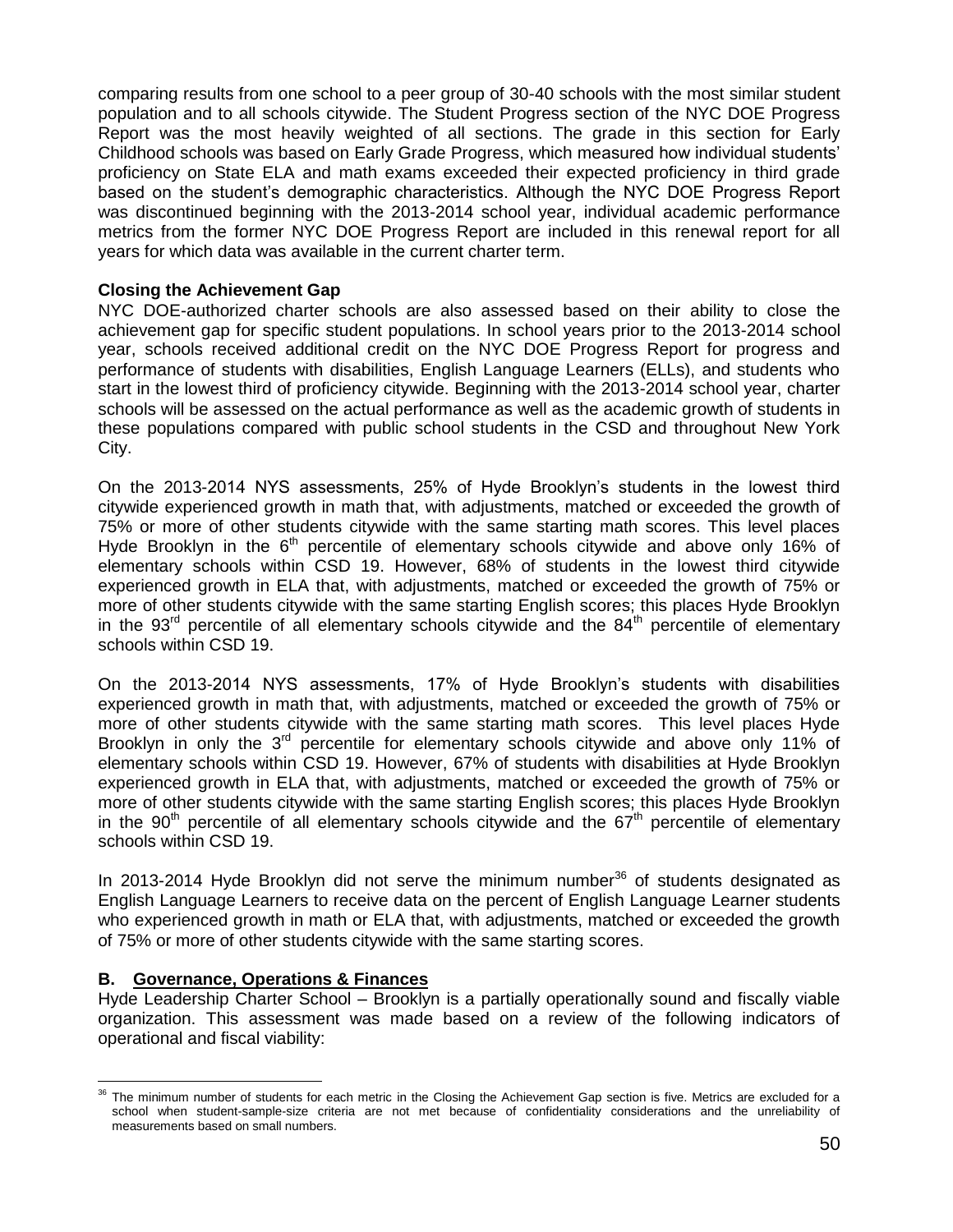- Hyde Leadership Charter School Brooklyn's FY11, FY12, FY13, and FY14 independent financial audits;
- Hyde Leadership Charter School Brooklyn's 2014-2015 staff handbook;
- Hyde Leadership Charter School Brooklyn's 2014-2015 student/family handbook;
- Hyde Leadership Charter School Brooklyn's FY15 budget;
- Hyde Leadership Charter School Brooklyn's Board of Trustee bylaws;
- Hyde Leadership Charter School Brooklyn's Board of Trustee meeting minutes;
- Hyde Leadership Charter School Brooklyn's financial disclosure documentation; and
- Hyde Leadership Charter School Brooklyn's self-reported staffing data.

Over the course of the school's charter term, the Board of Trustees has maintained a partially developed governance structure and organizational design. The Board currently has six active members, which is more than the minimum five members required by the Board's bylaws. The Board has not consistently held the minimum number of board meetings as stated in their bylaws and outlined in the Charter Schools Act. Furthermore, the Board has not consistently achieved quorum, as recorded in meeting minutes; across 19 Board meeting minutes reviewed, the Board did not achieve quorum in five meetings.

There are clear lines of accountability between the Board and school leadership team as evidenced by the school's organization chart and school leadership's monthly updates on academic, financial and operational performance to the Board and its committees, as recorded in Board meeting minutes. Although the Board's bylaws reference committees, including an Executive Committee, Nominating Committee, Finance and Audit Committee, and Education Committee, the meeting minutes do not indicate that these committees are active throughout the year.

Over the course of the school's charter term, the school has developed a stable school culture. The school has not experienced any leadership turnover since its inception. The Executive Director served as the Head of School until a new Head of School was hired in the 2012-2013 school year who has remained at the school since. The Executive Director and Head of School have been successful in cultivating a culture of learning that is aligned with the school's mission. Instructional staff turnover has been relatively consistent over the four year charter term, with an average instructional turnover rate of 25% over the four-year retrospective charter term. In year one, year two, and year three of the charter term (2010-2011, 2011-2012, and 2012-2013), 9%, 29%, and 36% of instructional staff did not return, either by choice or request, at the start of the following school year. However, for the most recent period, staff turnover was only 25%.<sup>37</sup> lower than that of the prior two school years.

Overall, the school is in a strong position to meet near-term financial obligations. The school has at least 90 days of unrestricted cash on hand to meet obligations. Based on the fiscal year 2014 (FY14) financial audit, the school had no debt obligations, and its current ratio of 2.82 indicates a strong ability to meet its current liabilities.

Overall, the school is financially sustainable based on its current practices.

There was no material weakness noted in the three independent financial audits.

 $\overline{a}$ Data on instructional staff turnover was self-reported by the school in its Renewal Application to the NYC DOE dated November 2014.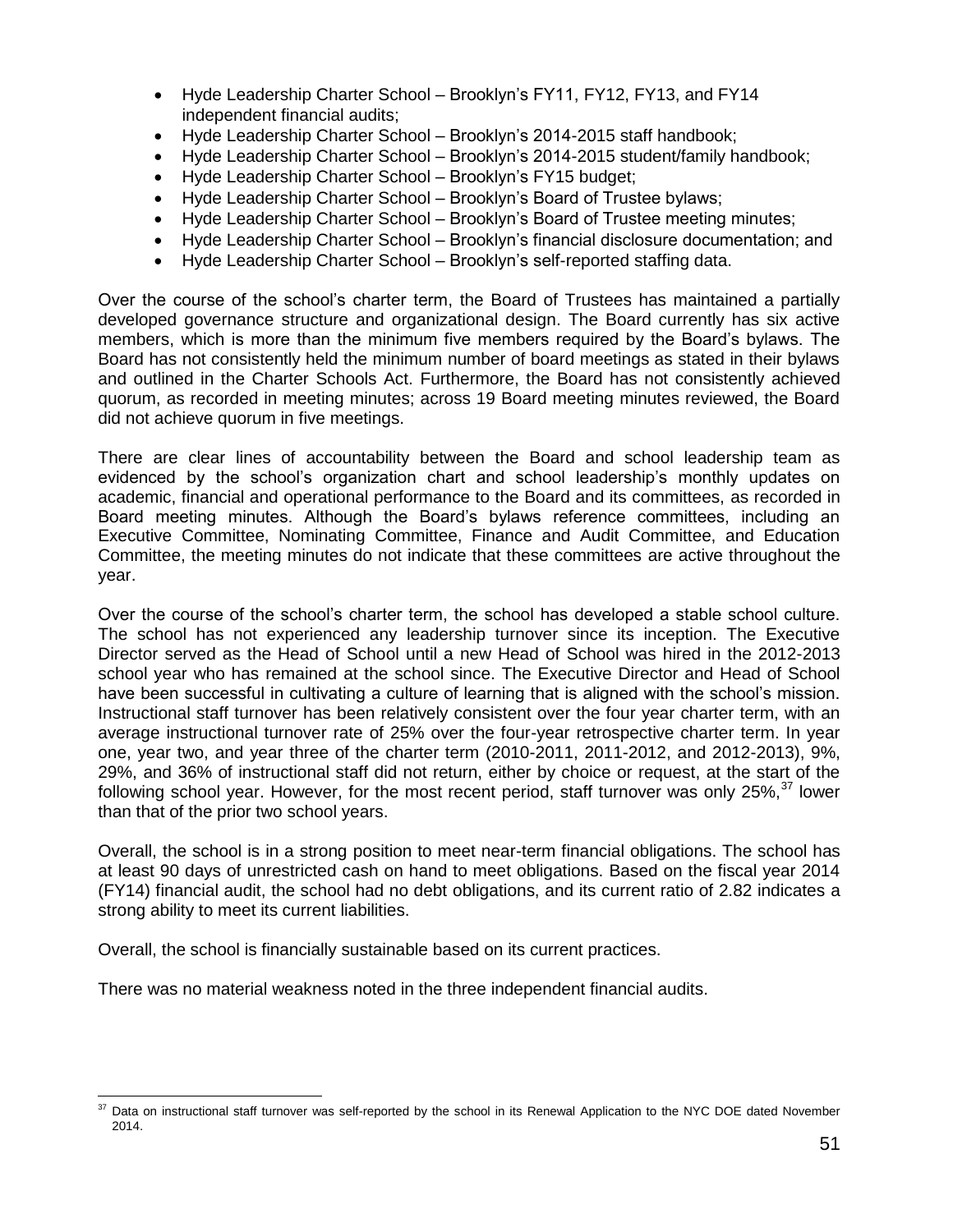#### **C. Compliance with Charter, Applicable Law and Regulations**

Over the charter term, Hyde Leadership Charter School – Brooklyn has been compliant with some applicable laws and regulations, but not others.

The school has submitted the required safety plan. The school has the required number of staff with AED/CPR certification.

The school has submitted its required immunization documentation and is in compliance with Department of Health standards of 99% for immunization.

The school has submitted appropriate insurance documents to the NYC DOE.

One or more of the school leaders were trained in General Response Protocols/Fire Emergency Drill Conductor for NYC, as mandated by the NYC Fire Department.

Over the course of the charter term, the school did consistently submit complete invoicing and reconciliation documents by the associated deadlines.

The school has submitted required documentation for teacher certification and is compliant with state requirements for teacher certification. The Charter Schools Act prohibits more than five staff members or more than 30% of the teaching staff from not being certified in accordance with requirements applicable to other public schools. Of Hyde Brooklyn's 45 current staff members, five are not certified.

When the on-site review of employment records was conducted in October 2014, one of 51 employees was determined to lack appropriate fingerprint clearance. The school has since provided documentation that the subject employee is no longer employed by the school and that all employees as required have fingerprint clearance as of the date of this report.

The Board is in compliance with the size of Board membership as outlined in the school's charter and in the Board's bylaws. Further, all Board members have submitted financial disclosure forms, included in the 2013-2014 Annual Report, and do not demonstrate conflicts of interest.

The Board is not in compliance with the required number of board meetings, as outlined in the Board's bylaws the Charter Schools Act and the Board has not consistently posted minutes and agenda items for inspection by the public.

Although the school has provided the NYC DOE with a current and complete copy of Hyde Brooklyn's Student Discipline Policy for the 2014-2015 academic year, this policy was not determined to be compliant with federal law. The policy indicates expulsion as a possible consequence for any infraction, the due process policy is minimal, and there is no mention of a discipline policy for students with disabilities.

#### **D. Plans for Next Charter Term**

Hyde Leadership Charter School – Brooklyn would like to continue with the originally approved charter to serve students in grades kindergarten through twelve at full scale with enrollment of 894 students at full enrollment.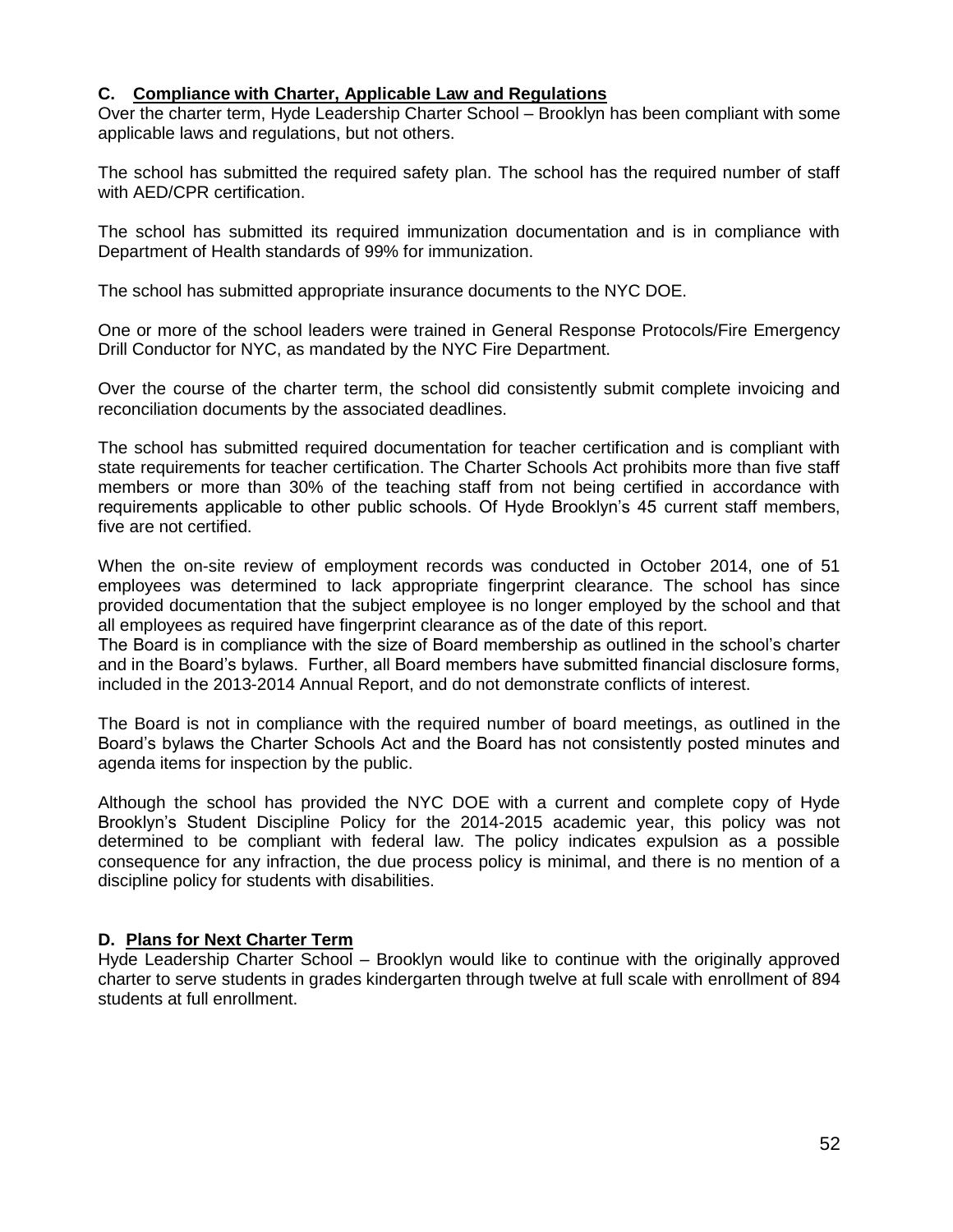## **Renaissance Charter High School for Innovation**

## **Part 1: Summary of Renewal Recommendation**

**I. Charter School Overview:**

### **Background Information**

| <b>Renaissance Charter High School for Innovation</b>                |                                                     |  |  |  |  |
|----------------------------------------------------------------------|-----------------------------------------------------|--|--|--|--|
| Board Chair(s)                                                       | <b>Frank Saia</b>                                   |  |  |  |  |
| School Leader(s)                                                     | Stephen Falla Riff, E.D., Terence Joseph, Principal |  |  |  |  |
| <b>Charter Management Organization</b><br>(if applicable)            | N/A                                                 |  |  |  |  |
| Other Partner(s)                                                     | N/A                                                 |  |  |  |  |
| District(s) of Location                                              | NYC Community School District 4                     |  |  |  |  |
| Physical Address(es)                                                 | 410 East 100 Street, Manhattan                      |  |  |  |  |
| Facility Owner(s)                                                    | <b>DOE</b>                                          |  |  |  |  |
| <b>School Opened For Instruction</b>                                 | 2010-2011                                           |  |  |  |  |
| <b>Current Charter Term Expiration Date</b>                          | 12/14/2014                                          |  |  |  |  |
| <b>Current Authorized Grade Span</b>                                 | $9 - 12$                                            |  |  |  |  |
| <b>Current Authorized Enrollment</b>                                 | 500                                                 |  |  |  |  |
| <b>Proposed New Charter Term</b>                                     | 3.5 years [December 15, 2014 - June 30, 2018]       |  |  |  |  |
| Proposed Authorized Grade Span for<br><b>New Charter Term</b>        | $9 - 12$                                            |  |  |  |  |
| <b>Proposed Authorized Enrollment for</b><br><b>New Charter Term</b> | 500                                                 |  |  |  |  |
|                                                                      |                                                     |  |  |  |  |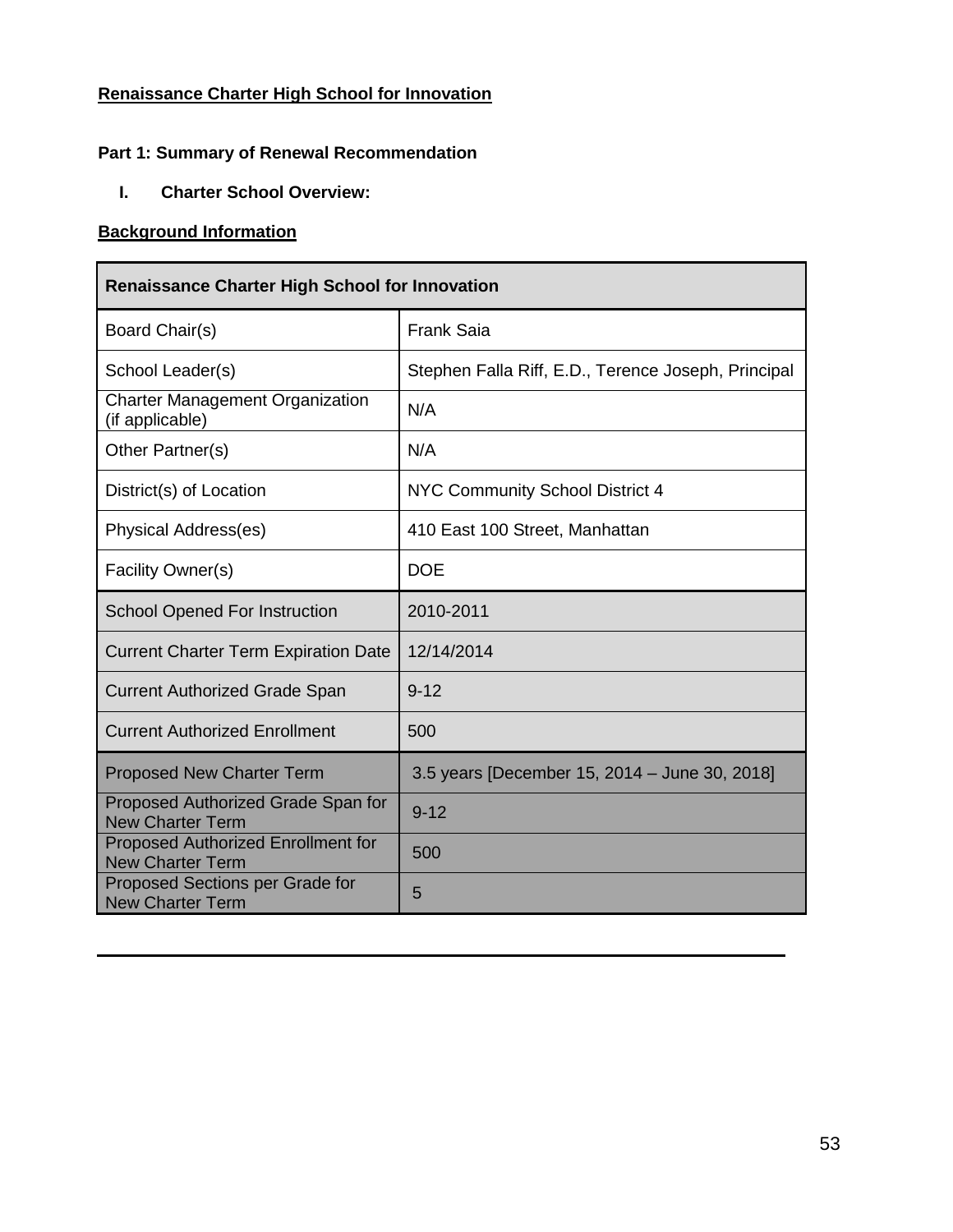## **Overview of School-Specific Data**

#### **School Evaluation of Academic Goals as stated in Annual Report to NYSED and Renewal Application to NYC DOE**

| <b>Academic Goal Analysis</b> |                |                  |                |                  |                                                          |
|-------------------------------|----------------|------------------|----------------|------------------|----------------------------------------------------------|
|                               | 2010-<br>2011  | $2011 -$<br>2012 | 2012-<br>2013  | $2013 -$<br>2014 | <b>Cumulative</b><br><b>Charter</b><br><b>Term Total</b> |
| <b>Total Achievable Goals</b> | 14             | 14               | 14             | 14               | 56                                                       |
| # Met                         | $\overline{2}$ | 1                | 4              | 6                | 13                                                       |
| # Partially Met               | $\Omega$       | $\Omega$         | $\overline{0}$ | $\overline{0}$   | $\Omega$                                                 |
| # Not Met                     | $\overline{0}$ | 5                | 6              | 3                | 14                                                       |
| # Not Applicable *            | 12             | 8                | 4              | 5                | 29                                                       |
| % Met                         | 14%            | 7%               | 29%            | 43%              | 23%                                                      |
| % Partially Met               | 0%             | 0%               | 0%             | 0%               | 0%                                                       |
| % Not Met                     | 0%             | 36%              | 43%            | 21%              | 25%                                                      |
| % Not Applicable *            | 86%            | 57%              | 29%            | 36%              | 52%                                                      |
| % Met of All Applicable Goals | 100%           | 17%              | 40%            | 67%              | 48%                                                      |

\* Some goals may not be applicable in all years. For example, goals related to the NYC Progress Report are not applicable for the 2013-2014 school year as Progress Reports were not issued that year.

#### **HS Performance Compared to Peer and NYC Averages**

| 4-year Graduation Rate                                   |                          |                  |                  |                  |  |
|----------------------------------------------------------|--------------------------|------------------|------------------|------------------|--|
|                                                          | 2010-<br>2011            | $2011 -$<br>2012 | $2012 -$<br>2013 | $2013 -$<br>2014 |  |
| <b>Renaissance Charter High School</b><br>for Innovation |                          |                  |                  | 53%              |  |
| NYC <sup>*</sup>                                         | $\overline{\phantom{0}}$ |                  |                  | 68%              |  |
| Difference from NYC                                      | $\overline{\phantom{a}}$ |                  |                  | $-15$            |  |
| <b>6-year Graduation Rate</b>                            |                          |                  |                  |                  |  |
|                                                          |                          |                  |                  |                  |  |
|                                                          | 2010-<br>2011            | $2011 -$<br>2012 | $2012 -$<br>2013 | $2013 -$<br>2014 |  |
| <b>Renaissance Charter High School</b><br>for Innovation |                          |                  |                  |                  |  |
| NYC <sup>*</sup>                                         |                          |                  |                  |                  |  |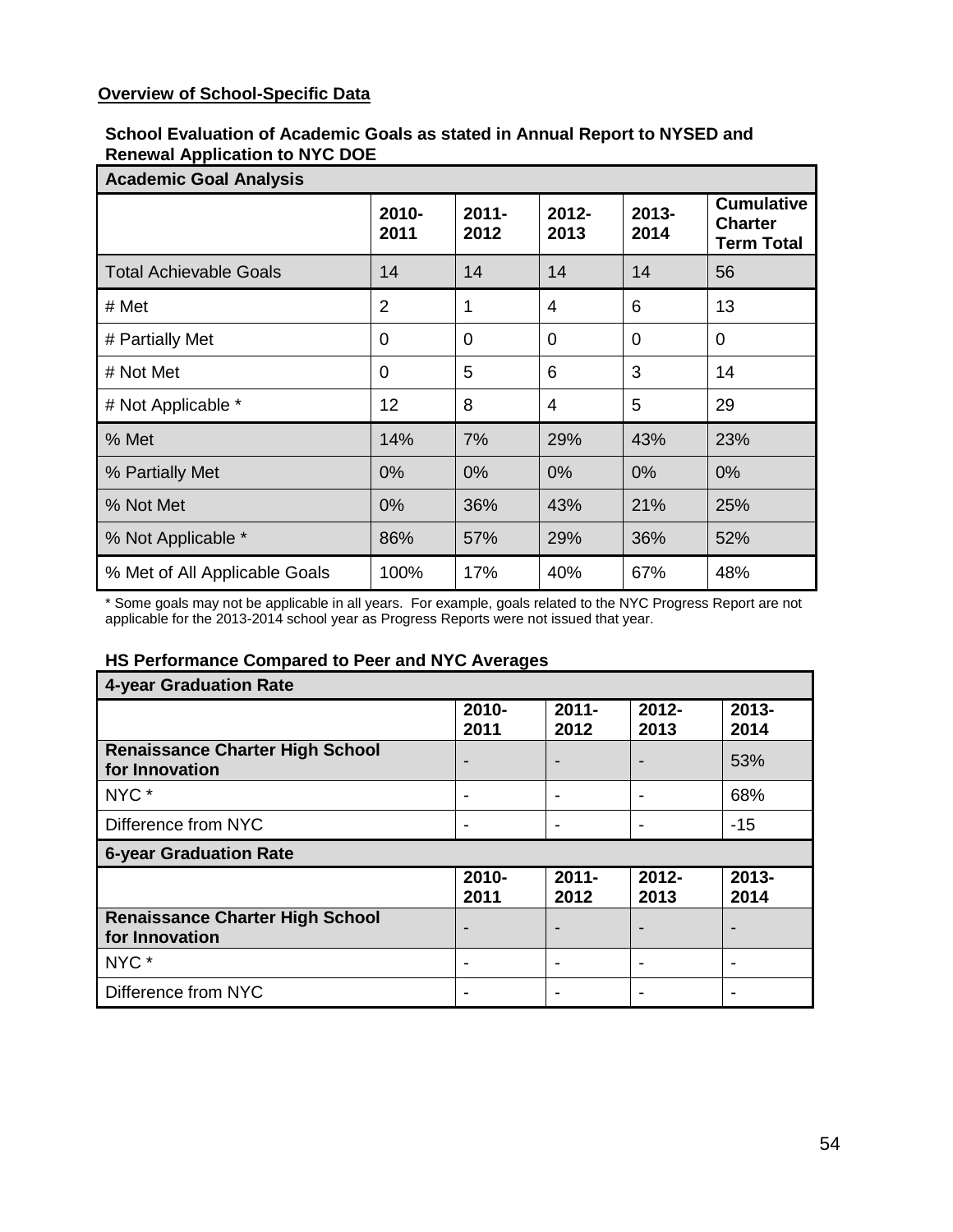| <b>College and Career Preparatory Course Index **</b>    |               |                  |                  |                  |
|----------------------------------------------------------|---------------|------------------|------------------|------------------|
|                                                          | 2010-<br>2011 | $2011 -$<br>2012 | $2012 -$<br>2013 | $2013 -$<br>2014 |
| <b>Renaissance Charter High School</b><br>for Innovation |               |                  |                  | 7.6%             |
| Peer Percent of Range                                    | -             |                  |                  | 19.2%            |
| <b>City Percent of Range</b>                             |               |                  |                  | 10.1%            |

\* The four and six year NYC graduation rates are determined by the New York State Education Department (SED); SED is expected to publish the 2013-2014 graduation rate in June 2015. The 2013-2014 figure(s) in the table above are projected rates determined by the NYC DOE.

\*\* The College and Career Preparatory Course Index (CCPCI) indicates the percentage of students in the school's four-year cohort who have successfully completed approved rigorous courses and assessments after four years of high school. The CCPCI score was not introduced until the 2010-2011 school year and peer and city percent of range scores were not available until the 2011-2012 school year. A comparison range consists of all possible results within two standard deviations of the average. A peer/city percent of range of 50% represents the position of the average and can be interpreted as a school outperforming 50% of their peer group/city.

#### **Weighted Regents Pass Rates**

| 2014                                                     |             |                              |                                 |                       |
|----------------------------------------------------------|-------------|------------------------------|---------------------------------|-----------------------|
|                                                          | <b>Math</b> | <b>Science</b>               | <b>Global</b><br><b>History</b> | U.S<br><b>History</b> |
| <b>Renaissance Charter High School</b><br>for Innovation | 0.56        | 0.76                         | 0.60                            | 0.86                  |
| Peer Percent of Range                                    | 34.7%       | 43.1%                        | 45.0%                           | 62.0%                 |
| <b>City Percent of Range</b>                             | 13.7%       | 31.6%                        | 30.4%                           | 46.2%                 |
| 2013                                                     |             |                              |                                 |                       |
|                                                          | <b>Math</b> | <b>Science</b>               | <b>Global</b><br><b>History</b> | U.S<br><b>History</b> |
| <b>Renaissance Charter High School</b><br>for Innovation | 0.76        | 0.94                         | 0.74                            | 0.72                  |
| Peer Percent of Range                                    | 51.0%       | 57.5%                        | 63.8%                           | 50.0%                 |
| <b>City Percent of Range</b>                             | 29.3%       | 39.4%                        | 42.0%                           | 30.0%                 |
| 2012                                                     |             |                              |                                 |                       |
|                                                          | <b>Math</b> | <b>Science</b>               | <b>Global</b><br><b>History</b> | U.S<br><b>History</b> |
| <b>Renaissance Charter High School</b><br>for Innovation | 1.22        | 1.17                         | 1.45                            |                       |
| Peer Percent of Range                                    | 55.5%       | 43.8%                        | 59.9%                           | $\overline{a}$        |
| <b>City Percent of Range</b>                             | 46.6%       | 37.2%                        | 56.3%                           | $\overline{a}$        |
| 2011                                                     |             |                              |                                 |                       |
|                                                          | <b>Math</b> | <b>Science</b>               | <b>Global</b><br><b>History</b> | U.S<br><b>History</b> |
| <b>Renaissance Charter High School</b><br>for Innovation |             | $\overline{\phantom{0}}$     |                                 |                       |
| Peer Percent of Range                                    |             | $\qquad \qquad \blacksquare$ | $\overline{\phantom{a}}$        |                       |
| <b>City Percent of Range</b>                             |             |                              |                                 |                       |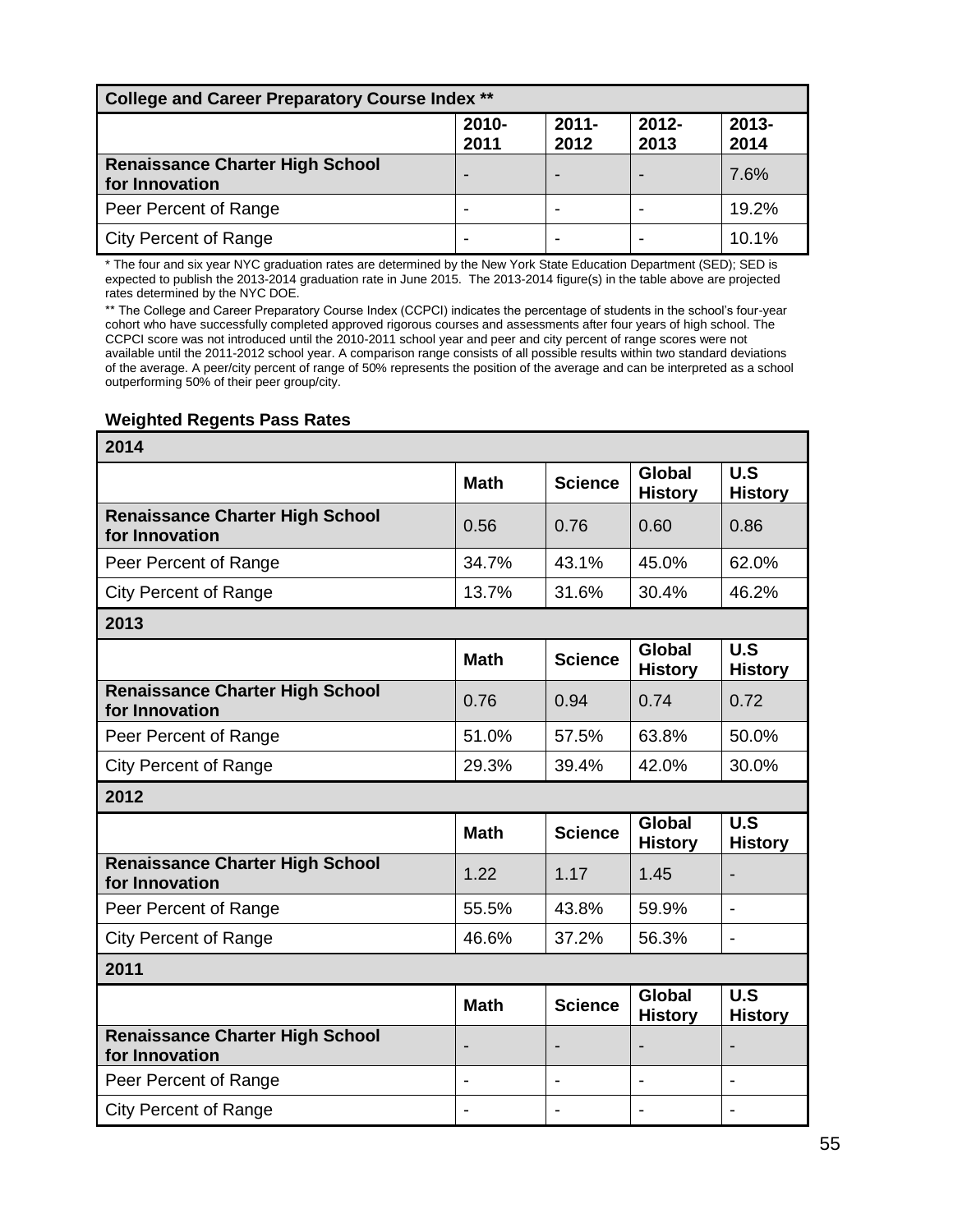The Weighted Regents Pass Rate measures students' progress since the corresponding eighth grade test, with more weight given to students with lower proficiency based on eight grade test results. A comparison range consists of all possible results within two standard deviations of the average. A peer/city percent of range of 50% represents the position of the average and can be interpreted as a school outperforming 50% of their peer group/city.

#### **Credit Accumulation**

| % 1st-Year Students Earning 10+ Credits                  |                  |                          |                  |                  |
|----------------------------------------------------------|------------------|--------------------------|------------------|------------------|
|                                                          | $2010 -$<br>2011 | $2011 -$<br>2012         | $2012 -$<br>2013 | 2013-<br>2014    |
| <b>Renaissance Charter High School</b><br>for Innovation | 83.5%            | 76.9%                    | 73.7%            | 80.4%            |
| Peer Percent of Range                                    | 83.0%            | 75.2%                    | 70.1%            | 75.9%            |
| <b>City Percent of Range</b>                             | 69.7%            | 53.7%                    | 41.9%            | 56.1%            |
| % 2nd-Year Students Earning 10+ Credits                  |                  |                          |                  |                  |
|                                                          | $2010 -$<br>2011 | $2011 -$<br>2012         | $2012 -$<br>2013 | $2013 -$<br>2014 |
| <b>Renaissance Charter High School</b><br>for Innovation |                  | 60.6%                    | 73.1%            | 63.1%            |
| Peer Percent of Range                                    |                  | 53.7%                    | 84.7%            | 55.3%            |
| <b>City Percent of Range</b>                             |                  | 27.4%                    | 48.3%            | 30.5%            |
| % 3rd-Year Students Earning 10+ Credits                  |                  |                          |                  |                  |
|                                                          | 2010-<br>2011    | $2011 -$<br>2012         | $2012 -$<br>2013 | $2013 -$<br>2014 |
| <b>Renaissance Charter High School</b><br>for Innovation |                  |                          | 66.7%            | 70.9%            |
| Peer Percent of Range                                    |                  | $\overline{\phantom{a}}$ | 72.9%            | 82.0%            |
| <b>City Percent of Range</b><br><b>PER 1999</b>          |                  |                          | 38.9%            | 48.4%            |

A comparison range consists of all possible results within two standard deviations of the average. A peer/city percent of range of 50% represents the position of the average and can be interpreted as a school outperforming 50% of their peer group/city.

#### **Closing the Achievement Gap**

| 4-year Weighted Diploma Rate*                          |                  |                  |                  |                  |
|--------------------------------------------------------|------------------|------------------|------------------|------------------|
|                                                        | 2010-<br>2011    | $2011 -$<br>2012 | $2012 -$<br>2013 | $2013 -$<br>2014 |
| <b>Students with Disabilities **</b>                   |                  | -                |                  | 222.9%           |
| English Language Learner Students                      |                  |                  |                  | 214.3%           |
| Students in the Lowest Third Citywide                  |                  | ۰                |                  | 157.8%           |
| <b>College and Career Preparatory Course Index ***</b> |                  |                  |                  |                  |
|                                                        | $2010 -$<br>2011 | $2011 -$<br>2012 | $2012 -$<br>2013 | $2013 -$<br>2014 |
| School's Lowest Third                                  |                  | ۰                |                  | 1.3%             |

\* The weighted diploma rate assigns a weight to each type of diploma based on the relative level of proficiency and college and career readiness indicated by the diploma type and based on certain student demographic characteristics.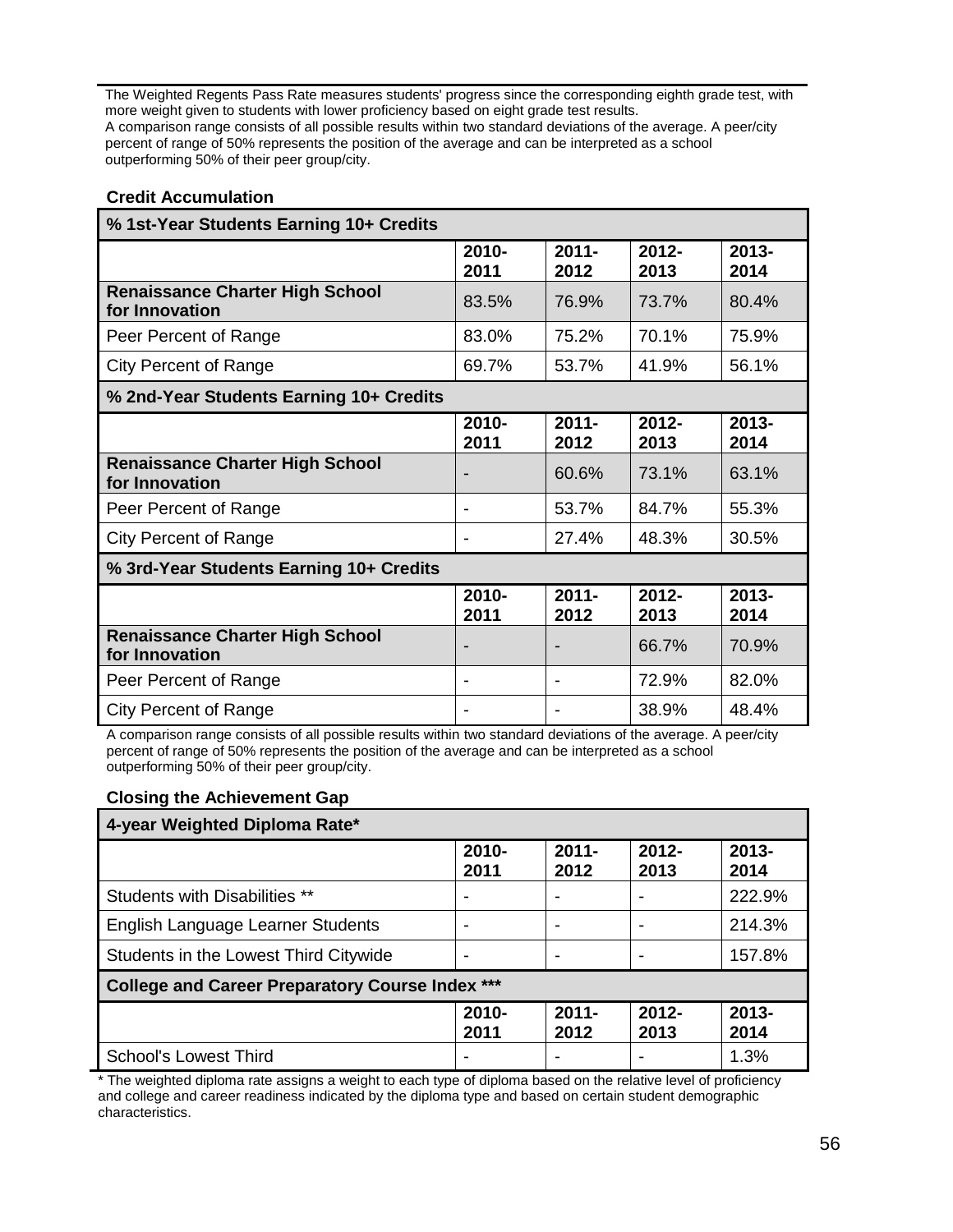\*\* Defined as students with a placement in Self-Contained, ICT, or SETSS \*\*\* The College and Career Preparatory Course Index score for the school's lowest third was not introduced until the 2011-2012 school year.

#### **II. Renewal Recommendation and Rationale**

#### **Based on the evidence presented herein and detailed below in Part II, the NYC DOE recommends a 3.5 year short term renewal.**

#### **A. Academic Performance**

At the time of this school's renewal, Renaissance Charter High School for Innovation has partially demonstrated academic success.

#### **New York Charter Schools Act**

The New York Charter Schools Act of 1998 establishes a system of charter schools throughout New York State, with objectives that include:

#### **§ 2850 (2)**

(a) Improve student learning and achievement;

(b) Increase learning opportunities for all students, with special emphasis on expanded learning experiences for students who are at-risk of academic failure;

(c) Encourage the use of different and innovative teaching methods;

(d) Create new professional opportunities for teachers, school administrators and other school personnel;

(e) Provide parents and students with expanded choices in the types of educational opportunities that are available within the public school system; and

(f) Provide schools with a method to change from rule-based to performance-based accountability systems by holding the schools established under this article accountable for meeting measurable student achievement results.

Data available for Renaissance Charter High School for Innovation indicates that the school has made progress towards meeting these objectives.

#### **Mission and Vision**

Renaissance Charter High School for Innovation's mission is to develop leadership through innovation. Student-innovators will achieve academic excellence by setting self-created goals within a three tiered educational model of core classroom instruction, portfolio-based annual individual projects, and hands-on, experiential learning.

#### **School Specific Academic Performance**

The school entered its fifth year of operation with the 2014-2015 academic year. As a result, the New York City Department of Education (NYC DOE) has three years of New York State (NYS) assessment data, one year of graduation and closing the achievement gap data, and four years of other academic indicator(s), such as data obtained through internal assessments and attendance information, with which to evaluate the academic achievement and progress of the students at Renaissance Charter High School for Innovation.

For the 2013-2014 school year, Renaissance Charter High School for Innovation's four-year graduation rate was 52.9%. This rate was lower than the citywide average by approximately 15 percentage points in 2013-2014. Renaissance Charter High School for Innovation's four-year graduation rate was higher than only 16% of high schools citywide. However, when compared to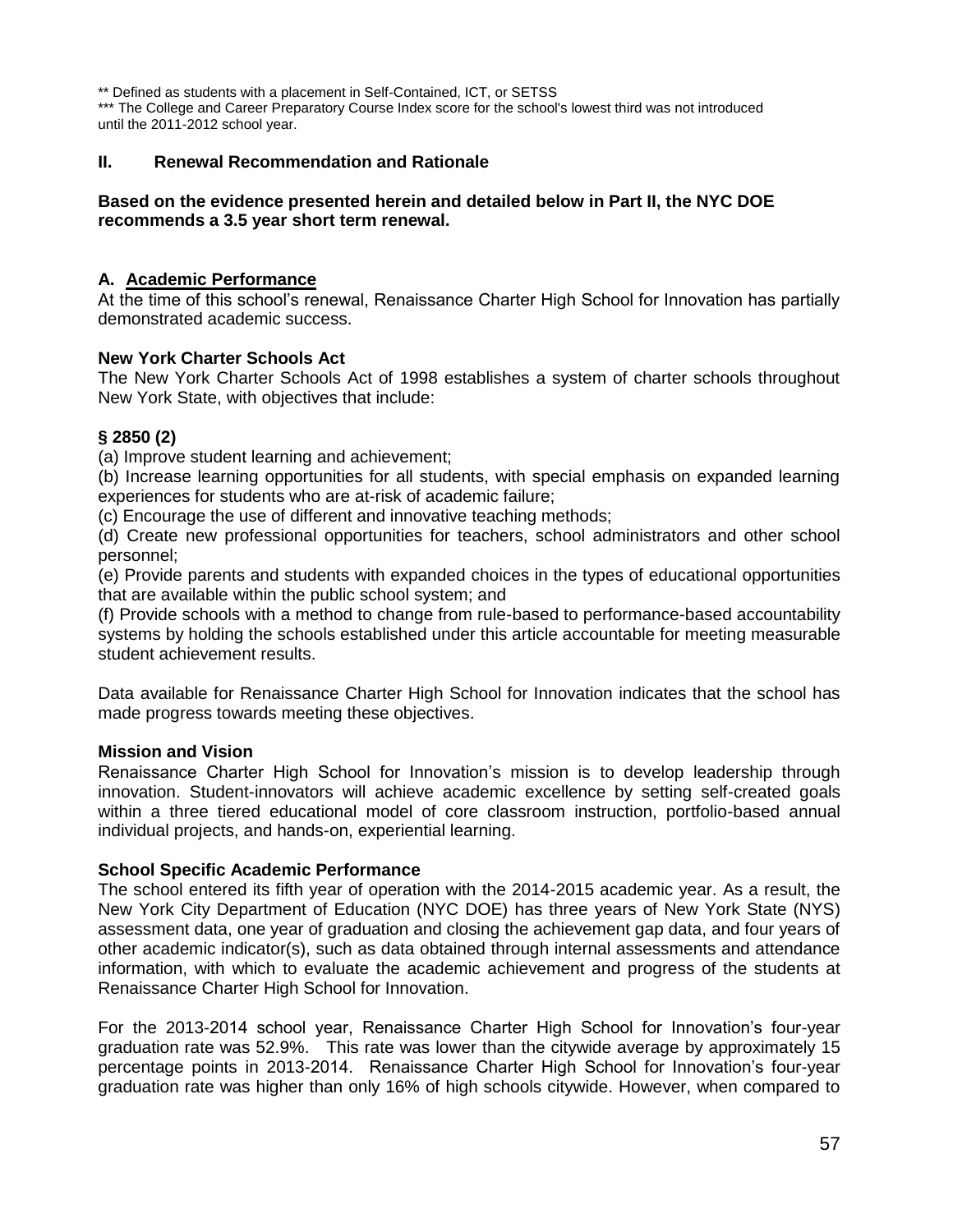high schools with student populations most like its own (i.e. peer schools) Renaissance Charter High School for Innovation outperformed 44% of similar schools.

The school's overall credit accumulation rates have been higher than the average credit accumulation rates of its peer groups schools over the charter term, though they have generally been lower than the citywide credit accumulation averages. The Peer Percent of Range for first, second and third year students has been above 50% in all years (as applicable), meaning that the school has outperformed its peer group average along each metric. However, the City Percent of Range for second and third year students has been below 50% in all years (as applicable), meaning that Renaissance Charter High School for Innovation scored below the citywide average along each of these metrics. In addition, the City Percent of Range for first year students has been below 50% in two of the four years of the current charter term.  $\frac{3}{2}$ 

In the most recent school year, 2013-2014, 80.4% of first year students at Renaissance Charter High School for Innovation earned 10+ credits, placing the school in the 84th percentile of its peer group schools and the 43rd percentile of all high schools citywide. Additionally, 63.1% of second year students at Renaissance Charter High School for Innovation earned 10+ credits, placing the school in the 45th percentile of its peer group schools and the 16th percentile of all high schools citywide. Finally, 70.9% of third year students at Renaissance Charter High School for Innovation earned 10+ credits; placing the school in the 94th percentile of its peer group schools and the 41stpercentile of all high schools citywide.

Weighted Regents pass rates in Math, Science and Global History declined at Renaissance Charter High School for Innovation between the 2012-2013 and 2013-2014 school years. However, the weighted Regents pass rate in U.S. History rose over the same period. The school generally compares favorably against its peer group schools when analyzing weighted Regents pass rates over the course of the current charter term, though citywide comparisons show that the school achieved weighted Regents pass rates below the citywide average across all subjects in all years (with the exception of the 2011-2012 Global History Regents exam).<sup>39</sup>

Over the four years that data is available for the retrospective charter term, Renaissance Charter High School for Innovation has met 48% of its applicable academic charter goals.<sup>40,</sup> Renaissance Charter High School for Innovation met six of nine applicable academic performance goals in its most recent year. The school has demonstrated a trend of increased achievement of its stated charter goals over the last three years of the charter term under review.

The school has shown evidence towards a developed responsive education program and supportive learning environment. Reports from past NYC DOE visits to the school indicate that in the first two years of the charter, the school devoted significant attention to the individual needs of its students. In a visit to the school in May 2011, reviewers noted that the school, "employs a coteaching model with three adults per core class (a subject-specific teacher, a special education teacher, and a learning specialist), which supports the inclusion model and allows for accommodations and modifications within the general education classroom. Further, in a NYC DOE visit to the school in March 2013, it was observed that the school uses differentiation

 $\overline{a}$  $38$  A comparison range consists of all possible results within two standard deviations of the average. A City Percent of Range of 50.0% represents the average and indicates that the school's credit accumulation rate was equal to the average score for all high schools Citywide. In comparison, a percentile rank provides the percentage of schools that score the same or lower than the school under consideration. A Citywide percentile of 43%, for example, indicates that the school's credit accumulation rate was equal to or above 43% of high schools Citywide.

<sup>&</sup>lt;sup>39</sup> In addition, the school outperformed over 50% of all high schools Citywide in the English Regents exam over each of the past two years. The Weighted Regents English Exam scores are not provided in the table.

<sup>40</sup> This calculation does not include goals which have not been evaluated (not applicable) either as a result of the goal no longer being measurable (e.g. NYC DOE Progress Report grades for 2013-2014 school year forward) or the goal not yet measurable for the school at the time of the annual reporting (e.g. high school graduation rate for an academic year in which the school was not serving grade twelve students).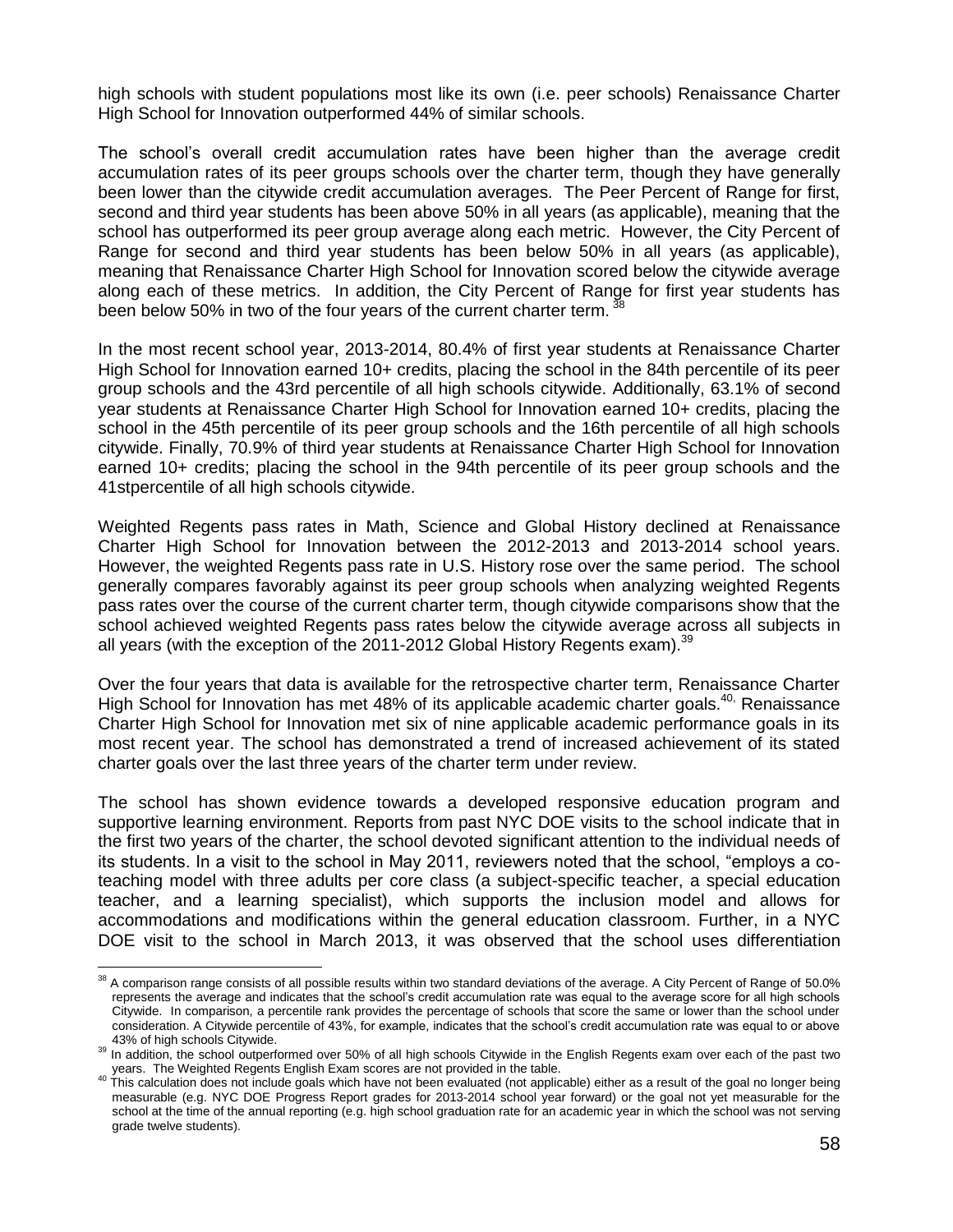strategies such as small group instruction or individualized instruction for students in the Learning Center.

#### **Closing the Achievement Gap**

Schools are also assessed based on their ability to close the achievement gap for specific student populations. In school years prior to the 2013-2014 school year, schools received additional credit on the NYC DOE Progress Report for progress and performance of students with disabilities, English Language Learners (ELLs), and students who start in the lowest third of proficiency citywide. Beginning with the 2013-2014 school year, charter schools will be assessed on the actual performance as well as the academic growth of students in these populations compared with public school students in the CSD and throughout New York City. As Renaissance Charter High School for Innovation did not have a graduation class until 2013-2014, the school did not and will not receive any NYC DOE Progress Reports. All evaluations of closing the achievement gap during the charter term are based on four-year diploma rates<sup>41</sup> and the College and Career Preparatory Course Index (CCPCI).

As the school has had only one graduating class in the retrospective charter term, closing the achievement gap data is available for only 2013-2014 performance. Students in the lowest third Citywide at Renaissance Charter High School for Innovation had a four-year weighted diploma rate of 157.8%. This rate was associated with a City Percent of Range of 58.1%, i.e. above the citywide average. However, only 1.3% of his same group of students met the requirements for the CCPCI. As the school graduates additional classes, the performance for students in the lowest third citywide can be compared year over year to determine growth and academic success with this population.

In 2013-2014, Renaissance Charter High School for Innovation's students with disabilities had a four-year weighted diploma rate of 222.9%. This rate was associated with a City Percent of Range of 53.1%, i.e. above the citywide average. As the school graduates additional classes, the performance for students with disabilities can be compared year over year to determine growth and academic success with this population.

In 2013-2014, Renaissance Charter High School for Innovation's English Language Learner students had a four-year weighted diploma rate of 214.3%. However, the school did not serve the minimum percentage of students designated as English Language Learners to receive peer or city percent of range data.<sup>42</sup> As the school graduates additional classes, the performance for ELLs can be compared year over year to determine growth and academic success with this population.

#### **B. Governance, Operations & Finances**

Renaissance Charter High School for Innovation is a partially operationally sound and fiscally viable organization. This assessment was made based on a review of the following indicators of operational and fiscal viability:

 $\overline{a}$  $41$  The data presented in the Closing the Achievement Gap table reflects four-year weighted diploma rates that are limited to students in each of the specified groups. This measure assigns a weight to each type of diploma based on the level of proficiency and college and career readiness indicated by the diploma type. GEDs and IEP Diplomas, which are not included in the non-weighted graduation rates, can contribute to this measure. In addition, diploma weights can also be multiplied based on certain demographic characteristics. These include classifications of overage, long-term ELL, high-need ELL, students in temporary housing, students participating in a DOE program for incarcerated students, and students with disabilities defined as students with placements in SETSS, ICT or SC. The weighted diploma rate for the school is the average of all the individual diploma weights of its students (nongraduates contribute 0.0). The four-year weighted diploma rate evaluates the same cohort of students as the four-year graduation rate.

<sup>&</sup>lt;sup>42</sup> For a school to be included in the NYC DOE's calculation of peer and city averages for Closing the Achievement Gap metrics and, thus, for the school to receive peer and city percent of range data for Closing the Achievement Gap metrics, the school's population percentage for the relevant special population must be at least 25% of the City percent of range.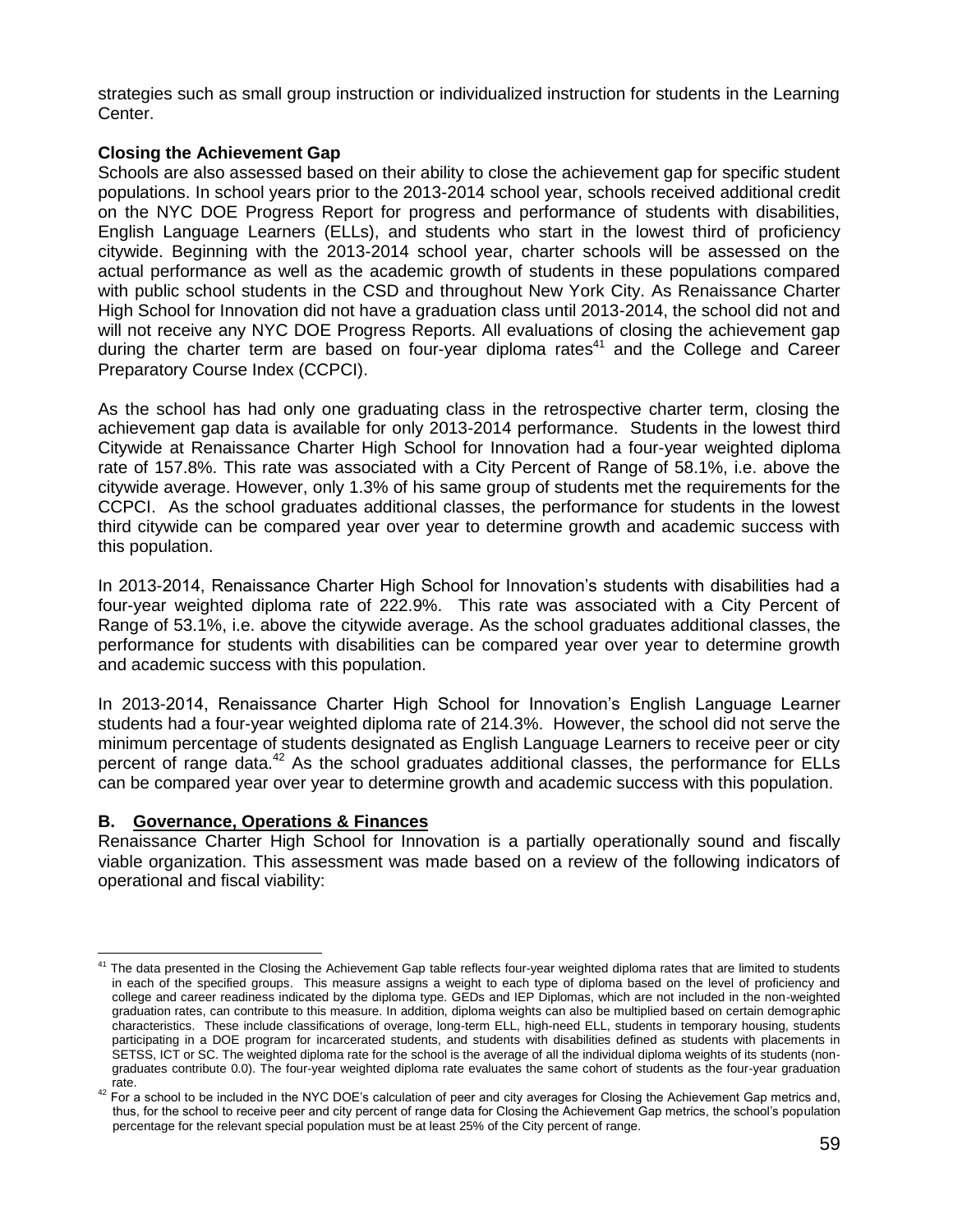- Renaissance Charter High School for Innovation's FY11, FY12, FY13, and FY14 independent financial audits;
- Renaissance Charter High School for Innovation's FY15 budget;
- Renaissance Charter High School for Innovation's 2014-2015 staff handbook;
- Renaissance Charter High School for Innovation's 2014-2015 student/family handbook;
- Renaissance Charter High School for Innovation's Board of Trustees financial disclosure forms;
- Renaissance Charter High School for Innovation's Board of Trustees minutes;
- Renaissance Charter High School for Innovation's Board of Trustees bylaws; and
- Renaissance Charter High School for Innovation's self-reported staffing data.

Over the course of the school's charter term, the Board of Trustees has maintained a developed governance structure and organizational design. The founding Board Chair has been with the Board since the school's inception. Although the founding Principal, Nicholas Tishuk, resigned mid-school year in January 2014, the school had a strong and effective school leadership structure in place, which fostered a smooth transition during this time. In 2013-2014, the school also established a new position of Executive Director to manage all non-instructional matters and to support the Principal and the rest of the school management team regarding instructional matters.

School leadership, as defined by the school, experienced abrupt turnover in January 2014. As noted above, the founding Principal resigned at this time and Terence Joseph, the former Director of Teaching and Learning who had been at the school since the 2011-2012 school year, was named Acting Principal. Mr. Joseph was named Principal beginning in the 2014-2015 school year.

Over the past year, instructional staff turnover declined below previous levels, though the rate of staff turnover did not fall below the rate achieved in the school's first year of operation. In year 1, year 2, and year 3 of the charter term (2010-2011, 2011-2012, and 2012-2013), the percentage of staff who did not return, either by choice or request, at the start of the following school year was 17%, 39%, and 37%, respectively. However, for the most recent period, instructional staff turnover was down to 21%.<sup>43</sup> This represents 12 instructional staff members who either resigned or were terminated.

Based on NYC School Survey results, only 53% of teachers at Renaissance Charter High School for Innovation agree or strongly agree that the Principal communicates a clear vision for the school, and this rate has fallen over the past three years. This level of agreement is 35 percentage points below the citywide average of 88%, $44$  suggesting that school culture is only partially developed.

Additionally, responses on key questions from parents and students had mixed results when compared with citywide averages and the response rate of parents has been far below citywide averages for each year of the charter term.

Overall, the school is in a strong position to meet near-term financial obligations. The school has at least 156 days of unrestricted cash on hand to meet obligations totaling \$3,258,121.

Overall, the school is financially sustainable based on its current practices.

 $\overline{a}$ <sup>43</sup> Self-reported information from school-submitted data collection form in November 2014

<sup>44</sup> The percentage of teachers at Renaissance Charter High School for Innovation who agreed or strongly agreed with the statement "The Principal at my school communicates a clear vision for our school" has fallen from 79% in the 2011-2012 school year to 65% in the 2012-2013 school year to 53% in the most recent school year, 2013-2014. The Citywide average of 88% reflects 2013-2014 NYC School Survey results.